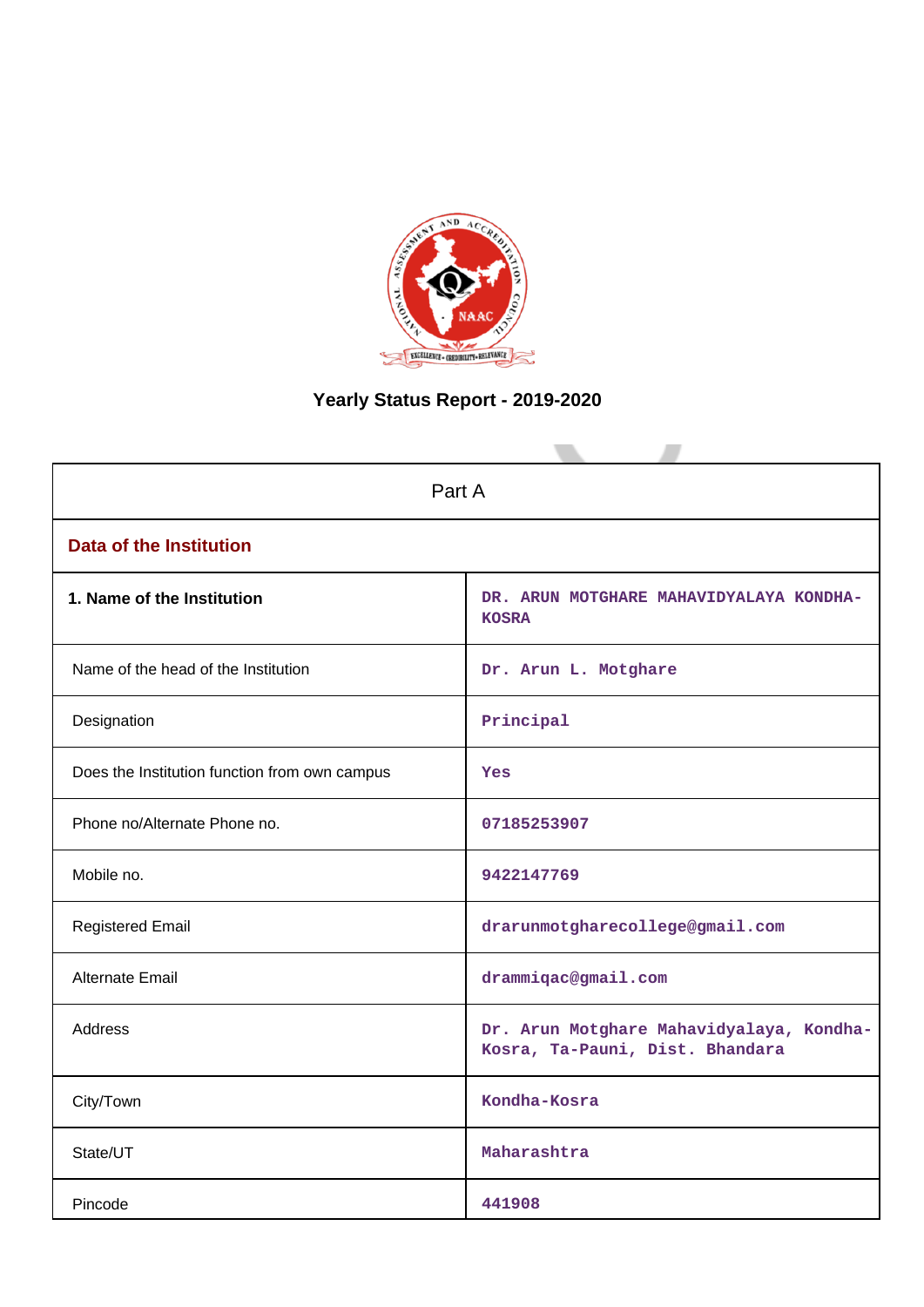| 2. Institutional Status                                                  |                                                             |             |                                                                                                              |                                       |             |
|--------------------------------------------------------------------------|-------------------------------------------------------------|-------------|--------------------------------------------------------------------------------------------------------------|---------------------------------------|-------------|
| Affiliated / Constituent                                                 |                                                             |             | Affiliated                                                                                                   |                                       |             |
| Type of Institution                                                      |                                                             |             |                                                                                                              | Co-education                          |             |
| Location                                                                 |                                                             |             | Rural                                                                                                        |                                       |             |
| <b>Financial Status</b>                                                  |                                                             |             | state                                                                                                        |                                       |             |
| Name of the IQAC co-ordinator/Director                                   |                                                             |             | Mr. Rajesh Ishwar Bansod                                                                                     |                                       |             |
| Phone no/Alternate Phone no.                                             |                                                             |             | 07185253907                                                                                                  |                                       |             |
| Mobile no.                                                               |                                                             |             | 8805147424                                                                                                   |                                       |             |
| <b>Registered Email</b>                                                  |                                                             |             | drammiqac@gmail.com                                                                                          |                                       |             |
| Alternate Email                                                          |                                                             |             |                                                                                                              | rajeshbansod2488@gmail.com            |             |
| 3. Website Address                                                       |                                                             |             |                                                                                                              |                                       |             |
|                                                                          | Web-link of the AQAR: (Previous Academic Year)              |             | https://www.drarunmotgharemahavidyal<br>aya.org/AQAR_2018-2019/agar_report 18-1<br>9.pdf                     |                                       |             |
| 4. Whether Academic Calendar prepared during<br>the year                 |                                                             |             | Yes                                                                                                          |                                       |             |
| if yes, whether it is uploaded in the institutional website:<br>Weblink: |                                                             |             | https://www.drarunmotgharemahavidyalaya<br>.org/Academic Calendar2018-2019/Academi<br>cCalendar2019-2020.pdf |                                       |             |
| <b>5. Accrediation Details</b>                                           |                                                             |             |                                                                                                              |                                       |             |
| Cycle                                                                    | Grade                                                       | <b>CGPA</b> | Year of<br>Validity                                                                                          |                                       |             |
|                                                                          |                                                             |             | Accrediation                                                                                                 | Period From                           | Period To   |
| 1                                                                        | $\mathbf C$                                                 | 1.79        | 2016                                                                                                         | 05-Nov-2016                           | 04-Nov-2021 |
|                                                                          | 6. Date of Establishment of IQAC                            |             |                                                                                                              | $01 - Jul - 2015$                     |             |
| 7. Internal Quality Assurance System                                     |                                                             |             |                                                                                                              |                                       |             |
|                                                                          |                                                             |             | Quality initiatives by IQAC during the year for promoting quality culture                                    |                                       |             |
|                                                                          | Item /Title of the quality initiative by<br>Date & Duration |             |                                                                                                              | Number of participants/ beneficiaries |             |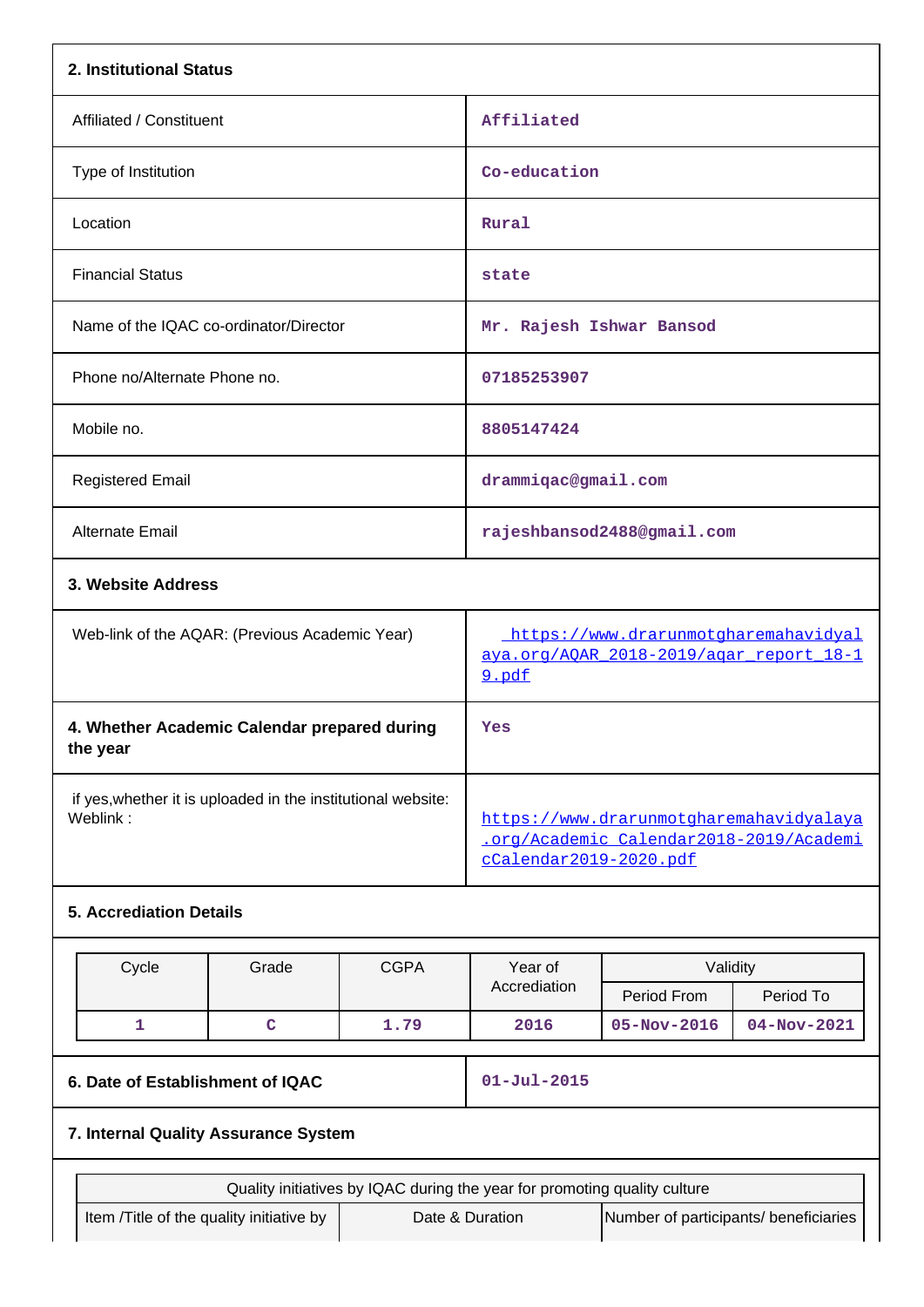| <b>IQAC</b>                                                                                                                                          |                        |   |  |  |
|------------------------------------------------------------------------------------------------------------------------------------------------------|------------------------|---|--|--|
| Participated in Two Days<br>National seminar on                                                                                                      | $13 - Dec - 2019$<br>2 | 1 |  |  |
| Participated in One Day<br>seminar on                                                                                                                | $13 - Dec - 2019$<br>1 | 1 |  |  |
| Attended One Week Faculty<br>Development Program on                                                                                                  | $04 - May - 2020$<br>7 | 1 |  |  |
| Attended One Week Faculty<br>Development Program on                                                                                                  | $08 - Jun - 2020$<br>6 | 1 |  |  |
| Particiapted in Webinar<br>on NAAC Awareness Program<br>For Affiliated Colleges<br>organized by IQAC Shivaji<br>Arts & Commerce College<br>Amravati. | $22 - May - 2020$<br>1 | 1 |  |  |
| Attended 7 Day Faculty<br>Development Program on                                                                                                     | $08 - Jun - 2020$<br>1 | 1 |  |  |
|                                                                                                                                                      | View File              |   |  |  |

# **8. Provide the list of funds by Central/ State Government- UGC/CSIR/DST/DBT/ICMR/TEQIP/World Bank/CPE of UGC etc.**

| Institution/Departmen<br>t/Faculty                                      | Scheme |  | <b>Funding Agency</b> | Year of award with<br>duration | Amount |
|-------------------------------------------------------------------------|--------|--|-----------------------|--------------------------------|--------|
| Nil                                                                     | Nil    |  | Nil                   | 2020<br>$\mathbf 0$            | 0      |
|                                                                         |        |  | No Files Uploaded !!! |                                |        |
| 9. Whether composition of IQAC as per latest<br><b>NAAC guidelines:</b> |        |  | Yes                   |                                |        |
| Upload latest notification of formation of IQAC                         |        |  | View File             |                                |        |

| 10. Number of IQAC meetings held during the<br>year :                                                              | 2                     |
|--------------------------------------------------------------------------------------------------------------------|-----------------------|
| The minutes of IQAC meeting and compliances to the<br>decisions have been uploaded on the institutional<br>website | No.                   |
| Upload the minutes of meeting and action taken report                                                              | No Files Uploaded !!! |
| 11. Whether IQAC received funding from any of<br>the funding agency to support its activities<br>during the year?  | <b>No</b>             |

**12. Significant contributions made by IQAC during the current year(maximum five bullets)**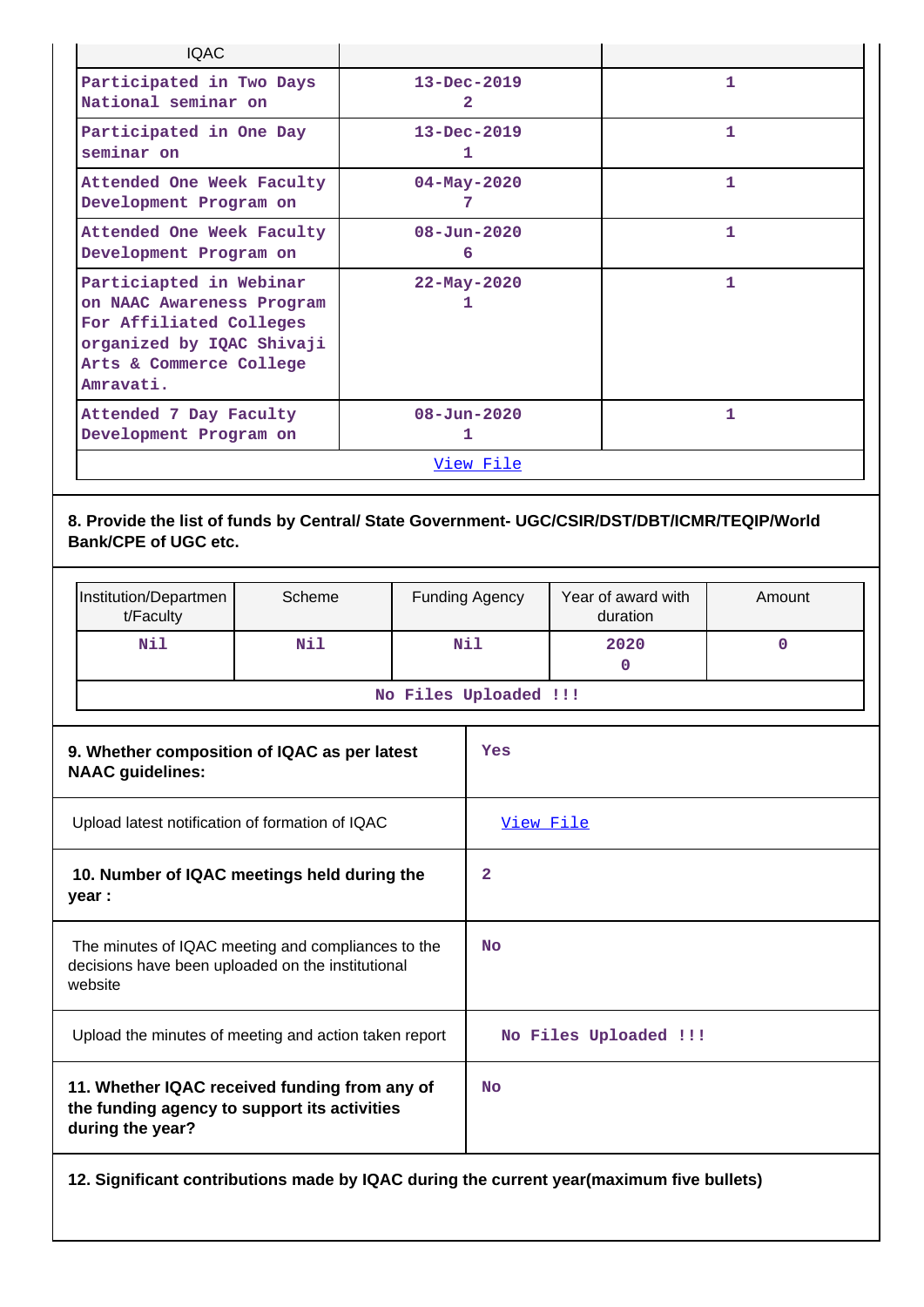**1.Conducted Activities like Blood Donation Camp, Eye Glass Distribution and Tree Plantation on 18th 19th Sept. 2019. 2. Under Swaccha Bharat Abhiyan, organized Cleanliness campaign at Kosra village on 2nd Oct. 2019. 3.Conducted Socioeconomic survey at Pathari (Punarvasan) village on 3rd March 2020. 4.Organized college gathering and Intercollegiate sports meet on 22nd to 26th January 2020 5. Organized Study Tour to Nerala Hill on 4th March 2020.**

### [View File](https://assessmentonline.naac.gov.in/public/Postacc/Contribution/10770_Contribution.xlsx)

**13. Plan of action chalked out by the IQAC in the beginning of the academic year towards Quality Enhancement and outcome achieved by the end of the academic year**

| Plan of Action                                                                          | Achivements/Outcomes                                                                                                                                                                                                                                                                                                                                                                                                                                                                                                                                                                                                                                                                                          |
|-----------------------------------------------------------------------------------------|---------------------------------------------------------------------------------------------------------------------------------------------------------------------------------------------------------------------------------------------------------------------------------------------------------------------------------------------------------------------------------------------------------------------------------------------------------------------------------------------------------------------------------------------------------------------------------------------------------------------------------------------------------------------------------------------------------------|
| To take feedback from students                                                          | Feedback was taken at the end of the<br>session.                                                                                                                                                                                                                                                                                                                                                                                                                                                                                                                                                                                                                                                              |
| To arrange alumni meet                                                                  | Alumni Meet was arranged and feedback<br>was taken on academic and non-academic<br>issues.                                                                                                                                                                                                                                                                                                                                                                                                                                                                                                                                                                                                                    |
| To arrange parent teacher meet                                                          | Parent Teacher Meet was conducted and<br>feedback was taken.                                                                                                                                                                                                                                                                                                                                                                                                                                                                                                                                                                                                                                                  |
| To ensure faculty participation in<br>Faculty Development Programs and other<br>courses | 01 Orientation Programe, 01 Refresher<br>Program and 05 Faculty Development<br>Programs completed.                                                                                                                                                                                                                                                                                                                                                                                                                                                                                                                                                                                                            |
| To promote extension services through<br>Extension Units.                               | NSS organized 07 Days NSS camp at<br>Pathari (Punarvasan) Village from<br>12/01/2020 to 18/01/2020 on the theme<br>"Clean Village, Clean India" wherein<br>topics like 'Cleanness, Dowry System,<br>Addiction free village, Spirituality<br>and Environment, Reading Culture and<br>Rural Leadership Overcoming Inferiority<br>Complex Adolescent state Superstition<br>and Awareness about Health Issues Role<br>of Democracy and Voter Awareness Water<br>Management Computer Literacy are<br>delivered to the villagers and the<br>students by the experts and the eminent<br>personalities of the field. NSS<br>volunteers planted twentyfive saplings<br>in NSS camp at Pathari (Punarvasan)<br>village. |
| To promote extension services through<br><b>Extension Units</b>                         | Voting Awareness Programme on<br>17/09/2019 in collaboration with<br>Tahesil Office Pauni. Mr. Sunil<br>Motghare administer oath to students.                                                                                                                                                                                                                                                                                                                                                                                                                                                                                                                                                                 |
| To promote extension services through<br><b>Extension Units</b>                         | Cleanliness Drive to mark Gandhi<br>Jayanti under Clean India Movement                                                                                                                                                                                                                                                                                                                                                                                                                                                                                                                                                                                                                                        |
| To promote extension services through<br><b>Extension Units</b>                         | Blood Donation Camp And Free Eye-<br>glasses distribution on 19th September<br>2019                                                                                                                                                                                                                                                                                                                                                                                                                                                                                                                                                                                                                           |
|                                                                                         | View File                                                                                                                                                                                                                                                                                                                                                                                                                                                                                                                                                                                                                                                                                                     |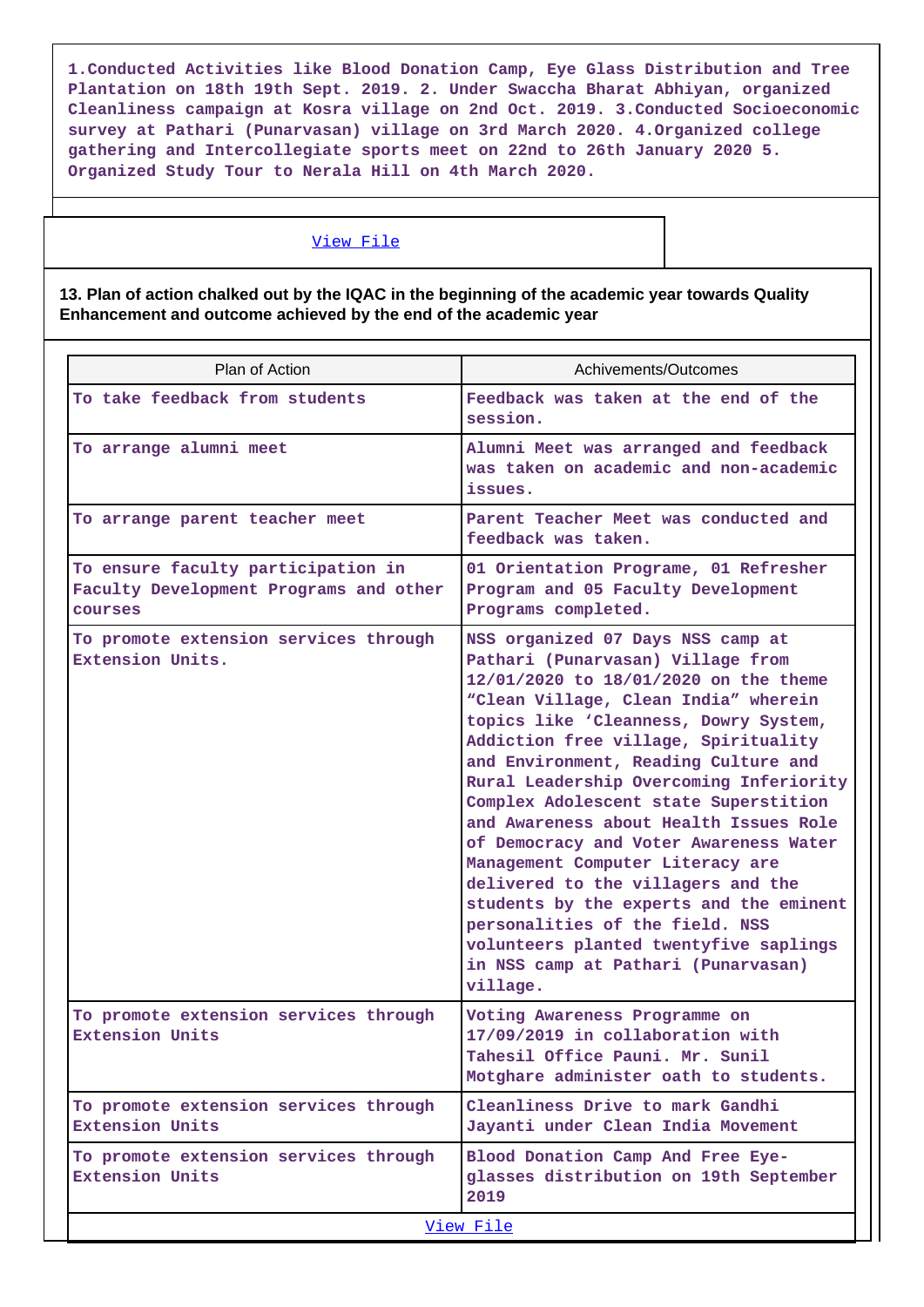**14. Whether AQAR was placed before statutory body ?**

| Name of Statutory Body<br>College Development Committee                                                              | <b>Meeting Date</b><br>28-Aug-2021 |
|----------------------------------------------------------------------------------------------------------------------|------------------------------------|
| 15. Whether NAAC/or any other accredited<br>body(s) visited IQAC or interacted with it to<br>assess the functioning? | <b>No</b>                          |
| 16. Whether institutional data submitted to<br>AISHE:                                                                | Yes                                |
| Year of Submission                                                                                                   | 2020                               |
| Date of Submission                                                                                                   | $18 - Jan - 2020$                  |
| 17. Does the Institution have Management<br><b>Information System?</b>                                               | N <sub>O</sub>                     |

**Part B** 

# **CRITERION I – CURRICULAR ASPECTS**

### **1.1 – Curriculum Planning and Implementation**

 1.1.1 – Institution has the mechanism for well planned curriculum delivery and documentation. Explain in 500 words

 **The curriculum for the degree courses offered by the college is prescribed by Rashtrasant Tukadoji Maharaj Nagpur University Nagpur to which the college is affiliated. The University conduct workshops and meetings inviting teachers from all affiliated colleges and other major stakeholders to participate in the process of updating, revising and designing courses. The curricula are revised regularly by the affiliating University keeping in mind the changing social and global needs and employability of students. The curriculum is also transacted in the college with the help of modern educational technology and the ICT. Teachers make use of LCD power point, digital presenter, interactive white board and the internet resources in addition to the green board, chalks, book and periodicals. classes are made interactive by the group discussion, quizzes, debates, assignment and class seminars. Remediation is given to the academically challenged students. Lecturers and experts from other colleges have been occasionally invited to deliver guest lectures. The main objective of the college is the overall development of the students. At present the college offer UG courses that is B.A., B.Sc. and B.Com. and also PG courses (M.A. in Marathi, Geography and Home Economics and M.Sc. in Zoology and Mathematics). The college gives the computer and internet facilities for teaching and nonteaching staff for effective implementation of curriculum. Environmental Study is mandatory only for Part-II students of UG courses. The design and restructure of curriculum is done by the affiliated University and the college has to strictly follow the curriculum.**

|             | 1.1.2 – Certificate/ Diploma Courses introduced during the academic year |          |          |                 |       |  |
|-------------|--------------------------------------------------------------------------|----------|----------|-----------------|-------|--|
| Certificate | Diploma Courses                                                          | Dates of | Duration | Focus on employ | Skill |  |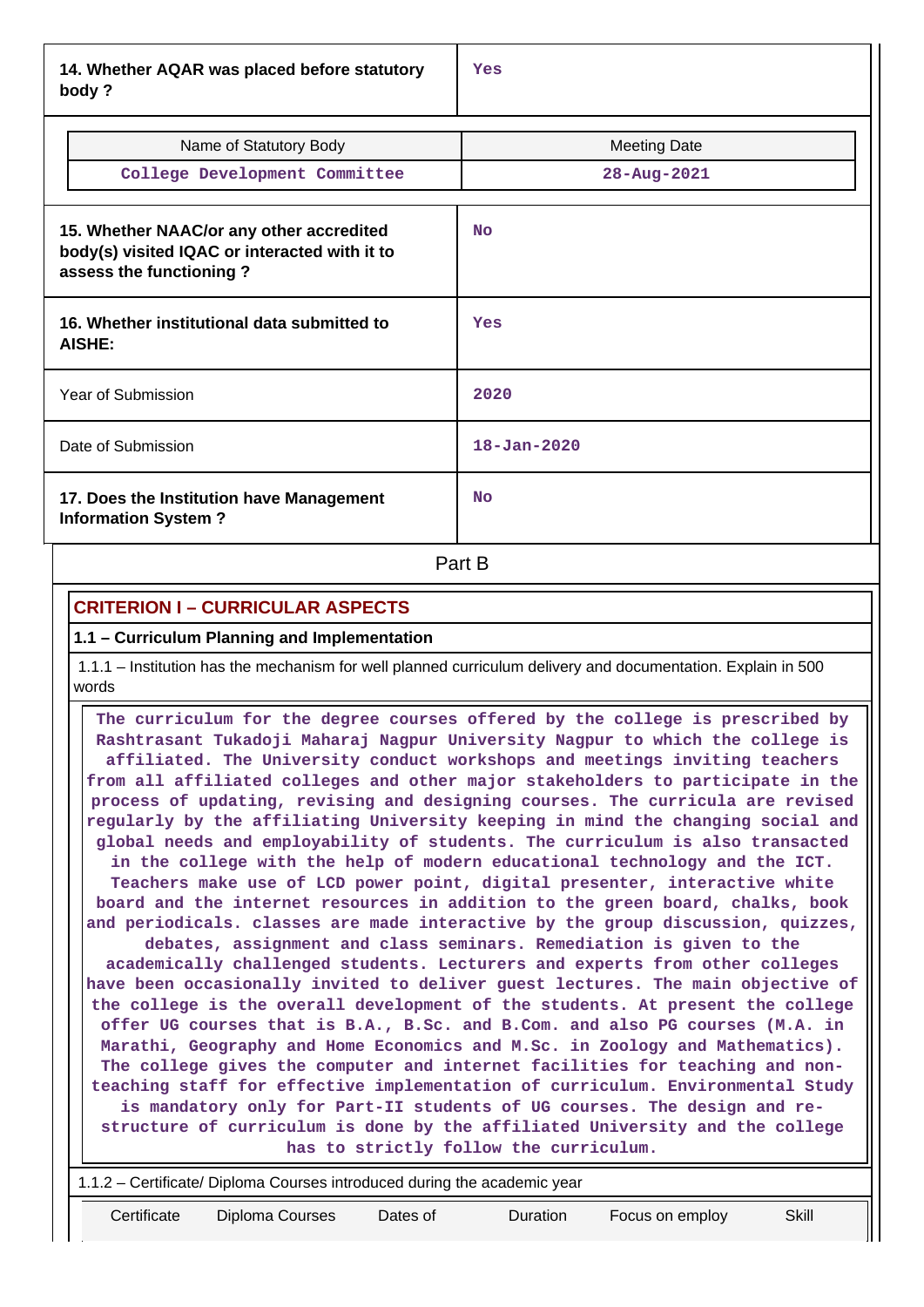|                                                                                                                                                                          | Introduction             |                   | ability/entreprene<br>urship                                    | Development |
|--------------------------------------------------------------------------------------------------------------------------------------------------------------------------|--------------------------|-------------------|-----------------------------------------------------------------|-------------|
| Nil<br>Nil                                                                                                                                                               | Nil                      | $\mathbf 0$       | Nil                                                             | Nil         |
| 1.2 - Academic Flexibility                                                                                                                                               |                          |                   |                                                                 |             |
| 1.2.1 - New programmes/courses introduced during the academic year                                                                                                       |                          |                   |                                                                 |             |
| Programme/Course                                                                                                                                                         | Programme Specialization |                   | Dates of Introduction                                           |             |
| <b>Nill</b>                                                                                                                                                              |                          | Nil               |                                                                 | <b>Nill</b> |
|                                                                                                                                                                          |                          | No file uploaded. |                                                                 |             |
| 1.2.2 - Programmes in which Choice Based Credit System (CBCS)/Elective course system implemented at the<br>affiliated Colleges (if applicable) during the academic year. |                          |                   |                                                                 |             |
| Name of programmes adopting<br><b>CBCS</b>                                                                                                                               | Programme Specialization |                   | Date of implementation of<br><b>CBCS/Elective Course System</b> |             |
| <b>MA</b>                                                                                                                                                                |                          | Marathi           |                                                                 | 15/06/2019  |
| <b>MA</b>                                                                                                                                                                |                          | Geography         |                                                                 | 15/06/2019  |
| <b>MA</b>                                                                                                                                                                |                          | Home Economics    |                                                                 | 15/06/2019  |
| <b>MSC</b>                                                                                                                                                               |                          | Zoology           |                                                                 | 15/06/2019  |
| <b>MSC</b>                                                                                                                                                               |                          | Mathematics       |                                                                 | 15/06/2019  |
| 1.2.3 - Students enrolled in Certificate/ Diploma Courses introduced during the year                                                                                     |                          |                   |                                                                 |             |
| Certificate<br>Diploma Course                                                                                                                                            |                          |                   |                                                                 |             |
| <b>Number of Students</b>                                                                                                                                                |                          | Nil               |                                                                 | Nil         |
| 1.3 - Curriculum Enrichment                                                                                                                                              |                          |                   |                                                                 |             |
| 1.3.1 – Value-added courses imparting transferable and life skills offered during the year                                                                               |                          |                   |                                                                 |             |
| <b>Value Added Courses</b>                                                                                                                                               | Date of Introduction     |                   | Number of Students Enrolled                                     |             |
| Nil                                                                                                                                                                      |                          | Nill              |                                                                 | Nill        |
|                                                                                                                                                                          |                          | No file uploaded. |                                                                 |             |
| 1.3.2 - Field Projects / Internships under taken during the year                                                                                                         |                          |                   |                                                                 |             |
| Project/Programme Title                                                                                                                                                  | Programme Specialization |                   | No. of students enrolled for Field<br>Projects / Internships    |             |
| <b>MA</b>                                                                                                                                                                |                          | Geography         |                                                                 | 10          |
| <b>MA</b>                                                                                                                                                                |                          | Home Economics    |                                                                 | 5           |
| <b>MSC</b>                                                                                                                                                               |                          | Zoology           |                                                                 | 11          |
| <b>BSC</b>                                                                                                                                                               |                          | No specialization |                                                                 | 176         |
|                                                                                                                                                                          |                          | View File         |                                                                 |             |
| 1.4 - Feedback System                                                                                                                                                    |                          |                   |                                                                 |             |
| 1.4.1 - Whether structured feedback received from all the stakeholders.                                                                                                  |                          |                   |                                                                 |             |
| <b>Students</b>                                                                                                                                                          |                          |                   | Yes                                                             |             |
| <b>Teachers</b>                                                                                                                                                          |                          |                   | Yes                                                             |             |
| Employers                                                                                                                                                                |                          | No                |                                                                 |             |
| Alumni                                                                                                                                                                   |                          | Yes               |                                                                 |             |
| Yes<br>Parents                                                                                                                                                           |                          |                   |                                                                 |             |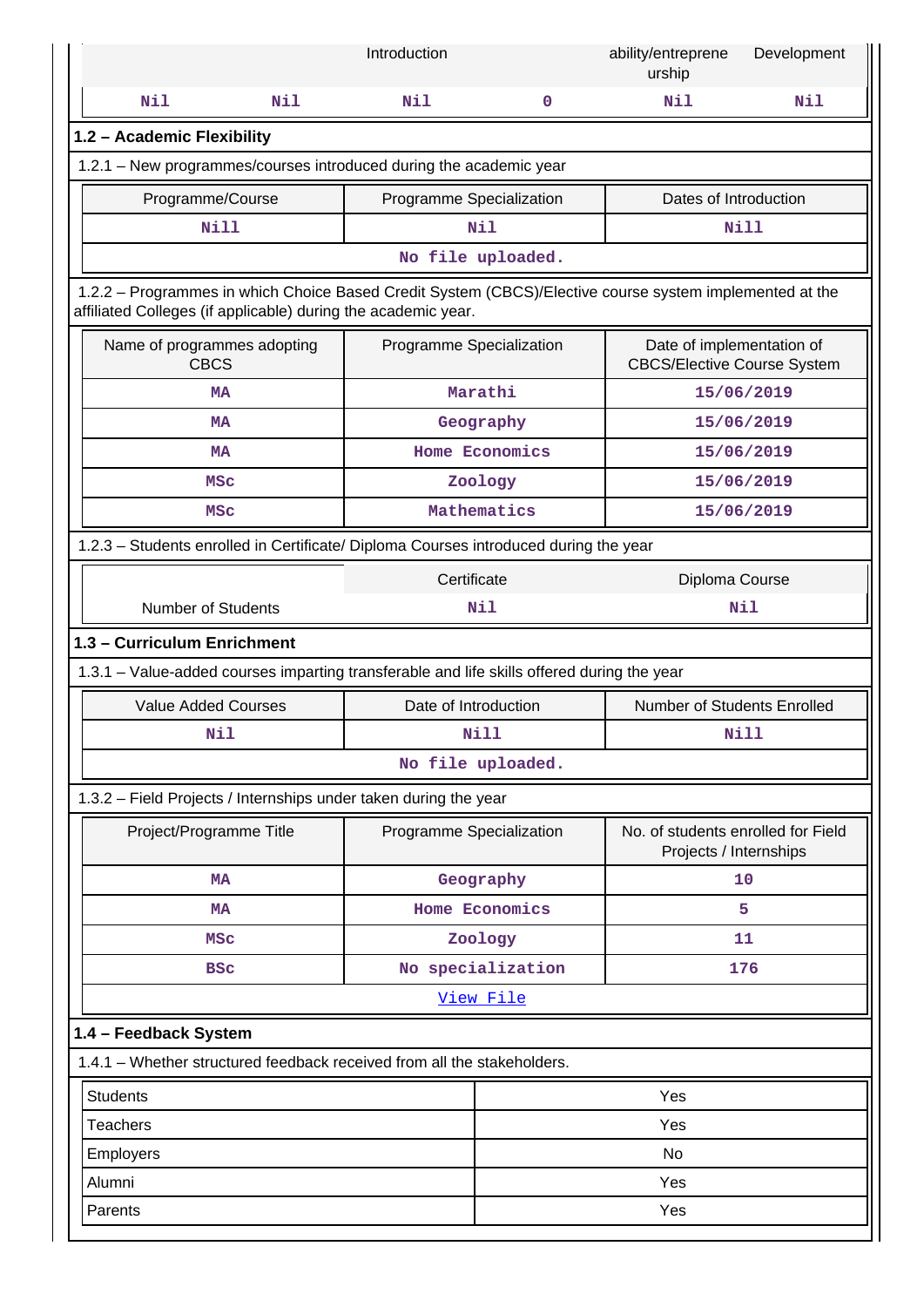1.4.2 – How the feedback obtained is being analyzed and utilized for overall development of the institution? (maximum 500 words)

### Feedback Obtained

**Feedback is taken from Students, Teachers, Alumni and Parents. In the feedback form the focus is on general, personal, professional and academic parameters. Feedback of students analyze the responses of the students about teacher. Feedback of parents is taken in a good manner which contains their views about the college, administration, physical facilities, teachers and academic. The responses of parents are taken into consideration and proper action is taken for improvement. Feedback is also taken from alumni which helps to improve the quality of curricular and cocurricular aspects. Collected feedback is numerically analyzed and reported to the principal and higher authorities to take the corrective measures.**

# **CRITERION II – TEACHING- LEARNING AND EVALUATION**

### **2.1 – Student Enrolment and Profile**

### 2.1.1 – Demand Ratio during the year

| Name of the<br>Programme                   | Programme<br>Specialization | Number of seats<br>available | Number of<br>Application received | <b>Students Enrolled</b> |
|--------------------------------------------|-----------------------------|------------------------------|-----------------------------------|--------------------------|
| <b>BA</b>                                  | <b>No</b><br>Specialization | 460                          | 399                               | 399                      |
| <b>BSC</b>                                 | <b>No</b><br>Specialization |                              | 504                               | 504                      |
| <b>BCom</b><br><b>No</b><br>Specialization |                             | 120                          | $\overline{\mathbf{4}}$           | $\overline{\mathbf{4}}$  |
| Geography<br><b>MA</b>                     |                             | 44                           | 13                                | 13                       |
| <b>MA</b><br>Home<br>Economics             |                             | 22                           | 5                                 | 5                        |
| <b>MA</b>                                  | Marathi                     | 80                           | 9                                 | 9                        |
| <b>MSC</b>                                 | Zoology                     | 44                           | 33                                | 33                       |
| <b>MSC</b>                                 | Mathematics                 | 44                           | 40                                | 40                       |
|                                            |                             | View File                    |                                   |                          |

### **2.2 – Catering to Student Diversity**

2.2.1 – Student - Full time teacher ratio (current year data)

| Year | Number of<br>students enrolled<br>in the institution<br>(UG) | Number of<br>students enrolled<br>in the institution<br>(PG) | Number of<br>fulltime teachers<br>available in the<br>institution<br>teaching only UG | Number of<br>fulltime teachers<br>available in the<br>institution<br>teaching only PG | Number of<br>teachers<br>teaching both UG<br>and PG courses |
|------|--------------------------------------------------------------|--------------------------------------------------------------|---------------------------------------------------------------------------------------|---------------------------------------------------------------------------------------|-------------------------------------------------------------|
|      |                                                              |                                                              | courses                                                                               | courses                                                                               |                                                             |
| 2019 | 907                                                          | 100                                                          | 12                                                                                    |                                                                                       | Nill                                                        |

### **2.3 – Teaching - Learning Process**

 2.3.1 – Percentage of teachers using ICT for effective teaching with Learning Management Systems (LMS), Elearning resources etc. (current year data)

| Number of<br>Teachers on Roll | Number of<br>teachers using<br>ICT (LMS, e-<br>Resources) | <b>ICT Tools and</b><br>resources<br>available | Number of ICT<br>enabled<br>Classrooms | Numberof smart<br>classrooms | E-resources and<br>techniques used |
|-------------------------------|-----------------------------------------------------------|------------------------------------------------|----------------------------------------|------------------------------|------------------------------------|
|                               |                                                           |                                                |                                        |                              |                                    |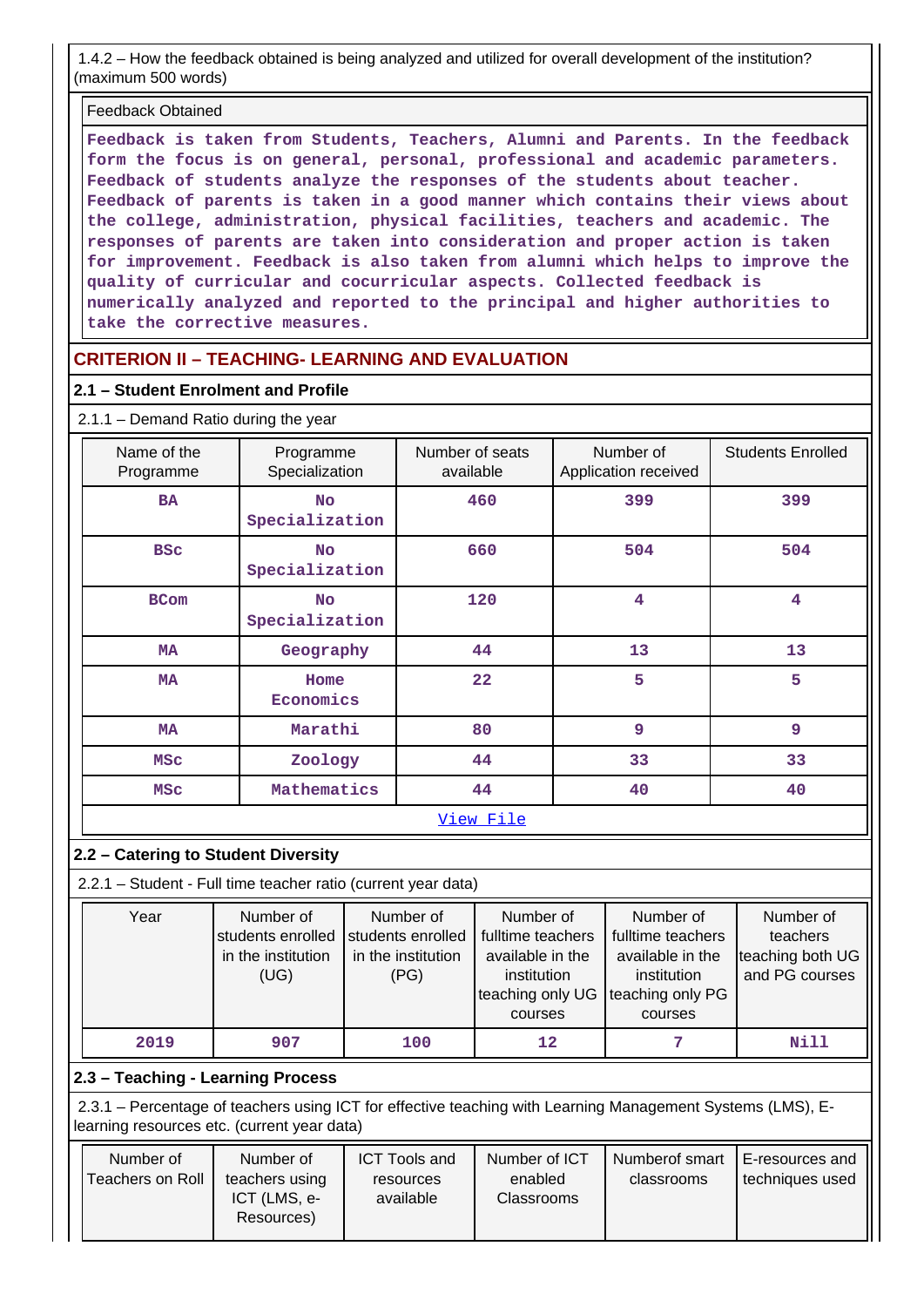|          | 19                                                                                                                                                                                                                                                                                                                                                                                                                                                                                                                                                                                                                                                                                               |  | 17              |                     | 48                                                                                  | 6                  |             |                                                                | 6          | 3                                                                                     |  |
|----------|--------------------------------------------------------------------------------------------------------------------------------------------------------------------------------------------------------------------------------------------------------------------------------------------------------------------------------------------------------------------------------------------------------------------------------------------------------------------------------------------------------------------------------------------------------------------------------------------------------------------------------------------------------------------------------------------------|--|-----------------|---------------------|-------------------------------------------------------------------------------------|--------------------|-------------|----------------------------------------------------------------|------------|---------------------------------------------------------------------------------------|--|
|          |                                                                                                                                                                                                                                                                                                                                                                                                                                                                                                                                                                                                                                                                                                  |  |                 |                     | View File of ICT Tools and resources                                                |                    |             |                                                                |            |                                                                                       |  |
|          |                                                                                                                                                                                                                                                                                                                                                                                                                                                                                                                                                                                                                                                                                                  |  |                 |                     | View File of E-resources and techniques used                                        |                    |             |                                                                |            |                                                                                       |  |
|          | 2.3.2 - Students mentoring system available in the institution? Give details. (maximum 500 words)                                                                                                                                                                                                                                                                                                                                                                                                                                                                                                                                                                                                |  |                 |                     |                                                                                     |                    |             |                                                                |            |                                                                                       |  |
|          | Student mentoring system is implemented in the college. 907 students mentees were assigned to 10 mentors of<br>Arts, Science and Commerce faculties at UG level. The teacher mentors look after the students assigned to them<br>on the stress related issues due to academic, financial and psychological constraints and do the counseling. The<br>mentors have healthy talk with the allotted mentees to create good conducive educational environment. Mentors<br>help to make them relaxed from tension by proper guidance and counseling. Mentors and mentees are allotted<br>facultywise and classwise in the academic year. All full time teachers are the mentors of their classes. The |  |                 |                     | mentors try to understand the problems of mentees and try to solve them.            |                    |             |                                                                |            |                                                                                       |  |
|          | Number of students enrolled in the<br>institution                                                                                                                                                                                                                                                                                                                                                                                                                                                                                                                                                                                                                                                |  |                 |                     | Number of fulltime teachers                                                         |                    |             |                                                                |            | Mentor: Mentee Ratio                                                                  |  |
|          | 19<br>1:53<br>1007                                                                                                                                                                                                                                                                                                                                                                                                                                                                                                                                                                                                                                                                               |  |                 |                     |                                                                                     |                    |             |                                                                |            |                                                                                       |  |
|          | 2.4 - Teacher Profile and Quality                                                                                                                                                                                                                                                                                                                                                                                                                                                                                                                                                                                                                                                                |  |                 |                     |                                                                                     |                    |             |                                                                |            |                                                                                       |  |
|          | 2.4.1 - Number of full time teachers appointed during the year                                                                                                                                                                                                                                                                                                                                                                                                                                                                                                                                                                                                                                   |  |                 |                     |                                                                                     |                    |             |                                                                |            |                                                                                       |  |
|          | No. of sanctioned<br>No. of filled positions<br>Positions filled during<br>No. of faculty with<br>Vacant positions<br>positions<br>Ph.D<br>the current year                                                                                                                                                                                                                                                                                                                                                                                                                                                                                                                                      |  |                 |                     |                                                                                     |                    |             |                                                                |            |                                                                                       |  |
| 50<br>19 |                                                                                                                                                                                                                                                                                                                                                                                                                                                                                                                                                                                                                                                                                                  |  |                 |                     |                                                                                     | 31                 |             | 9                                                              |            | 7                                                                                     |  |
|          | Year of Award                                                                                                                                                                                                                                                                                                                                                                                                                                                                                                                                                                                                                                                                                    |  |                 | international level | Name of full time teachers<br>receiving awards from<br>state level, national level, |                    | Designation |                                                                |            | Name of the award,<br>fellowship, received from<br>Government or recognized<br>bodies |  |
|          | <b>Nill</b>                                                                                                                                                                                                                                                                                                                                                                                                                                                                                                                                                                                                                                                                                      |  |                 | Nil                 |                                                                                     |                    | Nill        |                                                                |            | Nil                                                                                   |  |
|          |                                                                                                                                                                                                                                                                                                                                                                                                                                                                                                                                                                                                                                                                                                  |  |                 |                     | No file uploaded                                                                    |                    |             |                                                                |            |                                                                                       |  |
|          | 2.5 - Evaluation Process and Reforms                                                                                                                                                                                                                                                                                                                                                                                                                                                                                                                                                                                                                                                             |  |                 |                     |                                                                                     |                    |             |                                                                |            |                                                                                       |  |
|          | 2.5.1 – Number of days from the date of semester-end/ year- end examination till the declaration of results during<br>the year                                                                                                                                                                                                                                                                                                                                                                                                                                                                                                                                                                   |  |                 |                     |                                                                                     |                    |             |                                                                |            |                                                                                       |  |
|          | Programme Name                                                                                                                                                                                                                                                                                                                                                                                                                                                                                                                                                                                                                                                                                   |  | Programme Code  |                     | Semester/year                                                                       |                    |             | Last date of the last<br>semester-end/year-<br>end examination |            | Date of declaration of<br>results of semester-<br>end/ year- end<br>examination       |  |
|          | <b>BA</b>                                                                                                                                                                                                                                                                                                                                                                                                                                                                                                                                                                                                                                                                                        |  | <b>NA</b>       |                     |                                                                                     | $SEM-T$            |             | 08/01/2020                                                     |            | 17/02/2020                                                                            |  |
|          | <b>BA</b>                                                                                                                                                                                                                                                                                                                                                                                                                                                                                                                                                                                                                                                                                        |  | <b>NA</b>       |                     |                                                                                     | SEM-III            |             | 11/01/2020                                                     |            | 17/02/2020                                                                            |  |
|          | <b>BA</b>                                                                                                                                                                                                                                                                                                                                                                                                                                                                                                                                                                                                                                                                                        |  | <b>NA</b>       |                     |                                                                                     | SEM-IV             |             | 08/01/2020                                                     |            | 12/02/2020                                                                            |  |
|          | <b>BSC</b>                                                                                                                                                                                                                                                                                                                                                                                                                                                                                                                                                                                                                                                                                       |  | NA              |                     |                                                                                     | $SEM-T$            |             | 30/12/2019                                                     |            | 14/02/2020                                                                            |  |
|          | <b>BSC</b>                                                                                                                                                                                                                                                                                                                                                                                                                                                                                                                                                                                                                                                                                       |  | <b>NA</b>       |                     |                                                                                     | SEM-III            |             | 02/01/2020                                                     |            | 14/02/2020                                                                            |  |
|          | <b>BSC</b><br><b>NA</b>                                                                                                                                                                                                                                                                                                                                                                                                                                                                                                                                                                                                                                                                          |  |                 | SEM-IV              |                                                                                     | 28/12/2019         |             |                                                                | 27/01/2020 |                                                                                       |  |
|          | <b>BCom</b><br><b>NA</b>                                                                                                                                                                                                                                                                                                                                                                                                                                                                                                                                                                                                                                                                         |  |                 |                     | SEM-IV                                                                              |                    | 25/11/2019  |                                                                |            | 21/01/2020                                                                            |  |
|          |                                                                                                                                                                                                                                                                                                                                                                                                                                                                                                                                                                                                                                                                                                  |  |                 |                     |                                                                                     |                    |             |                                                                |            |                                                                                       |  |
|          | <b>MA</b>                                                                                                                                                                                                                                                                                                                                                                                                                                                                                                                                                                                                                                                                                        |  | <b>NA</b>       |                     |                                                                                     | $SEM-T$            |             | 23/11/2019                                                     |            | 27/12/2019                                                                            |  |
|          | MA<br><b>MSC</b>                                                                                                                                                                                                                                                                                                                                                                                                                                                                                                                                                                                                                                                                                 |  | NA<br><b>NA</b> |                     |                                                                                     | SEM-III<br>$SEM-T$ |             | 20/11/2019<br>25/11/2020                                       |            | 20/12/2019<br>21/01/2020                                                              |  |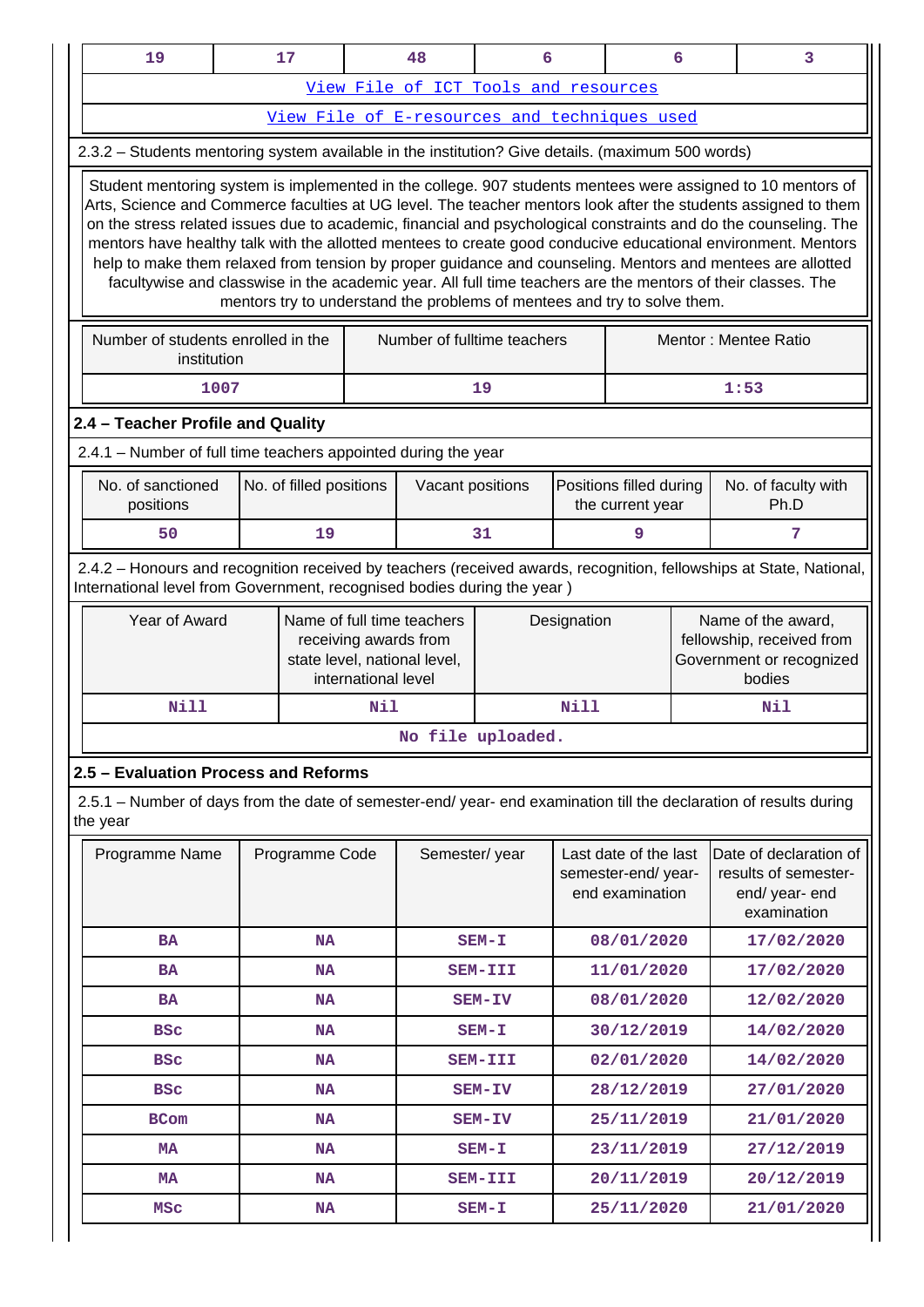2.5.2 – Reforms initiated on Continuous Internal Evaluation(CIE) system at the institutional level (250 words)

[View File](https://assessmentonline.naac.gov.in/public/Postacc/Evaluation/10770_Evaluation_1628497179.xlsx)

 **Internal Assessment and Evaluation Committee takes accountability of monitoring assessment and evaluation system closely run at various departmental and college level. Assessment of students academic performance is carried out by unit tests, group discussions, surprise tests, viva, interaction and practical at science lab. College teachers conduct internal assessment of 20 marks which consist of assignment submission, oral test, seminars, attendance and discipline of the students. Evaluation of all first year student is done to identify slow and advanced learners. Results of the previous year exam is recorded by the concerned teachers and heads. Feedback from alumni and parents is collected and taken covering the points of evaluation of students on different parameters like syllabus, teachers, infrastructural facilities etc.**

 2.5.3 – Academic calendar prepared and adhered for conduct of Examination and other related matters (250 words)

 **Academic calendar is prepared at the beginning of the session and published in the prospectus of the college. It contain examination related schedule, information about commencement of winter and summer vacations etc. It also covers college curricular and cocurricular and extracurricular activities. Other additional instructions and information is displayed on the notice boards. Separate exam control room with all necessary facilities is on the third floor. The exam incharge, invigilators and all the staff members perform their duties with responsibility and extra care. Special care of disabled student is taken. Wheel chair and ramp facilities are available for the disabled students. Disabled students are provided the approachable place and writer if needed. Proper working and maintenance of Xerox machine, printers, computer is taken into consideration well in advance to do the exam related works. The exam incharge maintains complete confidentiality and secrecy in exam related matters.**

### **2.6 – Student Performance and Learning Outcomes**

 2.6.1 – Program outcomes, program specific outcomes and course outcomes for all programs offered by the institution are stated and displayed in website of the institution (to provide the weblink)

 [https://www.drarunmotgharemahavidyalaya.org/courses/outcomes/Outcomes](https://www.drarunmotgharemahavidyalaya.org/courses/outcomes/Outcomes-converted.pdf)[converted.pdf](https://www.drarunmotgharemahavidyalaya.org/courses/outcomes/Outcomes-converted.pdf)

#### 2.6.2 – Pass percentage of students

| Programme<br>Code | Programme<br>Name | Programme<br>Specialization | Number of<br>students<br>appeared in the<br>final year<br>examination | Number of<br>students passed<br>in final year<br>examination | Pass Percentage |
|-------------------|-------------------|-----------------------------|-----------------------------------------------------------------------|--------------------------------------------------------------|-----------------|
| <b>NA</b>         | <b>MSC</b>        | Zoology                     | 11                                                                    | 6                                                            | 54.55           |
| <b>NA</b>         | <b>MSC</b>        | Mathematics                 | 16                                                                    | 13                                                           | 81.25           |
| NA                | <b>MA</b>         | Marathi                     | 8                                                                     | 6                                                            | 75.00           |
| <b>NA</b>         | <b>MA</b>         | Geography                   | 10                                                                    | 10                                                           | 100.00          |
| <b>NA</b>         | <b>MA</b>         | Home<br>Economics           | 5                                                                     | $\overline{\mathbf{4}}$                                      | 80.00           |
| <b>NA</b>         | <b>BCom</b>       | No Special<br>ization       | 3                                                                     | $\overline{2}$                                               | 66.33           |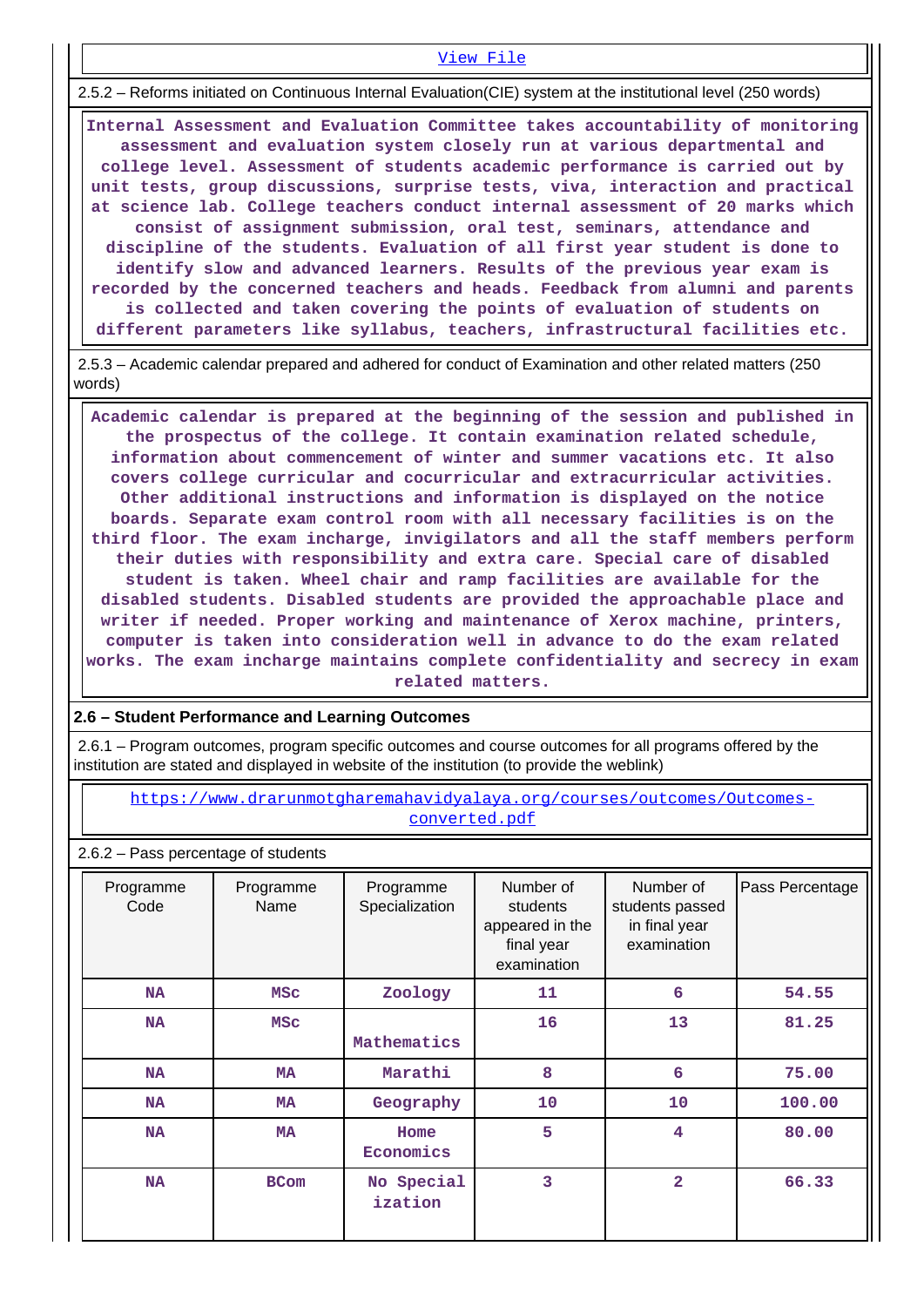| <b>NA</b>                                                                                                                                                                        |                        | <b>BSC</b>      |  | No Special<br>ization         | 174               |  |                           | 173  | 99.43                              |  |
|----------------------------------------------------------------------------------------------------------------------------------------------------------------------------------|------------------------|-----------------|--|-------------------------------|-------------------|--|---------------------------|------|------------------------------------|--|
| <b>NA</b>                                                                                                                                                                        |                        | <b>BA</b>       |  | No Special<br>ization         | 82                |  |                           | 77   | 93.90                              |  |
|                                                                                                                                                                                  |                        |                 |  |                               | View File         |  |                           |      |                                    |  |
| 2.7 - Student Satisfaction Survey                                                                                                                                                |                        |                 |  |                               |                   |  |                           |      |                                    |  |
| 2.7.1 - Student Satisfaction Survey (SSS) on overall institutional performance (Institution may design the                                                                       |                        |                 |  |                               |                   |  |                           |      |                                    |  |
| questionnaire) (results and details be provided as weblink)                                                                                                                      |                        |                 |  |                               |                   |  |                           |      |                                    |  |
| https://www.drarunmotgharemahavidyalaya.org/NAAC/SSS/SSS2019-20.pdf                                                                                                              |                        |                 |  |                               |                   |  |                           |      |                                    |  |
| <b>CRITERION III – RESEARCH, INNOVATIONS AND EXTENSION</b>                                                                                                                       |                        |                 |  |                               |                   |  |                           |      |                                    |  |
| 3.1 - Resource Mobilization for Research<br>3.1.1 - Research funds sanctioned and received from various agencies, industry and other organisations                               |                        |                 |  |                               |                   |  |                           |      |                                    |  |
|                                                                                                                                                                                  |                        |                 |  |                               |                   |  |                           |      |                                    |  |
| Nature of the Project                                                                                                                                                            |                        | Duration        |  | Name of the funding<br>agency |                   |  | Total grant<br>sanctioned |      | Amount received<br>during the year |  |
| Nill                                                                                                                                                                             |                        | 0               |  |                               | Nil               |  | 0                         |      | $\mathbf{0}$                       |  |
|                                                                                                                                                                                  |                        |                 |  |                               | No file uploaded. |  |                           |      |                                    |  |
| 3.2 - Innovation Ecosystem                                                                                                                                                       |                        |                 |  |                               |                   |  |                           |      |                                    |  |
| 3.2.1 - Workshops/Seminars Conducted on Intellectual Property Rights (IPR) and Industry-Academia Innovative<br>practices during the year                                         |                        |                 |  |                               |                   |  |                           |      |                                    |  |
| Title of workshop/seminar                                                                                                                                                        |                        |                 |  | Name of the Dept.             |                   |  |                           | Date |                                    |  |
| Nil                                                                                                                                                                              |                        |                 |  | Nil                           |                   |  |                           |      |                                    |  |
| 3.2.2 - Awards for Innovation won by Institution/Teachers/Research scholars/Students during the year                                                                             |                        |                 |  |                               |                   |  |                           |      |                                    |  |
| Title of the innovation                                                                                                                                                          |                        | Name of Awardee |  | Awarding Agency               |                   |  | Date of award             |      | Category                           |  |
| Nil                                                                                                                                                                              |                        | Nil             |  |                               | Nil               |  | Nill                      |      | Nil                                |  |
|                                                                                                                                                                                  |                        |                 |  |                               | No file uploaded. |  |                           |      |                                    |  |
| 3.2.3 - No. of Incubation centre created, start-ups incubated on campus during the year                                                                                          |                        |                 |  |                               |                   |  |                           |      |                                    |  |
| Incubation                                                                                                                                                                       | Name                   |                 |  | Sponsered By                  | Name of the       |  | Nature of Start-          |      | Date of                            |  |
| Center                                                                                                                                                                           |                        |                 |  |                               | Start-up          |  | up                        |      | Commencement                       |  |
| $\mathbf 0$                                                                                                                                                                      |                        | Nil             |  | Nil                           | Nil               |  |                           | Nil  | <b>Nill</b>                        |  |
|                                                                                                                                                                                  |                        |                 |  |                               | No file uploaded. |  |                           |      |                                    |  |
| 3.3 - Research Publications and Awards                                                                                                                                           |                        |                 |  |                               |                   |  |                           |      |                                    |  |
| 3.3.1 - Incentive to the teachers who receive recognition/awards                                                                                                                 |                        |                 |  |                               |                   |  |                           |      |                                    |  |
| <b>State</b>                                                                                                                                                                     |                        |                 |  | National                      |                   |  |                           |      | International                      |  |
| $\mathbf 0$<br>0<br>0                                                                                                                                                            |                        |                 |  |                               |                   |  |                           |      |                                    |  |
| 3.3.2 - Ph. Ds awarded during the year (applicable for PG College, Research Center)                                                                                              |                        |                 |  |                               |                   |  |                           |      |                                    |  |
|                                                                                                                                                                                  | Name of the Department |                 |  |                               |                   |  | Number of PhD's Awarded   |      |                                    |  |
|                                                                                                                                                                                  |                        | Nil             |  |                               |                   |  |                           | Nill |                                    |  |
|                                                                                                                                                                                  |                        |                 |  |                               |                   |  |                           |      |                                    |  |
| 3.3.3 - Research Publications in the Journals notified on UGC website during the year<br>Number of Publication<br>Department<br>Average Impact Factor (if<br><b>Type</b><br>any) |                        |                 |  |                               |                   |  |                           |      |                                    |  |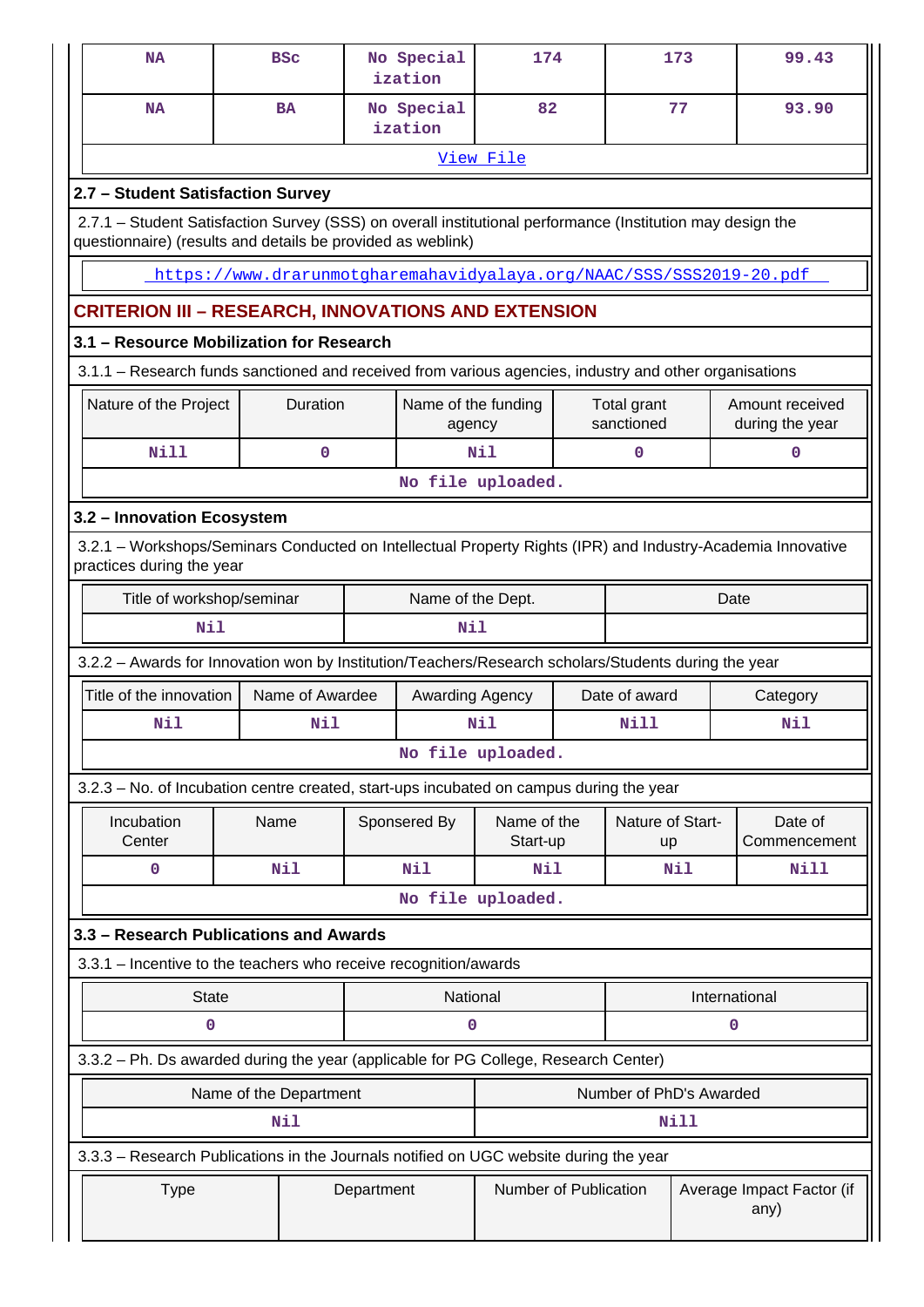| International                                                                                                                                                         |                              | Sociology                                                                               |                        |                       | 1                     |                                                                                        | 7.38                                                 |  |  |  |
|-----------------------------------------------------------------------------------------------------------------------------------------------------------------------|------------------------------|-----------------------------------------------------------------------------------------|------------------------|-----------------------|-----------------------|----------------------------------------------------------------------------------------|------------------------------------------------------|--|--|--|
| International                                                                                                                                                         |                              | Library                                                                                 |                        |                       | 1                     |                                                                                        | 6.68                                                 |  |  |  |
| <b>National</b>                                                                                                                                                       |                              | Principal                                                                               |                        |                       | 1                     |                                                                                        | <b>Nill</b>                                          |  |  |  |
|                                                                                                                                                                       |                              |                                                                                         |                        | View File             |                       |                                                                                        |                                                      |  |  |  |
| 3.3.4 - Books and Chapters in edited Volumes / Books published, and papers in National/International Conference<br>Proceedings per Teacher during the year            |                              |                                                                                         |                        |                       |                       |                                                                                        |                                                      |  |  |  |
|                                                                                                                                                                       | Department                   |                                                                                         |                        | Number of Publication |                       |                                                                                        |                                                      |  |  |  |
|                                                                                                                                                                       | Principal                    |                                                                                         |                        | $\mathbf{2}$          |                       |                                                                                        |                                                      |  |  |  |
|                                                                                                                                                                       | Library                      |                                                                                         |                        |                       |                       | 1                                                                                      |                                                      |  |  |  |
|                                                                                                                                                                       | Sociology                    |                                                                                         |                        |                       |                       | $\overline{2}$                                                                         |                                                      |  |  |  |
|                                                                                                                                                                       | History                      |                                                                                         |                        |                       |                       | $\mathbf{1}$                                                                           |                                                      |  |  |  |
|                                                                                                                                                                       | Marathi                      |                                                                                         |                        |                       |                       | 1                                                                                      |                                                      |  |  |  |
|                                                                                                                                                                       |                              | View File                                                                               |                        |                       |                       |                                                                                        |                                                      |  |  |  |
| 3.3.5 - Bibliometrics of the publications during the last Academic year based on average citation index in Scopus/<br>Web of Science or PubMed/ Indian Citation Index |                              |                                                                                         |                        |                       |                       |                                                                                        |                                                      |  |  |  |
| Title of the<br>Paper                                                                                                                                                 | Name of<br>Author            | Title of journal                                                                        | Year of<br>publication |                       | <b>Citation Index</b> | Institutional<br>affiliation as<br>mentioned in<br>the publication                     | Number of<br>citations<br>excluding self<br>citation |  |  |  |
| Acharya<br>Rajanish<br>Osho: Ek<br>Zanjawat                                                                                                                           | Dr. Anil<br>C. Bopche        | Rankranti<br>Multidisci<br>plinary<br>Research<br>Journal                               |                        | 2020                  | $\mathbf 0$           | Dept. of<br>Marathi,<br>Dr. Arun<br>Motghare M<br>ahavidyala<br>ya, Kondha-<br>Kosra   | Nill                                                 |  |  |  |
| Annabhau<br>Sathe<br>Yanche<br>Sayukta Ma<br>harashtra<br>Chalavalit<br>il Yogdan                                                                                     | Mr. Arun<br><b>B.</b> Alewar | Literary<br>Emperor<br>Annabhau<br>Sathe<br>Online<br>National<br>Seminar<br>Proceeding |                        | 2020                  | 0                     | Dept. of<br>History,<br>Dr. Arun<br>Motghare M<br>ahavidyala<br>ya, Kondha-<br>Kosra   | Nill                                                 |  |  |  |
| Vrudhanche<br>Sangopan: A<br>dhunik<br>Kalatil Ek<br>Apariharya<br>ta                                                                                                 | Mr.<br>Kamraj R.<br>Ramteke  | Printing<br>Area Peer<br>Reviewed I<br>nternation<br>al Journal                         |                        | 2020                  | $\mathbf{O}$          | Dept. of<br>Sociology,<br>Dr. Arun<br>Motghare M<br>ahavidyala<br>ya, Kondha-<br>Kosra | Nill                                                 |  |  |  |
| Sangharsa-<br>Annabhau<br>Sathe<br>Yanchya<br>Sahitya<br>Ugamatil<br>Vishesh<br>Pailu                                                                                 | Mr.<br>Kamraj R.<br>Ramteke  | Literary<br>Emperor<br>Annabhau<br>Sathe<br>Online<br>National<br>Seminar<br>Proceeding |                        | 2020                  | $\mathbf{O}$          | Dept. of<br>Sociology,<br>Dr. Arun<br>Motghare M<br>ahavidyala<br>ya, Kondha-<br>Kosra | Nill                                                 |  |  |  |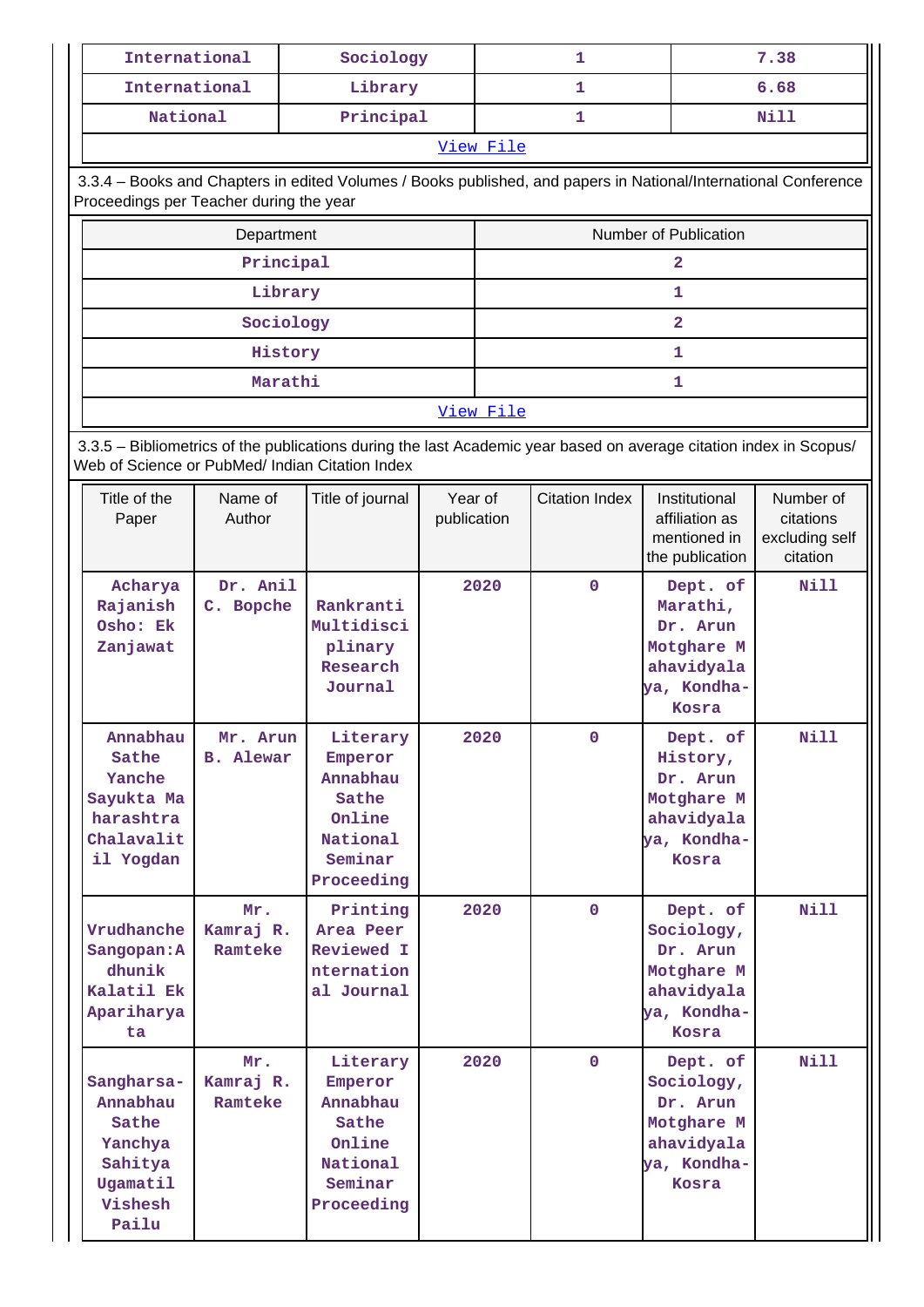| <b>NDL</b><br>India App:<br>A Boon For<br>Users                                                                          | Mr.<br>Avinash G.<br>Yette   | Internat<br>ional<br>Research<br>Journal of<br>Science<br>and Engine<br>ering                        | 2020                   | $\mathbf 0$ | Dept. of<br>Library,<br>Dr. Arun<br>Motghare M<br>ahavidyala<br>ya, Kondha-<br>Kosra | <b>Nill</b>                                                                          |
|--------------------------------------------------------------------------------------------------------------------------|------------------------------|------------------------------------------------------------------------------------------------------|------------------------|-------------|--------------------------------------------------------------------------------------|--------------------------------------------------------------------------------------|
| An<br>Analytical<br>Study of<br>Indian<br>Players In<br>Fourth<br>Asian<br>Games was<br>Held at<br>Indonesia,<br>Jakarta | Dr. Arun<br>L.<br>Motghare   | Fourth I<br>nternation<br>al Confere<br>nce,<br>Bengaluru<br><b>ICSTS-2019</b><br>Proceeding         | 2019                   | $\mathbf 0$ | Principal,<br>Dr. Arun<br>Motghare M<br>ahavidyala<br>ya, Kondha-<br>Kosra           | <b>Nill</b>                                                                          |
| Career<br>Prospectus<br>in The<br>Field of<br>Physical<br>Education<br>and Sports                                        | Dr. Arun<br>L.<br>Motghare   | Knowledge<br>Resonance:<br>A Half<br>Yearly<br>National<br>Peer<br>Reviewed<br>Research<br>Journal   | 2020                   | $\Omega$    | Principal,<br>Dr. Arun<br>Motghare M<br>ahavidyala<br>ya, Kondha-<br>Kosra           | <b>Nill</b>                                                                          |
|                                                                                                                          |                              |                                                                                                      |                        |             |                                                                                      |                                                                                      |
|                                                                                                                          |                              | 3.3.6 - h-Index of the Institutional Publications during the year. (based on Scopus/ Web of science) | View File              |             |                                                                                      |                                                                                      |
| Title of the<br>Paper                                                                                                    | Name of<br>Author            | Title of journal                                                                                     | Year of<br>publication | h-index     | Number of<br>citations<br>excluding self<br>citation                                 | Institutional<br>affiliation as<br>mentioned in<br>the publication                   |
| Acharya<br>Rajanish<br>Osho: Ek<br>Zanjawat                                                                              | Dr. Anil<br>C. Bopche        | Rankranti<br>Multidisci<br>plinary<br>Research<br>Journal                                            | 2020                   | <b>Nill</b> | <b>Nill</b>                                                                          | Dept. of<br>Marathi,<br>Dr. Arun<br>Motghare M<br>ahavidyala<br>ya, Kondha-<br>Kosra |
| Annabhau<br>Sathe<br>Yanche<br>Sayukta Ma<br>harashtra<br>Chalavalit<br>il Yogdan                                        | Mr. Arun<br><b>B.</b> Alewar | Literary<br>Emperor<br>Annabhau<br>Sathe<br>Online<br>National<br>Seminar<br>Proceeding              | 2020                   | Nill        | <b>Nill</b>                                                                          | Dept. of<br>History,<br>Dr. Arun<br>Motghare M<br>ahavidyala<br>ya, Kondha-<br>Kosra |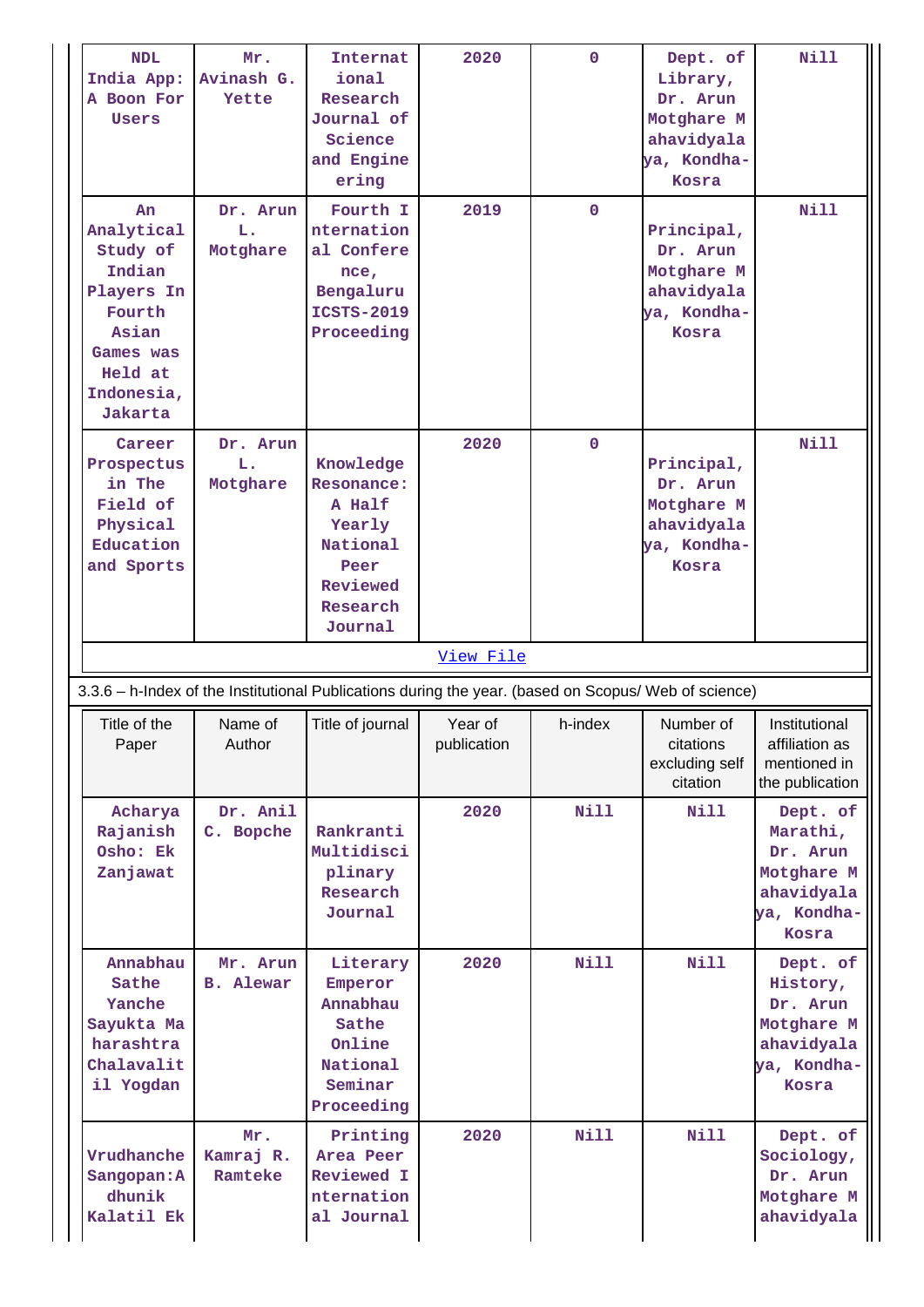| Apariharya<br>ta                                                                                                                  |                             |                                                                                                    |               |                                                          |             | ya, Kondha-<br>Kosra                                                                                        |
|-----------------------------------------------------------------------------------------------------------------------------------|-----------------------------|----------------------------------------------------------------------------------------------------|---------------|----------------------------------------------------------|-------------|-------------------------------------------------------------------------------------------------------------|
| Sangharsa-<br>Annabhau<br>Sathe<br>Yanchya<br>Sahitya<br>Ugamatil<br>Vishesh<br>Pailu                                             | Mr.<br>Kamraj R.<br>Ramteke | Literary<br>Emperor<br>Annabhau<br>Sathe<br>Online<br>National<br>Seminar<br>Proceeding            | 2020          | Nill                                                     | Nill        | Dept. of<br>Sociology,<br>Dr. Arun<br>Motghare M<br>ahavidyala<br>ya, Kondha-<br>Kosra                      |
| <b>NDL</b><br>India App:<br>A Boon For<br>Users                                                                                   | Mr.<br>Avinash G.<br>Yette  | Internat<br>ional<br>Research<br>Journal of<br>Science<br>and Engine<br>ering                      | 2020          | <b>Nill</b>                                              | Nill        | Dept. of<br>Library,<br>Dr. Arun<br>Motghare M<br>ahavidyala<br>ya, Kondha-<br>Kosra                        |
| An<br>Analytical<br>Study of<br>Indian<br>Players In<br>Fourth<br>Asian<br>Games was<br>Held at<br>Indonesia,<br>Jakarta          | Dr. Arun<br>L.<br>Motghare  | Fourth I<br>nternation<br>al Confere<br>nce,<br>Bengaluru<br><b>ICSTS-2019</b><br>Proceeding       | 2019          | <b>Nill</b>                                              | Nill        | Principal,<br>Dr. Arun<br>Motghare M<br>ahavidyala<br>ya, Kondha-<br>Kosra                                  |
| Career<br>Prospectus<br>in The<br>Field of<br>Physical<br>Education<br>and Sports                                                 | Dr. Arun<br>L.<br>Motghare  | Knowledge<br>Resonance:<br>A Half<br>Yearly<br>National<br>Peer<br>Reviewed<br>Research<br>Journal | 2020          | <b>Nill</b>                                              | <b>Nill</b> | Principal,<br>Dr. Arun<br>Motghare M<br>ahavidyala<br>ya, Kondha-<br>Kosra                                  |
|                                                                                                                                   |                             |                                                                                                    | View File     |                                                          |             |                                                                                                             |
| 3.3.7 - Faculty participation in Seminars/Conferences and Symposia during the year:                                               |                             |                                                                                                    |               |                                                          |             |                                                                                                             |
| Number of Faculty<br>Attended/Semi<br>nars/Workshops                                                                              |                             | International<br>1                                                                                 | National<br>3 | <b>State</b><br>3                                        |             | Local<br><b>Nill</b>                                                                                        |
|                                                                                                                                   |                             |                                                                                                    | View File     |                                                          |             |                                                                                                             |
| 3.4 - Extension Activities<br>Non- Government Organisations through NSS/NCC/Red cross/Youth Red Cross (YRC) etc., during the year |                             |                                                                                                    |               |                                                          |             | 3.4.1 – Number of extension and outreach programmes conducted in collaboration with industry, community and |
| Title of the activities                                                                                                           |                             | Organising unit/agency/<br>collaborating agency                                                    |               | Number of teachers<br>participated in such<br>activities |             | Number of students<br>participated in such<br>activities                                                    |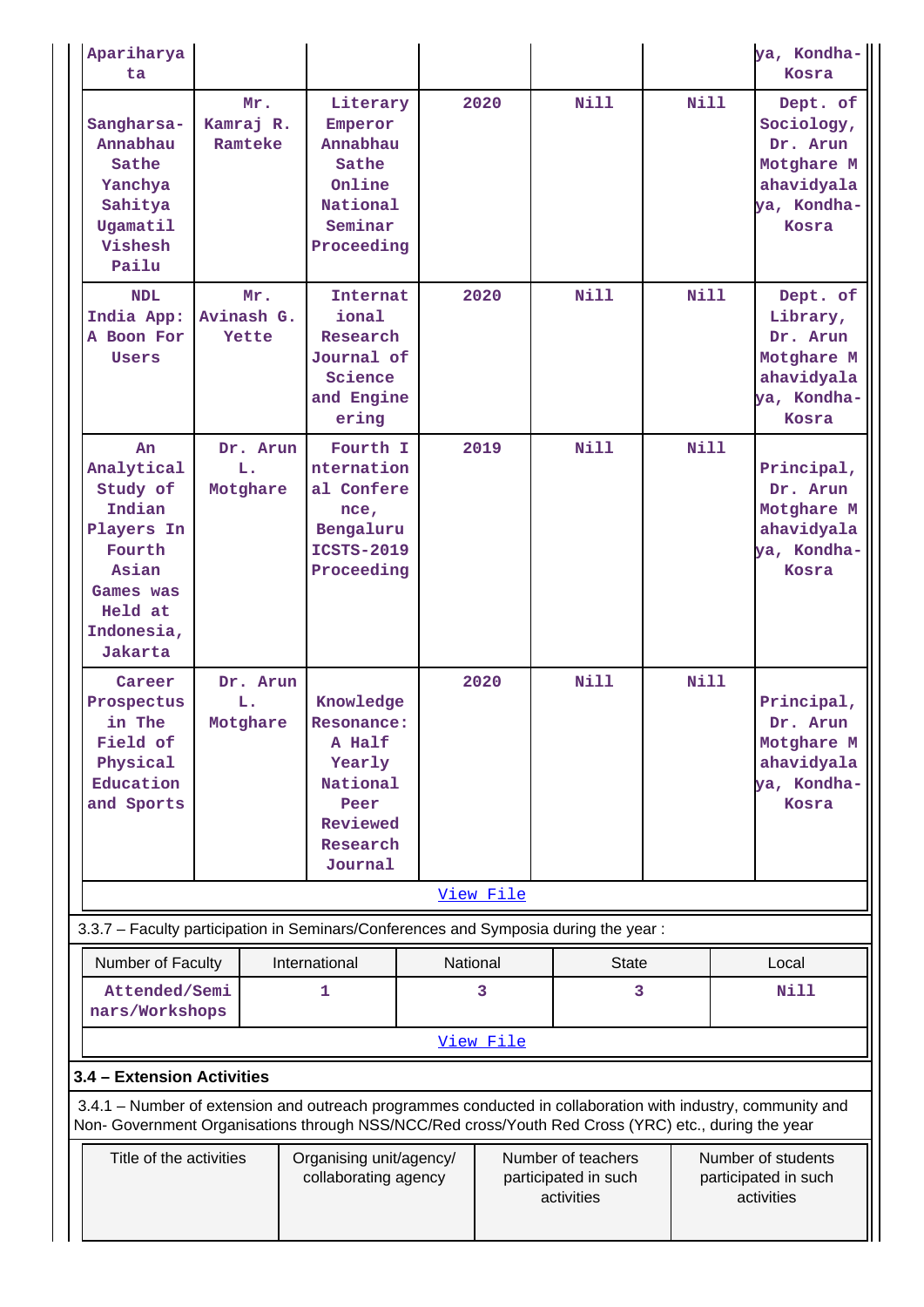|                                                                                                                                                                                                                | Tree Plantation                           |                                                                |                                                       | NSS with Z.P.<br>School and Gram<br>panchayat<br>Pathari (punarvasan) |                               | 5                      |                                                         |             | 50                                                      |
|----------------------------------------------------------------------------------------------------------------------------------------------------------------------------------------------------------------|-------------------------------------------|----------------------------------------------------------------|-------------------------------------------------------|-----------------------------------------------------------------------|-------------------------------|------------------------|---------------------------------------------------------|-------------|---------------------------------------------------------|
| Swaccha Bharat<br>Abhiyan                                                                                                                                                                                      |                                           |                                                                |                                                       | NSS with Gram<br>Panchayat Kosra                                      |                               | 5                      |                                                         |             | 100                                                     |
| NSS Camp                                                                                                                                                                                                       |                                           |                                                                | Panchayat                                             | NSS with Gram<br>Pathari (Punarvasan)                                 | 5                             |                        |                                                         |             | 50                                                      |
| Blood Donation<br>Camp                                                                                                                                                                                         |                                           | NSS with General<br>District Hospital<br><b>Bhandara</b>       |                                                       | 5                                                                     |                               |                        | 24                                                      |             |                                                         |
|                                                                                                                                                                                                                |                                           |                                                                |                                                       |                                                                       | View File                     |                        |                                                         |             |                                                         |
| 3.4.2 - Awards and recognition received for extension activities from Government and other recognized bodies<br>during the year                                                                                |                                           |                                                                |                                                       |                                                                       |                               |                        |                                                         |             |                                                         |
|                                                                                                                                                                                                                | Name of the activity<br>Award/Recognition |                                                                |                                                       |                                                                       |                               | <b>Awarding Bodies</b> |                                                         |             | Number of students<br><b>Benefited</b>                  |
| Nil                                                                                                                                                                                                            |                                           |                                                                | NI1                                                   |                                                                       |                               | Nil                    |                                                         |             | Nill                                                    |
|                                                                                                                                                                                                                |                                           |                                                                |                                                       |                                                                       | No file uploaded.             |                        |                                                         |             |                                                         |
| 3.4.3 - Students participating in extension activities with Government Organisations, Non-Government<br>Organisations and programmes such as Swachh Bharat, Aids Awareness, Gender Issue, etc. during the year |                                           |                                                                |                                                       |                                                                       |                               |                        |                                                         |             |                                                         |
| Name of the scheme                                                                                                                                                                                             |                                           | Organising unit/Agen<br>cy/collaborating<br>agency             |                                                       | Name of the activity                                                  |                               |                        | Number of teachers<br>participated in such<br>activites |             | Number of students<br>participated in such<br>activites |
| <b>Voters</b><br><b>Awareness</b>                                                                                                                                                                              |                                           | NSS with<br>Tahsil Office<br>Pauni                             | awareness                                             |                                                                       | Voters                        |                        | 6                                                       |             | 113                                                     |
| Swacchh<br>Bharat Abhiyan Panchayat Kosra                                                                                                                                                                      |                                           | NSS with Gram                                                  |                                                       | Cleanliness<br>drive in Kosra<br>village                              |                               |                        | 5                                                       |             | 100                                                     |
| <b>Blood</b><br>Donation Camp                                                                                                                                                                                  |                                           | NSS with<br>General<br>District<br>Hospital<br><b>Bhandara</b> |                                                       |                                                                       | 5<br><b>Blood</b><br>donation |                        |                                                         |             | 24                                                      |
|                                                                                                                                                                                                                |                                           |                                                                |                                                       |                                                                       | <u>View File</u>              |                        |                                                         |             |                                                         |
| 3.5 - Collaborations                                                                                                                                                                                           |                                           |                                                                |                                                       |                                                                       |                               |                        |                                                         |             |                                                         |
| 3.5.1 – Number of Collaborative activities for research, faculty exchange, student exchange during the year                                                                                                    |                                           |                                                                |                                                       |                                                                       |                               |                        |                                                         |             |                                                         |
| Nature of activity                                                                                                                                                                                             |                                           |                                                                | Participant                                           |                                                                       | Source of financial support   |                        |                                                         |             | Duration                                                |
| Nil                                                                                                                                                                                                            |                                           |                                                                | Nil                                                   |                                                                       |                               | Nil                    |                                                         |             | $\mathbf 0$                                             |
|                                                                                                                                                                                                                |                                           |                                                                |                                                       |                                                                       | No file uploaded.             |                        |                                                         |             |                                                         |
| 3.5.2 - Linkages with institutions/industries for internship, on-the- job training, project work, sharing of research<br>facilities etc. during the year                                                       |                                           |                                                                |                                                       |                                                                       |                               |                        |                                                         |             |                                                         |
| Nature of linkage                                                                                                                                                                                              | Title of the<br>linkage                   |                                                                | Name of the<br>partnering<br>institution/<br>industry | <b>Duration From</b>                                                  | <b>Duration To</b>            |                        |                                                         | Participant |                                                         |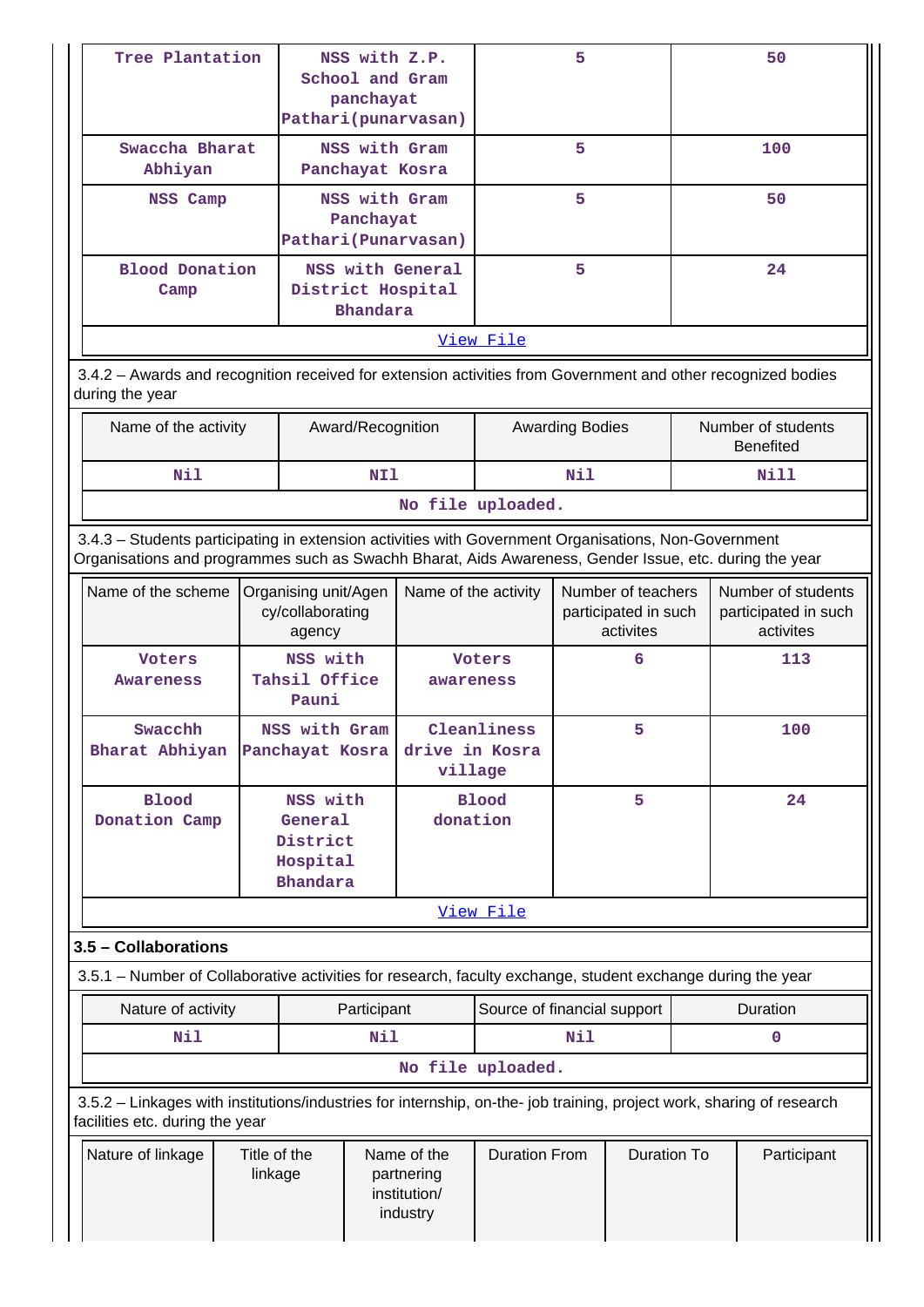|                                                                                                                                                       |                                                                              |               | /research lab<br>with contact<br>details    |  |                    |             |  |                                                           |                                                |  |
|-------------------------------------------------------------------------------------------------------------------------------------------------------|------------------------------------------------------------------------------|---------------|---------------------------------------------|--|--------------------|-------------|--|-----------------------------------------------------------|------------------------------------------------|--|
| Nil                                                                                                                                                   |                                                                              | Nil           | N11                                         |  |                    | <b>Nill</b> |  | <b>Nill</b>                                               | $\mathbf{0}$                                   |  |
|                                                                                                                                                       |                                                                              |               |                                             |  | No file uploaded.  |             |  |                                                           |                                                |  |
| 3.5.3 - MoUs signed with institutions of national, international importance, other universities, industries, corporate<br>houses etc. during the year |                                                                              |               |                                             |  |                    |             |  |                                                           |                                                |  |
| Organisation                                                                                                                                          |                                                                              |               | Date of MoU signed                          |  | Purpose/Activities |             |  | Number of<br>students/teachers<br>participated under MoUs |                                                |  |
| Nil                                                                                                                                                   |                                                                              |               | <b>Nill</b>                                 |  |                    | Nil         |  |                                                           | <b>Nill</b>                                    |  |
|                                                                                                                                                       | No file uploaded.                                                            |               |                                             |  |                    |             |  |                                                           |                                                |  |
| <b>CRITERION IV - INFRASTRUCTURE AND LEARNING RESOURCES</b>                                                                                           |                                                                              |               |                                             |  |                    |             |  |                                                           |                                                |  |
| 4.1 - Physical Facilities                                                                                                                             |                                                                              |               |                                             |  |                    |             |  |                                                           |                                                |  |
| 4.1.1 - Budget allocation, excluding salary for infrastructure augmentation during the year                                                           |                                                                              |               |                                             |  |                    |             |  |                                                           |                                                |  |
| Budget allocated for infrastructure augmentation                                                                                                      |                                                                              |               |                                             |  |                    |             |  |                                                           | Budget utilized for infrastructure development |  |
| 1000000                                                                                                                                               |                                                                              |               |                                             |  |                    |             |  | 1013661                                                   |                                                |  |
|                                                                                                                                                       | 4.1.2 - Details of augmentation in infrastructure facilities during the year |               |                                             |  |                    |             |  |                                                           |                                                |  |
|                                                                                                                                                       | <b>Facilities</b>                                                            |               |                                             |  |                    |             |  | <b>Existing or Newly Added</b>                            |                                                |  |
|                                                                                                                                                       |                                                                              | Campus Area   |                                             |  | Existing           |             |  |                                                           |                                                |  |
|                                                                                                                                                       |                                                                              | Class rooms   |                                             |  | Existing           |             |  |                                                           |                                                |  |
|                                                                                                                                                       |                                                                              | Laboratories  |                                             |  | Existing           |             |  |                                                           |                                                |  |
|                                                                                                                                                       |                                                                              | Seminar Halls |                                             |  | Existing           |             |  |                                                           |                                                |  |
|                                                                                                                                                       |                                                                              |               | Classrooms with LCD facilities              |  | Existing           |             |  |                                                           |                                                |  |
| Seminar halls with ICT facilities                                                                                                                     |                                                                              |               |                                             |  | Existing           |             |  |                                                           |                                                |  |
|                                                                                                                                                       |                                                                              |               |                                             |  | No file uploaded.  |             |  |                                                           |                                                |  |
| 4.2 - Library as a Learning Resource                                                                                                                  |                                                                              |               |                                             |  |                    |             |  |                                                           |                                                |  |
| 4.2.1 - Library is automated {Integrated Library Management System (ILMS)}                                                                            |                                                                              |               |                                             |  |                    |             |  |                                                           |                                                |  |
| Name of the ILMS<br>software                                                                                                                          |                                                                              |               | Nature of automation (fully<br>or patially) |  |                    | Version     |  |                                                           | Year of automation                             |  |
| Inflibnet Soul<br>2.0                                                                                                                                 |                                                                              |               | Fully                                       |  |                    | 2.0         |  |                                                           | 2015                                           |  |
| 4.2.2 - Library Services                                                                                                                              |                                                                              |               |                                             |  |                    |             |  |                                                           |                                                |  |
| Library<br>Service Type                                                                                                                               |                                                                              |               | Newly Added                                 |  |                    | Total       |  |                                                           |                                                |  |
| Text<br><b>Books</b>                                                                                                                                  | 9208                                                                         |               | 1013785                                     |  | 807                | 143661      |  | 10015                                                     | 1157446                                        |  |
| Reference<br><b>Books</b>                                                                                                                             | 284                                                                          |               |                                             |  | <b>Nill</b>        | Nill        |  | 284                                                       | 52600                                          |  |
| Journals                                                                                                                                              | 20                                                                           |               | 27400                                       |  | <b>Nill</b>        | <b>Nill</b> |  | 20                                                        | 27400                                          |  |
| Library<br>Automation                                                                                                                                 | 1                                                                            |               |                                             |  | <b>Nill</b>        | <b>Nill</b> |  | 1                                                         | 33700                                          |  |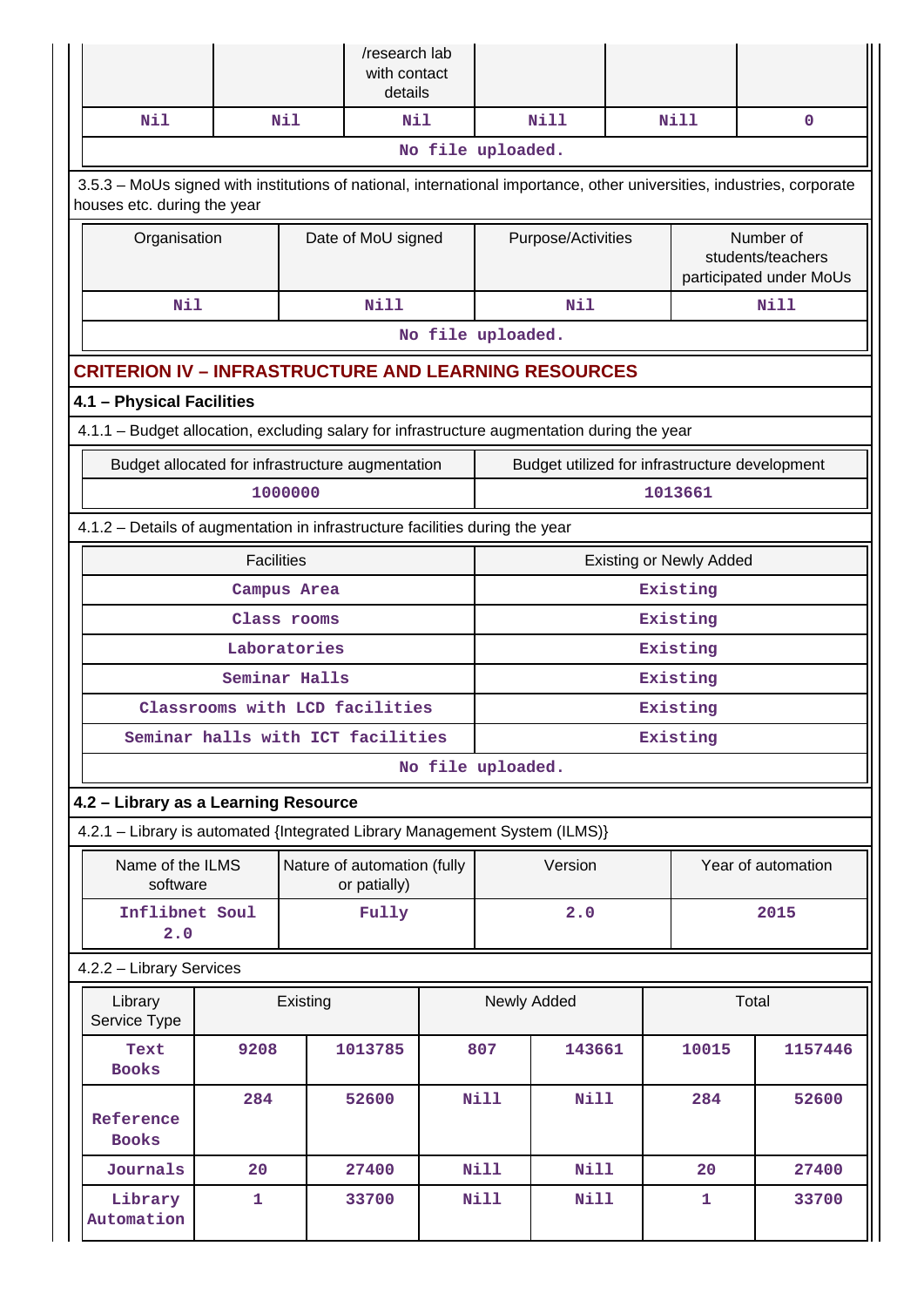| 15<br><b>Nill</b><br><b>Nill</b><br>CD &<br>1500<br>15<br>1500<br>Video                                                                            |                                                                                                                                                                                                                                                                                                                                                                                                                                                                                                                                                                                                                                                                                                                                                                                                                                                                                                                                                                          |                 |     |                                                                  |                            |                     |  |                                           |                    |     |                                                   |           |                                                     |
|----------------------------------------------------------------------------------------------------------------------------------------------------|--------------------------------------------------------------------------------------------------------------------------------------------------------------------------------------------------------------------------------------------------------------------------------------------------------------------------------------------------------------------------------------------------------------------------------------------------------------------------------------------------------------------------------------------------------------------------------------------------------------------------------------------------------------------------------------------------------------------------------------------------------------------------------------------------------------------------------------------------------------------------------------------------------------------------------------------------------------------------|-----------------|-----|------------------------------------------------------------------|----------------------------|---------------------|--|-------------------------------------------|--------------------|-----|---------------------------------------------------|-----------|-----------------------------------------------------|
|                                                                                                                                                    |                                                                                                                                                                                                                                                                                                                                                                                                                                                                                                                                                                                                                                                                                                                                                                                                                                                                                                                                                                          |                 |     |                                                                  |                            | <u>View File</u>    |  |                                           |                    |     |                                                   |           |                                                     |
|                                                                                                                                                    | 4.2.3 - E-content developed by teachers such as: e-PG- Pathshala, CEC (under e-PG- Pathshala CEC (Under<br>Graduate) SWAYAM other MOOCs platform NPTEL/NMEICT/any other Government initiatives & institutional<br>(Learning Management System (LMS) etc                                                                                                                                                                                                                                                                                                                                                                                                                                                                                                                                                                                                                                                                                                                  |                 |     |                                                                  |                            |                     |  |                                           |                    |     |                                                   |           |                                                     |
|                                                                                                                                                    | Name of the Teacher<br>Name of the Module<br>Platform on which module<br>Date of launching e-<br>is developed<br>content                                                                                                                                                                                                                                                                                                                                                                                                                                                                                                                                                                                                                                                                                                                                                                                                                                                 |                 |     |                                                                  |                            |                     |  |                                           |                    |     |                                                   |           |                                                     |
| Nil                                                                                                                                                |                                                                                                                                                                                                                                                                                                                                                                                                                                                                                                                                                                                                                                                                                                                                                                                                                                                                                                                                                                          |                 | Nil |                                                                  |                            | Nil                 |  |                                           |                    |     | <b>Nill</b>                                       |           |                                                     |
|                                                                                                                                                    |                                                                                                                                                                                                                                                                                                                                                                                                                                                                                                                                                                                                                                                                                                                                                                                                                                                                                                                                                                          |                 |     |                                                                  | No file uploaded.          |                     |  |                                           |                    |     |                                                   |           |                                                     |
| 4.3 - IT Infrastructure                                                                                                                            |                                                                                                                                                                                                                                                                                                                                                                                                                                                                                                                                                                                                                                                                                                                                                                                                                                                                                                                                                                          |                 |     |                                                                  |                            |                     |  |                                           |                    |     |                                                   |           |                                                     |
| 4.3.1 - Technology Upgradation (overall)                                                                                                           |                                                                                                                                                                                                                                                                                                                                                                                                                                                                                                                                                                                                                                                                                                                                                                                                                                                                                                                                                                          |                 |     |                                                                  |                            |                     |  |                                           |                    |     |                                                   |           |                                                     |
| <b>Type</b>                                                                                                                                        | <b>Total Co</b><br>mputers                                                                                                                                                                                                                                                                                                                                                                                                                                                                                                                                                                                                                                                                                                                                                                                                                                                                                                                                               | Computer<br>Lab |     | Internet                                                         | <b>Browsing</b><br>centers | Computer<br>Centers |  | Office                                    | Departme<br>nts    |     | Available<br><b>Bandwidt</b><br>h (MBPS/<br>GBPS) |           | <b>Others</b>                                       |
| Existin<br>g                                                                                                                                       | 50                                                                                                                                                                                                                                                                                                                                                                                                                                                                                                                                                                                                                                                                                                                                                                                                                                                                                                                                                                       | 20              |     | 50                                                               | 3                          | $\mathbf 0$         |  | 8                                         | 4                  |     | 50                                                |           | 15                                                  |
| Added                                                                                                                                              | $\mathbf 0$                                                                                                                                                                                                                                                                                                                                                                                                                                                                                                                                                                                                                                                                                                                                                                                                                                                                                                                                                              | $\mathbf 0$     |     | $\mathbf 0$                                                      | $\mathbf 0$                | $\mathbf{0}$        |  | $\mathbf 0$                               | $\mathbf 0$        |     | $\mathbf 0$                                       |           | $\mathbf{0}$                                        |
| Total                                                                                                                                              | 50                                                                                                                                                                                                                                                                                                                                                                                                                                                                                                                                                                                                                                                                                                                                                                                                                                                                                                                                                                       | 20              |     | 50                                                               | 3                          | $\mathbf{0}$        |  | 8                                         | 4                  |     | 50                                                |           | 15                                                  |
| 4.3.2 – Bandwidth available of internet connection in the Institution (Leased line)                                                                |                                                                                                                                                                                                                                                                                                                                                                                                                                                                                                                                                                                                                                                                                                                                                                                                                                                                                                                                                                          |                 |     |                                                                  |                            |                     |  |                                           |                    |     |                                                   |           |                                                     |
|                                                                                                                                                    |                                                                                                                                                                                                                                                                                                                                                                                                                                                                                                                                                                                                                                                                                                                                                                                                                                                                                                                                                                          |                 |     |                                                                  |                            | 50 MBPS/ GBPS       |  |                                           |                    |     |                                                   |           |                                                     |
| 4.3.3 - Facility for e-content                                                                                                                     |                                                                                                                                                                                                                                                                                                                                                                                                                                                                                                                                                                                                                                                                                                                                                                                                                                                                                                                                                                          |                 |     |                                                                  |                            |                     |  |                                           |                    |     |                                                   |           |                                                     |
|                                                                                                                                                    |                                                                                                                                                                                                                                                                                                                                                                                                                                                                                                                                                                                                                                                                                                                                                                                                                                                                                                                                                                          |                 |     | Name of the e-content development facility                       |                            |                     |  |                                           | recording facility |     |                                                   |           | Provide the link of the videos and media centre and |
|                                                                                                                                                    |                                                                                                                                                                                                                                                                                                                                                                                                                                                                                                                                                                                                                                                                                                                                                                                                                                                                                                                                                                          |                 | Nil |                                                                  |                            |                     |  |                                           |                    | Nil |                                                   |           |                                                     |
| 4.4 - Maintenance of Campus Infrastructure                                                                                                         |                                                                                                                                                                                                                                                                                                                                                                                                                                                                                                                                                                                                                                                                                                                                                                                                                                                                                                                                                                          |                 |     |                                                                  |                            |                     |  |                                           |                    |     |                                                   |           |                                                     |
| 4.4.1 – Expenditure incurred on maintenance of physical facilities and academic support facilities, excluding salary<br>component, during the year |                                                                                                                                                                                                                                                                                                                                                                                                                                                                                                                                                                                                                                                                                                                                                                                                                                                                                                                                                                          |                 |     |                                                                  |                            |                     |  |                                           |                    |     |                                                   |           |                                                     |
|                                                                                                                                                    | Assigned Budget on<br>academic facilities                                                                                                                                                                                                                                                                                                                                                                                                                                                                                                                                                                                                                                                                                                                                                                                                                                                                                                                                |                 |     | Expenditure incurred on<br>maintenance of academic<br>facilities |                            |                     |  | Assigned budget on<br>physical facilities |                    |     |                                                   | facilites | Expenditure incurredon<br>maintenance of physical   |
|                                                                                                                                                    | 500000                                                                                                                                                                                                                                                                                                                                                                                                                                                                                                                                                                                                                                                                                                                                                                                                                                                                                                                                                                   |                 |     | 548661                                                           |                            |                     |  | 500000                                    |                    |     |                                                   | 465000    |                                                     |
| 4.4.2 – Procedures and policies for maintaining and utilizing physical, academic and support facilities - laboratory,                              |                                                                                                                                                                                                                                                                                                                                                                                                                                                                                                                                                                                                                                                                                                                                                                                                                                                                                                                                                                          |                 |     |                                                                  |                            |                     |  |                                           |                    |     |                                                   |           |                                                     |
|                                                                                                                                                    | library, sports complex, computers, classrooms etc. (maximum 500 words) (information to be available in<br>institutional Website, provide link)<br>Different committees of college have control over the budgeted expenses<br>through principal. Trust is aware about out painting and small repairs: Special<br>provision is made for yearly expenditure. The committee has the right to<br>diagnose and give suggestions for developing and maintaining of infrastructure.<br>Accordingly the institution makes appropriate provisions in the budget. The<br>computers, their accessories and major technical equipment are maintained by<br>hiring professional technicians. The college management and principal after the<br>discussion with committee, implements the suggestions about the maintenance of<br>infrastructure. As far as maintenance is concerned, outside vendors are<br>contacted for major repairs and for minor repairs the institution has own |                 |     |                                                                  |                            |                     |  |                                           |                    |     |                                                   |           |                                                     |

 $\mathbf{L}$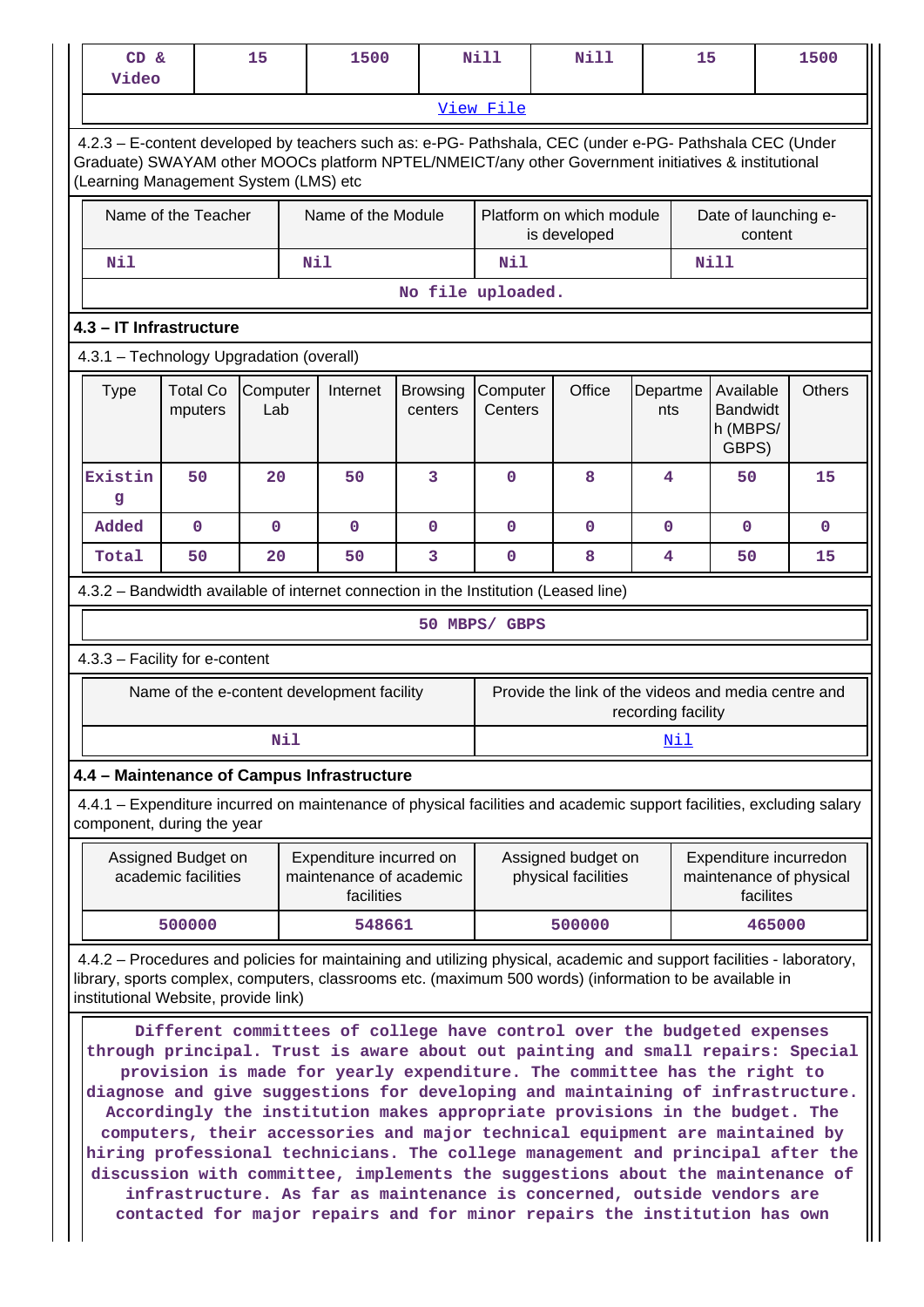**resources. For development and automation in labs , office or classroom, the Trust works on recommendation of staff members and other stakeholders. Wear and tear of furniture is maintained properly.**

<https://www.drarunmotgharemahavidyalaya.org>

# **CRITERION V – STUDENT SUPPORT AND PROGRESSION**

# **5.1 – Student Support**

5.1.1 – Scholarships and Financial Support

|                                         | Name/Title of the scheme                                                                              | Number of students | Amount in Rupees |
|-----------------------------------------|-------------------------------------------------------------------------------------------------------|--------------------|------------------|
| Financial Support<br>from institution   | 0                                                                                                     | 0                  |                  |
| Financial Support<br>from Other Sources |                                                                                                       |                    |                  |
| a) National                             | Govt. of India Sc<br>holarship/Rajarshi<br>Chatrapati Shahu<br>Maharaj Shikshan<br>Shulk Shishyavruti | 858                | 2510505          |
| b) International                        | 0                                                                                                     | <b>Nill</b>        |                  |
|                                         |                                                                                                       | View File          |                  |

 5.1.2 – Number of capability enhancement and development schemes such as Soft skill development, Remedial coaching, Language lab, Bridge courses, Yoga, Meditation, Personal Counselling and Mentoring etc.,

| Name of the capability<br>enhancement scheme | Date of implemetation | Number of students<br>enrolled | Agencies involved                             |
|----------------------------------------------|-----------------------|--------------------------------|-----------------------------------------------|
| Yoga and<br>Meditation                       | 21/06/2019            | 15                             | Prof. K. R.<br>Ramteke                        |
| Sericulture Visit<br>(Dept. Zoology)         | 17/02/2020            | 42                             | Miss. Sangita<br>Talmale                      |
| Essay Competition                            | 17/02/2020            | 33                             | Rajmudra Samajik<br>va Krida Mandal<br>Kondha |
| Mentor Mentee<br>Scheme                      | 28/06/2019            | 900                            | All teachers                                  |
|                                              |                       | View File                      |                                               |

 5.1.3 – Students benefited by guidance for competitive examinations and career counselling offered by the institution during the year

| Year      | Name of the<br>scheme                                 | Number of<br>benefited<br>students for<br>competitive<br>examination | Number of<br>benefited<br>students by<br>career<br>counseling<br>activities | Number of<br>students who<br>have passedin<br>the comp. exam | Number of<br>studentsp placed |  |  |  |
|-----------|-------------------------------------------------------|----------------------------------------------------------------------|-----------------------------------------------------------------------------|--------------------------------------------------------------|-------------------------------|--|--|--|
| 2019      | College<br><b>Level</b><br>Competitive<br>Examination | 70                                                                   | 70                                                                          | Nill                                                         | Nill                          |  |  |  |
| View File |                                                       |                                                                      |                                                                             |                                                              |                               |  |  |  |

5.1.4 – Institutional mechanism for transparency, timely redressal of student grievances, Prevention of sexual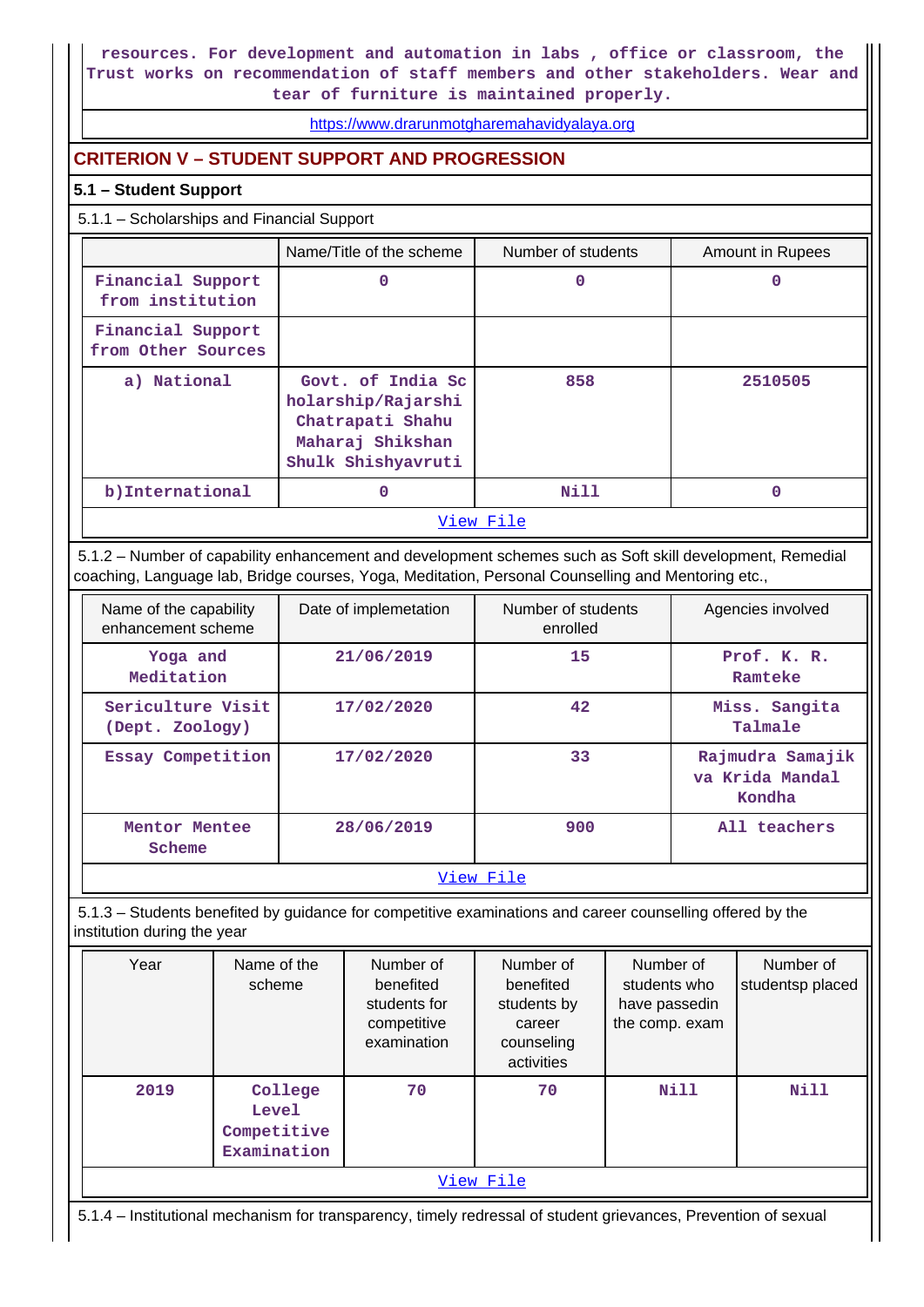|                                    | harassment and ragging cases during the year                                  |                                                         |                                    |                                                         |                                     |
|------------------------------------|-------------------------------------------------------------------------------|---------------------------------------------------------|------------------------------------|---------------------------------------------------------|-------------------------------------|
|                                    | Total grievances received                                                     | Number of grievances redressed                          |                                    | Avg. number of days for grievance<br>redressal          |                                     |
|                                    | <b>Nill</b>                                                                   |                                                         | <b>Nill</b>                        |                                                         | <b>Nill</b>                         |
| 5.2 - Student Progression          |                                                                               |                                                         |                                    |                                                         |                                     |
|                                    | 5.2.1 - Details of campus placement during the year                           |                                                         |                                    |                                                         |                                     |
|                                    | On campus                                                                     |                                                         |                                    | Off campus                                              |                                     |
| Nameof<br>organizations<br>visited | Number of<br>students<br>participated                                         | Number of<br>stduents placed                            | Nameof<br>organizations<br>visited | Number of<br>students<br>participated                   | Number of<br>stduents placed        |
| Nil                                | <b>Nill</b>                                                                   | <b>Nill</b>                                             | Nil                                | Nill                                                    | <b>Nill</b>                         |
|                                    |                                                                               |                                                         | No file uploaded.                  |                                                         |                                     |
|                                    | 5.2.2 - Student progression to higher education in percentage during the year |                                                         |                                    |                                                         |                                     |
| Year                               | Number of<br>students<br>enrolling into<br>higher education                   | Programme<br>graduated from                             | Depratment<br>graduated from       | Name of<br>institution joined                           | Name of<br>programme<br>admitted to |
| 2019                               | 1                                                                             | Dr. Arun<br>Motghare Mah<br>avidyalaya,<br>Kondha-Kosra | Science                            | N.H.<br>College<br>Bramhapuri                           | M.Sc.                               |
| 2019                               | 1                                                                             | Dr. Arun<br>Motghare Mah<br>avidyalaya,<br>Kondha-Kosra | Science                            | <b>VMV</b><br>College<br>Nagpur                         | M.Sc.                               |
| 2019                               | 1                                                                             | Dr. Arun<br>Motghare Mah<br>avidyalaya,<br>Kondha-Kosra | Science                            | Kamla<br>Neharu<br>College<br>Nagpur                    | M.Sc.                               |
| 2019                               | 3                                                                             | Dr. Arun<br>Motghare Mah<br>avidyalaya,<br>Kondha-Kosra | Science                            | Institute<br>of Science<br>Nagpur                       | M.Sc.                               |
| 2019                               | 8                                                                             | Dr. Arun<br>Motghare Mah<br>avidyalaya,<br>Kondha-Kosra | Science                            | Dr. Arun<br>Motghare Mah<br>avidyalaya,<br>Kondha-Kosra | M.Sc.                               |
| 2019                               | $\mathbf{1}$                                                                  | Dr. Arun<br>Motghare Mah<br>avidyalaya,<br>Kondha-Kosra | Arts                               | <b>PGDT</b><br>English, RTM<br>University<br>Nagpur     | M.A.                                |
| 2019                               | 1                                                                             | Dr. Arun<br>Motghare Mah<br>avidyalaya,<br>Kondha-Kosra | Arts                               | <b>Ashok</b><br>Moharkar Mah<br>avidyalaya<br>Adyal     | M.A.                                |
| 2019                               | 3                                                                             | Dr. Arun<br>Motghare Mah<br>avidyalaya,<br>Kondha-Kosra | Arts                               | Athawale<br>Social Work<br>College                      | M.S.W.                              |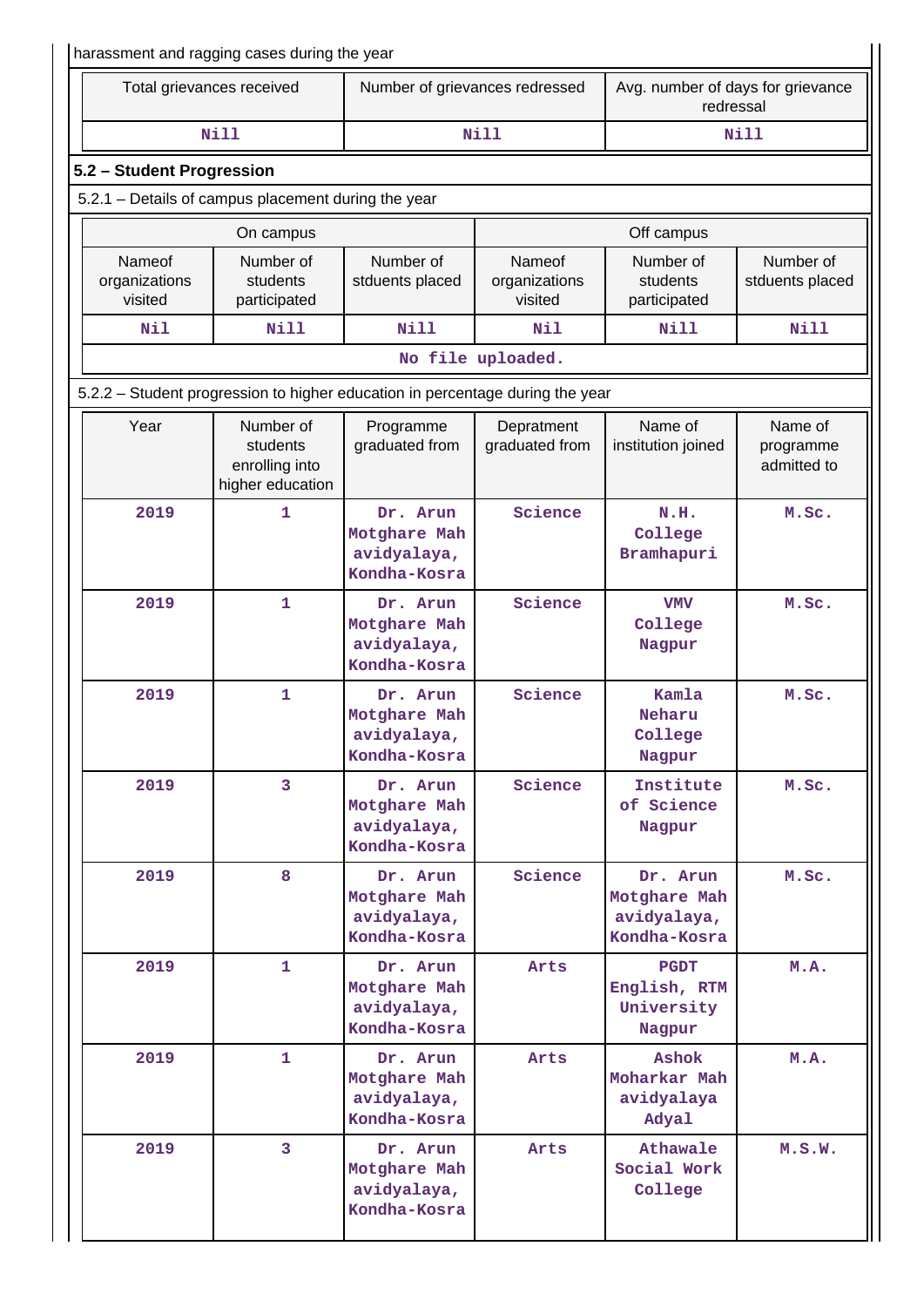|           | 2019                                                                                                                                                                                                                                                                                                                                                                                                                                                                                                                                                                                                                                                                                                                                                                                                                                                                                                             | 3                                                                                                                                                                                      |  | Dr. Arun<br>Motghare Mah<br>avidyalaya,<br>Kondha-Kosra |                                   |                   | Arts                                |  | Dr. Arun<br>Motghare Mah<br>avidyalaya,<br>Kondha-Kosra | M.A.                                                                                                                |  |
|-----------|------------------------------------------------------------------------------------------------------------------------------------------------------------------------------------------------------------------------------------------------------------------------------------------------------------------------------------------------------------------------------------------------------------------------------------------------------------------------------------------------------------------------------------------------------------------------------------------------------------------------------------------------------------------------------------------------------------------------------------------------------------------------------------------------------------------------------------------------------------------------------------------------------------------|----------------------------------------------------------------------------------------------------------------------------------------------------------------------------------------|--|---------------------------------------------------------|-----------------------------------|-------------------|-------------------------------------|--|---------------------------------------------------------|---------------------------------------------------------------------------------------------------------------------|--|
|           |                                                                                                                                                                                                                                                                                                                                                                                                                                                                                                                                                                                                                                                                                                                                                                                                                                                                                                                  |                                                                                                                                                                                        |  |                                                         |                                   | View File         |                                     |  |                                                         |                                                                                                                     |  |
|           |                                                                                                                                                                                                                                                                                                                                                                                                                                                                                                                                                                                                                                                                                                                                                                                                                                                                                                                  |                                                                                                                                                                                        |  |                                                         |                                   |                   |                                     |  |                                                         |                                                                                                                     |  |
|           |                                                                                                                                                                                                                                                                                                                                                                                                                                                                                                                                                                                                                                                                                                                                                                                                                                                                                                                  | 5.2.3 - Students qualifying in state/ national/ international level examinations during the year<br>(eg:NET/SET/SLET/GATE/GMAT/CAT/GRE/TOFEL/Civil Services/State Government Services) |  |                                                         |                                   |                   |                                     |  |                                                         |                                                                                                                     |  |
|           |                                                                                                                                                                                                                                                                                                                                                                                                                                                                                                                                                                                                                                                                                                                                                                                                                                                                                                                  | Items                                                                                                                                                                                  |  |                                                         |                                   |                   |                                     |  | Number of students selected/ qualifying                 |                                                                                                                     |  |
|           |                                                                                                                                                                                                                                                                                                                                                                                                                                                                                                                                                                                                                                                                                                                                                                                                                                                                                                                  | Nill                                                                                                                                                                                   |  |                                                         |                                   |                   |                                     |  | Nill                                                    |                                                                                                                     |  |
|           |                                                                                                                                                                                                                                                                                                                                                                                                                                                                                                                                                                                                                                                                                                                                                                                                                                                                                                                  |                                                                                                                                                                                        |  |                                                         |                                   | No file uploaded. |                                     |  |                                                         |                                                                                                                     |  |
|           |                                                                                                                                                                                                                                                                                                                                                                                                                                                                                                                                                                                                                                                                                                                                                                                                                                                                                                                  | 5.2.4 - Sports and cultural activities / competitions organised at the institution level during the year                                                                               |  |                                                         |                                   |                   |                                     |  |                                                         |                                                                                                                     |  |
|           |                                                                                                                                                                                                                                                                                                                                                                                                                                                                                                                                                                                                                                                                                                                                                                                                                                                                                                                  | Activity                                                                                                                                                                               |  |                                                         | Level                             |                   |                                     |  | <b>Number of Participants</b>                           |                                                                                                                     |  |
|           |                                                                                                                                                                                                                                                                                                                                                                                                                                                                                                                                                                                                                                                                                                                                                                                                                                                                                                                  | Sports Gathering                                                                                                                                                                       |  |                                                         |                                   | Inter Collegiate  |                                     |  |                                                         | 212                                                                                                                 |  |
|           |                                                                                                                                                                                                                                                                                                                                                                                                                                                                                                                                                                                                                                                                                                                                                                                                                                                                                                                  | College Annual Function                                                                                                                                                                |  |                                                         |                                   | College           |                                     |  |                                                         | 1007                                                                                                                |  |
|           |                                                                                                                                                                                                                                                                                                                                                                                                                                                                                                                                                                                                                                                                                                                                                                                                                                                                                                                  | Garba Dance Competition                                                                                                                                                                |  |                                                         |                                   | College           |                                     |  |                                                         | 100                                                                                                                 |  |
|           |                                                                                                                                                                                                                                                                                                                                                                                                                                                                                                                                                                                                                                                                                                                                                                                                                                                                                                                  | Cultural Activities in<br>Seven Days NSS Camp                                                                                                                                          |  |                                                         |                                   | College           |                                     |  | 50                                                      |                                                                                                                     |  |
|           |                                                                                                                                                                                                                                                                                                                                                                                                                                                                                                                                                                                                                                                                                                                                                                                                                                                                                                                  |                                                                                                                                                                                        |  |                                                         | View File                         |                   |                                     |  |                                                         |                                                                                                                     |  |
|           |                                                                                                                                                                                                                                                                                                                                                                                                                                                                                                                                                                                                                                                                                                                                                                                                                                                                                                                  | 5.3 - Student Participation and Activities                                                                                                                                             |  |                                                         |                                   |                   |                                     |  |                                                         |                                                                                                                     |  |
|           |                                                                                                                                                                                                                                                                                                                                                                                                                                                                                                                                                                                                                                                                                                                                                                                                                                                                                                                  | level (award for a team event should be counted as one)                                                                                                                                |  |                                                         |                                   |                   |                                     |  |                                                         | 5.3.1 – Number of awards/medals for outstanding performance in sports/cultural activities at national/international |  |
|           | Year                                                                                                                                                                                                                                                                                                                                                                                                                                                                                                                                                                                                                                                                                                                                                                                                                                                                                                             | Name of the<br>award/medal                                                                                                                                                             |  | National/<br>Internaional                               | Number of<br>awards for<br>Sports |                   | Number of<br>awards for<br>Cultural |  | <b>Student ID</b><br>number                             | Name of the<br>student                                                                                              |  |
|           | Nill                                                                                                                                                                                                                                                                                                                                                                                                                                                                                                                                                                                                                                                                                                                                                                                                                                                                                                             | Nil                                                                                                                                                                                    |  | N11                                                     |                                   | Nill              | Nill                                |  | Nill                                                    | Nil                                                                                                                 |  |
|           |                                                                                                                                                                                                                                                                                                                                                                                                                                                                                                                                                                                                                                                                                                                                                                                                                                                                                                                  |                                                                                                                                                                                        |  |                                                         |                                   | No file uploaded. |                                     |  |                                                         |                                                                                                                     |  |
|           |                                                                                                                                                                                                                                                                                                                                                                                                                                                                                                                                                                                                                                                                                                                                                                                                                                                                                                                  |                                                                                                                                                                                        |  |                                                         |                                   |                   |                                     |  |                                                         |                                                                                                                     |  |
|           | 5.3.2 - Activity of Student Council & representation of students on academic & administrative bodies/committees of<br>the institution (maximum 500 words)<br>College does not have statutory council because there is no direction from<br>regulatory agencies but college encourages the students to participate in<br>various bodies of college as members. The students are included in the various<br>committees and cells of the college to run the academic, sports, cultural<br>activities and other programs. The students are representative student member<br>in college development committee which plays an important role in the growth<br>and development of college. They are also the part of college magazine<br>committee. In addition to this as per new NAAC guidelines one girl student and<br>one boy student are the members of Internal Quality Assurance Cell (IQAC) of<br>the college. |                                                                                                                                                                                        |  |                                                         |                                   |                   |                                     |  |                                                         |                                                                                                                     |  |
|           | 5.4 - Alumni Engagement                                                                                                                                                                                                                                                                                                                                                                                                                                                                                                                                                                                                                                                                                                                                                                                                                                                                                          |                                                                                                                                                                                        |  |                                                         |                                   |                   |                                     |  |                                                         |                                                                                                                     |  |
|           |                                                                                                                                                                                                                                                                                                                                                                                                                                                                                                                                                                                                                                                                                                                                                                                                                                                                                                                  | 5.4.1 – Whether the institution has registered Alumni Association?                                                                                                                     |  |                                                         |                                   |                   |                                     |  |                                                         |                                                                                                                     |  |
| <b>No</b> |                                                                                                                                                                                                                                                                                                                                                                                                                                                                                                                                                                                                                                                                                                                                                                                                                                                                                                                  |                                                                                                                                                                                        |  |                                                         |                                   |                   |                                     |  |                                                         |                                                                                                                     |  |
|           |                                                                                                                                                                                                                                                                                                                                                                                                                                                                                                                                                                                                                                                                                                                                                                                                                                                                                                                  |                                                                                                                                                                                        |  |                                                         |                                   |                   |                                     |  |                                                         |                                                                                                                     |  |

5.4.2 – No. of enrolled Alumni: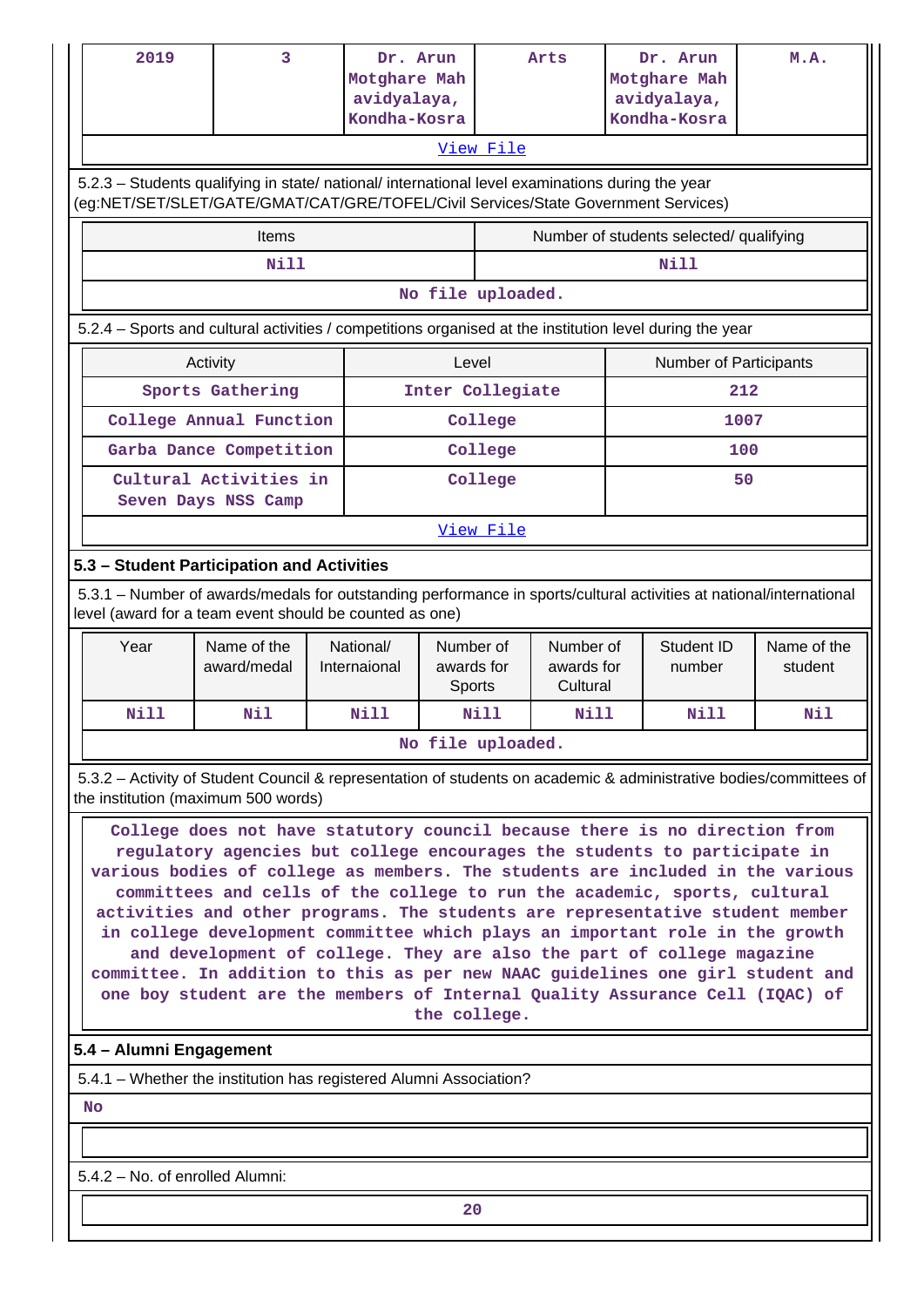5.4.3 – Alumni contribution during the year (in Rupees) :

**0**

5.4.4 – Meetings/activities organized by Alumni Association :

 **1 meeting was held to take feedback on overall development and guidance from alumni.**

# **CRITERION VI – GOVERNANCE, LEADERSHIP AND MANAGEMENT**

#### **6.1 – Institutional Vision and Leadership**

 6.1.1 – Mention two practices of decentralization and participative management during the last year (maximum 500 words)

 **The college is governed by a participative management which is actively involved in the administration, academic and coacademic activities of the institution. The president of the managing committee along with other members of committee interacts with the staff and inspires them to achieve excellence in their respective fields. As the principal himself is the president of the managing committee, he communicates the decisions taken by the management to the heads of different committees involving faculty members for effective implementation of the discussions taken. Teacher plays a significant role in the planning and implementation of development of the college. Students council is involved wherever necessary. Infrastructural developments are planed by the management in close consultations with faculty who give their infrastructural requirements to the principal. The planning and decision making in financial matters rests with the management and principal. Appropriate financial allocations on priority basis are made for various schemes. Participatory leadership and team work culture emblematic of the values and ethos of the college enable the college community to internalize these and in turn creates institutional loyalty and the willingness to walk an extra mile.**

 **Partial 6.2 – Strategy Development and Deployment** 6.2.1 – Quality improvement strategies adopted by the institution for each of the following (with in 100 words each): Strategy Type **Details Human Resource Management The college encourages staff members to apply for and participate in timely refresher courses and Faculty Induction Programs in order to avail career advancement schemes. The college motivates staff members to publish their research work. Research papers are presented by staff members in state, national and international level seminars and conference every year. For performance assessment of teachers,**

6.1.2 – Does the institution have a Management Information System (MIS)?

**students feedback analysis is done regularly. For medical aid facility, a doctor is available on call basis. Facilities like canteen, sports amenities are made available on campus. College provides a healthy environment, transparency in working and encourages a spirit of unity among the staff**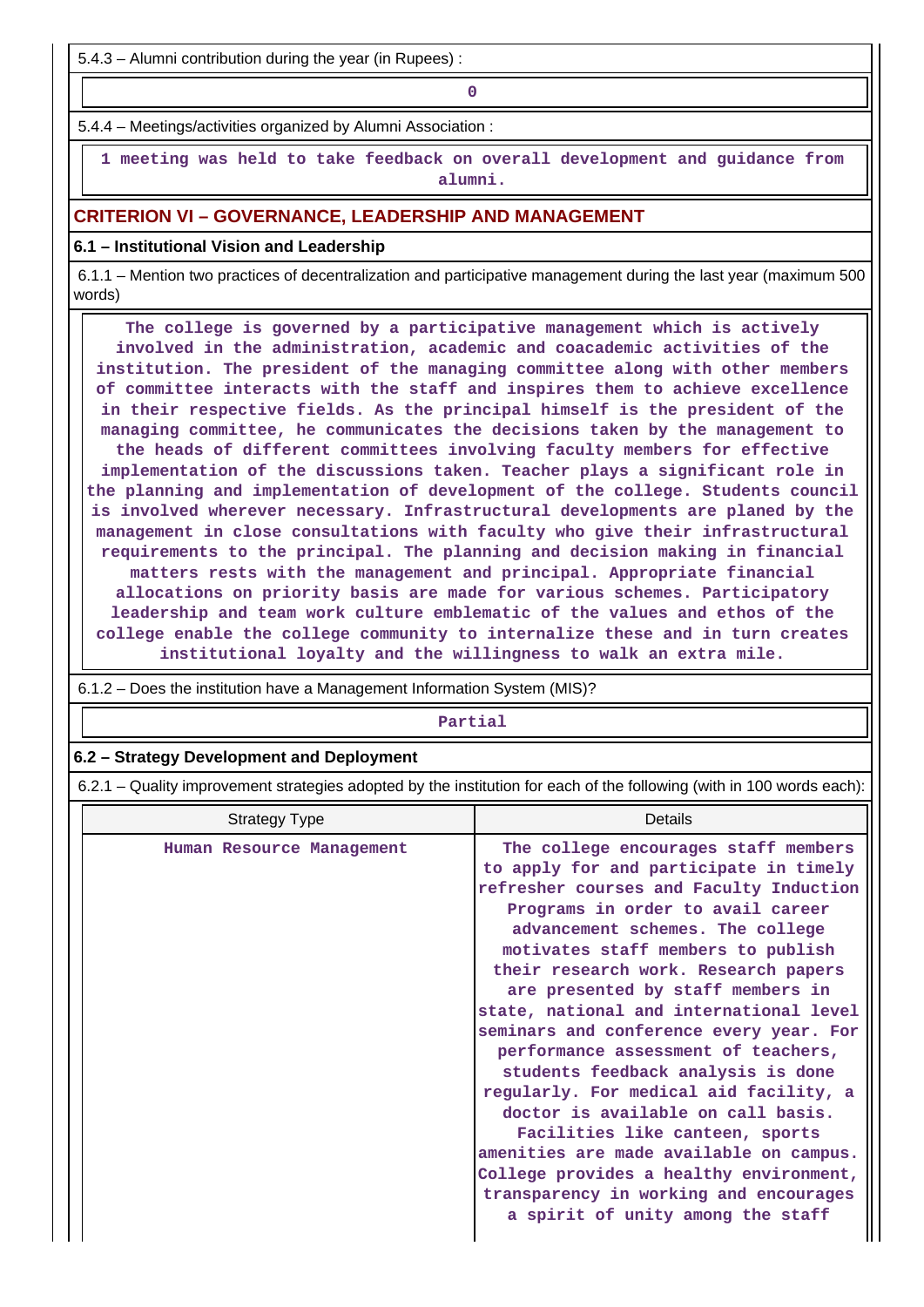|                                                               | parameters.                                                                                                                                                                                                                                                                                                                                                                                                                                                                                                                                                                                                                                                                                     |
|---------------------------------------------------------------|-------------------------------------------------------------------------------------------------------------------------------------------------------------------------------------------------------------------------------------------------------------------------------------------------------------------------------------------------------------------------------------------------------------------------------------------------------------------------------------------------------------------------------------------------------------------------------------------------------------------------------------------------------------------------------------------------|
| Examination and Evaluation                                    | The University has adopted the e-mode<br>method of delivering university exam<br>question papers to its affiliated<br>college. The college has a good<br>examination infrastructure for the<br>conduct of university examinations.<br>Continuous evaluation is practiced for<br>internal marks, using various ways such<br>as Unit Tests, Seminars, Viva,<br>Projects, Field Visits etc.                                                                                                                                                                                                                                                                                                        |
| Curriculum Development                                        | The college being affiliated to<br>Rashtrasant Tukadoji Maharaj Nagpur<br>University Nagpur, follows the<br>curriculum prescribed by it.                                                                                                                                                                                                                                                                                                                                                                                                                                                                                                                                                        |
| Teaching and Learning                                         | To improve teaching methodologies,<br>college has encouraged teachers to<br>undergo FDPs and Faculty Induction<br>Program to update them with latest<br>technologies in education. As a result,<br>the teachers are able to use various<br>online teaching platforms which are<br>very essential during covid pandemic.<br>Educational YouTubes and PPTs are being<br>used by the teachers to engage students<br>in ICT enabled teaching learning.                                                                                                                                                                                                                                              |
| Research and Development                                      | The college motivates teachers for<br>research work. The teachers are<br>encouraged to write and publish<br>research papers in various research<br>journals and proceedings.                                                                                                                                                                                                                                                                                                                                                                                                                                                                                                                    |
| Library, ICT and Physical<br>Infrastructure / Instrumentation | The library provides an easy access<br>to students and staff members. Library<br>is fully automated with Soul Software.<br>Library offers a photocopying facility.<br>Library provides book bank facility.<br>ICT: 06 ICT classrooms for students.<br>College has broadband connectivity and<br>WiFi facility. The college has computer<br>lab with internet connectivity.<br>Physical Infrastructure: The college<br>has a well-furnished building with all<br>modern facilities. Canteen is<br>constructed in the college campus. Ramp<br>and wheelchair is available for<br>disabled students. Instrumentation: The<br>college has 07 laboratories and the<br>calibration is done regularly. |
| Admission of Students                                         | Advertisement about the running<br>courses is published in the newspaper<br>and pamphlets are circulated. Proper<br>counselling of the students is done by<br>the admission committee members at the<br>time of admission. Prospectus along<br>with admission form is provided to<br>students which contains detail                                                                                                                                                                                                                                                                                                                                                                             |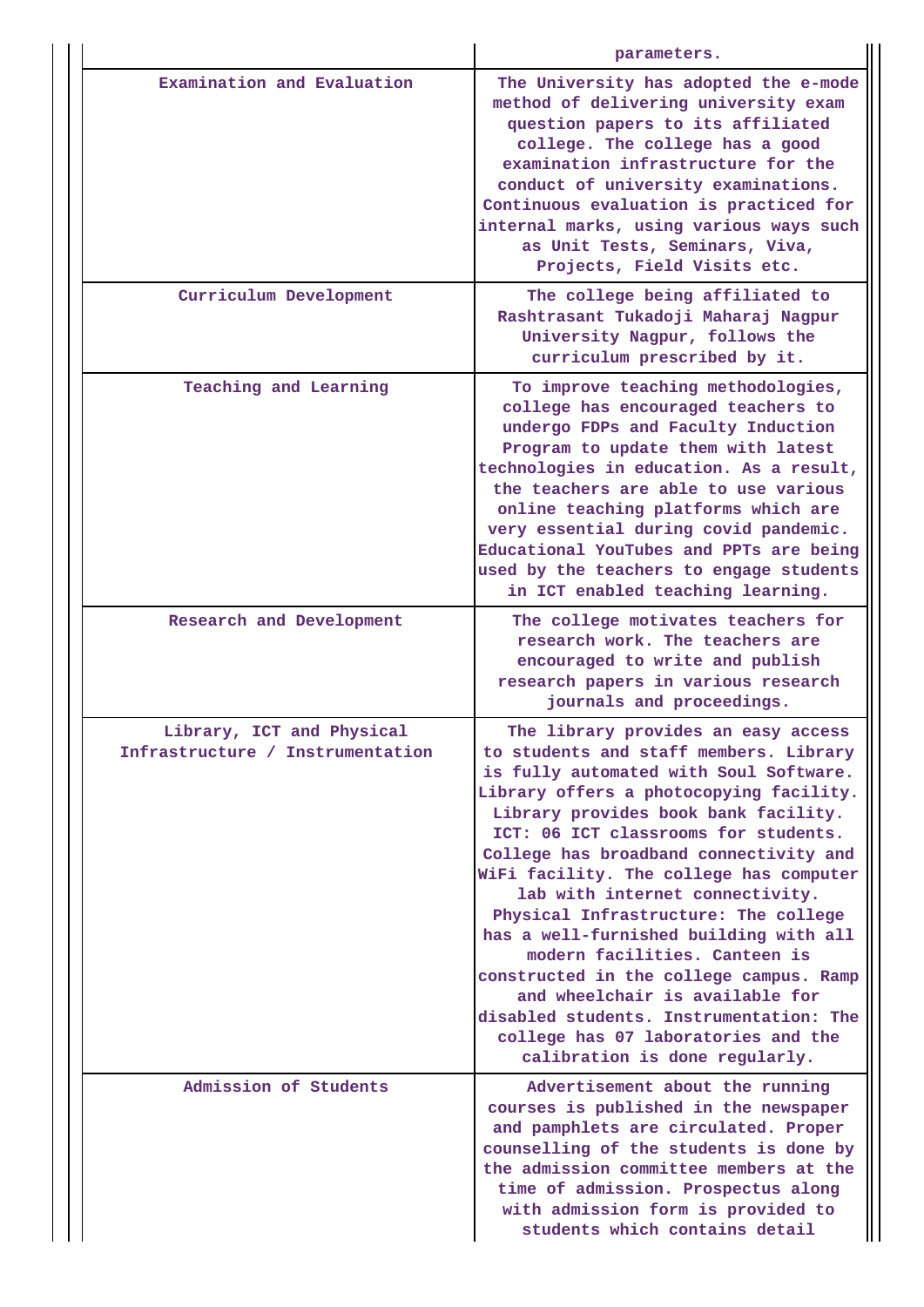6.2.2 – Implementation of e-governance in areas of operations: E-governace area **Details** Planning and Development **In order to cope up with the ever changing technological development, institution through policies and plans tries to establish e governance practices. Maintenance and utilization of CCTV cameras, e gadgets used for teaching and learning purchase and augmentation of electronic tools for academic and nonacademic governance are taken care of. Administration Subject/ Class wise attendance sheet. 13 CCTV cameras are set up for the surveillance. Biometric machine is used for the attendance of teaching and nonteaching staff. WiFi campus. Available bandwidth is > 50 MBPS. 5 computers in office. Internet facility to office, library and computer lab. INFLIBNET SOUL Software is used in library with version of 2.0. Library is fully automated. Solar panels are installed in the college campus.** Finance and Accounts **Following records are maintained: Data of vouchers, ledger book, balance sheet, receipt and payments, income and expenditure, Salary register, Check printing etc. Pay slips and salary certificates, Form no. 16. Student Admission and Support After filling of admission form, concerned clerk maintains the record of the students and provides the admission slip. Xerox machine facility for students is available in library. Students counselling is done and problems of students are sorted out by the admission committee. Examination** Separate exam control room with all **the required facilities. The exam control room has internet connectivity and WiFi facility, Xerox machine, printer, two computers for downloading of question papers. The exam center is under the surveillance of CCTV. 6.3 – Faculty Empowerment Strategies** 6.3.1 – Teachers provided with financial support to attend conferences / workshops and towards membership fee of professional bodies during the year

Year **Name of Teacher** Name of conference workshop attended Name of the professional body for Amount of support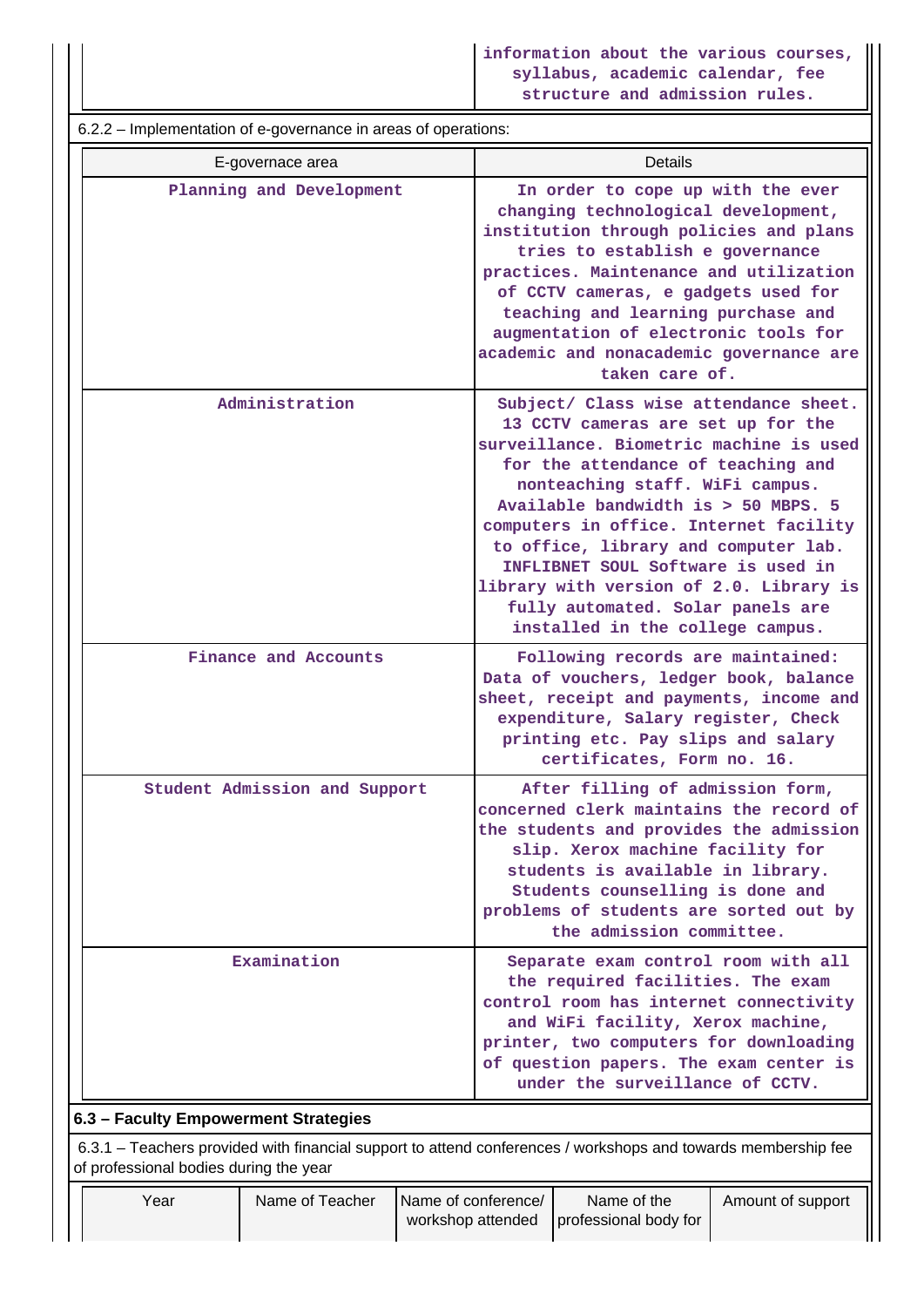|                                                                                                              |                                                                                             |  |                                                                                                   | for which financial<br>support provided                                                                                                                                                    |            | which membership<br>fee is provided                         |              |   |                                                      |
|--------------------------------------------------------------------------------------------------------------|---------------------------------------------------------------------------------------------|--|---------------------------------------------------------------------------------------------------|--------------------------------------------------------------------------------------------------------------------------------------------------------------------------------------------|------------|-------------------------------------------------------------|--------------|---|------------------------------------------------------|
| <b>Nill</b>                                                                                                  |                                                                                             |  | Nil                                                                                               | Nill                                                                                                                                                                                       |            | Nil                                                         |              |   | <b>Nill</b>                                          |
|                                                                                                              |                                                                                             |  |                                                                                                   | No file uploaded.                                                                                                                                                                          |            |                                                             |              |   |                                                      |
| teaching and non teaching staff during the year                                                              |                                                                                             |  |                                                                                                   | 6.3.2 - Number of professional development / administrative training programmes organized by the College for                                                                               |            |                                                             |              |   |                                                      |
| Year                                                                                                         | Title of the<br>professional<br>development<br>programme<br>organised for<br>teaching staff |  | Title of the<br>administrative<br>training<br>programme<br>organised for<br>non-teaching<br>staff | From date                                                                                                                                                                                  |            | To Date<br>Number of<br>participants<br>(Teaching<br>staff) |              |   | Number of<br>participants<br>(non-teaching<br>staff) |
| <b>Nill</b><br>Nil<br>Nil                                                                                    |                                                                                             |  |                                                                                                   | <b>Nill</b>                                                                                                                                                                                |            | <b>Nill</b>                                                 | Nill<br>Nill |   |                                                      |
|                                                                                                              |                                                                                             |  |                                                                                                   | No file uploaded.                                                                                                                                                                          |            |                                                             |              |   |                                                      |
|                                                                                                              |                                                                                             |  |                                                                                                   | 6.3.3 - No. of teachers attending professional development programmes, viz., Orientation Programme, Refresher<br>Course, Short Term Course, Faculty Development Programmes during the year |            |                                                             |              |   |                                                      |
| Title of the<br>professional<br>development<br>programme                                                     |                                                                                             |  | Number of teachers<br>who attended                                                                | From Date                                                                                                                                                                                  |            | To date                                                     |              |   | Duration                                             |
| Online<br>1<br>Faculty<br>Development<br>Program,<br>organized by<br><b>RUBRICS</b>                          |                                                                                             |  | 04/05/2020<br>08/05/2020                                                                          |                                                                                                                                                                                            | 5          |                                                             |              |   |                                                      |
| Online<br>Faculty<br>Development<br>Program<br>organized by<br>Dr. Ghali                                     |                                                                                             |  | 1                                                                                                 | 01/06/2020                                                                                                                                                                                 |            | 06/06/2020                                                  |              |   | 6                                                    |
| College.<br>Online<br>$\overline{2}$<br>Faculty<br>Development<br>Program, under<br>UGC Scheme,<br>Paramarsh |                                                                                             |  | 08/06/2020                                                                                        |                                                                                                                                                                                            | 13/06/2020 |                                                             |              | 6 |                                                      |
| Online<br>Faculty<br>Development<br>Program, under<br>UGC Scheme,<br><b>STRIDE</b>                           |                                                                                             |  | 1                                                                                                 | 02/06/2020                                                                                                                                                                                 |            | 07/06/2020                                                  |              |   | 6                                                    |
| Orientation<br><b>Course HRDC</b><br>RTMNU, Nagpur                                                           |                                                                                             |  | 1                                                                                                 | 24/06/2019                                                                                                                                                                                 |            | 13/07/2019<br>20                                            |              |   |                                                      |
|                                                                                                              |                                                                                             |  |                                                                                                   | View File                                                                                                                                                                                  |            |                                                             |              |   |                                                      |
|                                                                                                              |                                                                                             |  |                                                                                                   | 6.3.4 - Faculty and Staff recruitment (no. for permanent recruitment):                                                                                                                     |            |                                                             |              |   |                                                      |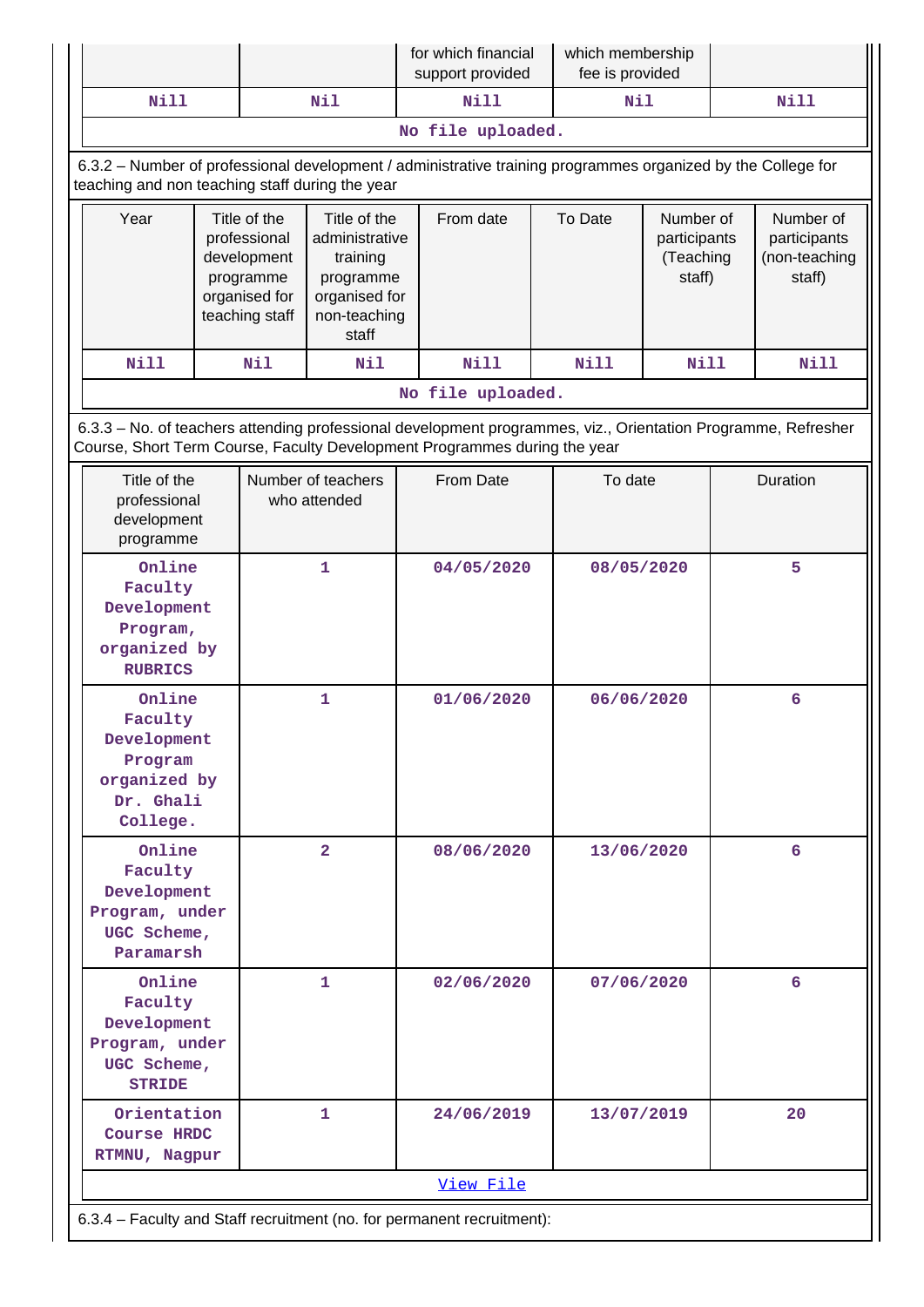|                                                                                                                         |                                                                                                                                                                                                                                                                                                                                                                                        | Teaching  |                  |                                                        | Non-teaching |                                                                              |  |  |  |
|-------------------------------------------------------------------------------------------------------------------------|----------------------------------------------------------------------------------------------------------------------------------------------------------------------------------------------------------------------------------------------------------------------------------------------------------------------------------------------------------------------------------------|-----------|------------------|--------------------------------------------------------|--------------|------------------------------------------------------------------------------|--|--|--|
|                                                                                                                         | Permanent                                                                                                                                                                                                                                                                                                                                                                              |           | <b>Full Time</b> | Permanent                                              |              | <b>Full Time</b>                                                             |  |  |  |
|                                                                                                                         | 19                                                                                                                                                                                                                                                                                                                                                                                     |           | 19               | 6                                                      |              | 6                                                                            |  |  |  |
|                                                                                                                         | 6.3.5 - Welfare schemes for                                                                                                                                                                                                                                                                                                                                                            |           |                  |                                                        |              |                                                                              |  |  |  |
|                                                                                                                         | Teaching                                                                                                                                                                                                                                                                                                                                                                               |           |                  | Non-teaching                                           |              | <b>Students</b>                                                              |  |  |  |
|                                                                                                                         | Medical Reimbursement<br>, GPF and DCPS                                                                                                                                                                                                                                                                                                                                                |           |                  | Medical Reimbursement<br>GPF and DCPS                  |              | GOI Scholarship and<br>Freeship, Students<br>Welfare Funds                   |  |  |  |
|                                                                                                                         | 6.4 - Financial Management and Resource Mobilization                                                                                                                                                                                                                                                                                                                                   |           |                  |                                                        |              |                                                                              |  |  |  |
|                                                                                                                         | 6.4.1 – Institution conducts internal and external financial audits regularly (with in 100 words each)                                                                                                                                                                                                                                                                                 |           |                  |                                                        |              |                                                                              |  |  |  |
|                                                                                                                         | Internal Audit by college: The college head clerk under the supervision of<br>Principal maintains and monitors the accounts of the college. External Audit is<br>done by Chartered Accountant Mr. Manoj Sharma, Nagpur and the office of joint<br>director annually.<br>6.4.2 - Funds / Grants received from management, non-government bodies, individuals, philanthropies during the |           |                  |                                                        |              |                                                                              |  |  |  |
|                                                                                                                         | year(not covered in Criterion III)                                                                                                                                                                                                                                                                                                                                                     |           |                  |                                                        |              |                                                                              |  |  |  |
|                                                                                                                         | Name of the non government<br>funding agencies /individuals                                                                                                                                                                                                                                                                                                                            |           |                  | Funds/ Grnats received in Rs.                          |              | Purpose                                                                      |  |  |  |
| Building maintenance<br>Late Shri. Laxmanji<br>850000<br>Motghare Charitable Trust<br>and equipment purchase.<br>Nagpur |                                                                                                                                                                                                                                                                                                                                                                                        |           |                  |                                                        |              |                                                                              |  |  |  |
|                                                                                                                         |                                                                                                                                                                                                                                                                                                                                                                                        |           |                  | View File                                              |              |                                                                              |  |  |  |
|                                                                                                                         | 6.4.3 - Total corpus fund generated                                                                                                                                                                                                                                                                                                                                                    |           |                  |                                                        |              |                                                                              |  |  |  |
|                                                                                                                         |                                                                                                                                                                                                                                                                                                                                                                                        |           |                  | 00                                                     |              |                                                                              |  |  |  |
|                                                                                                                         | 6.5 - Internal Quality Assurance System                                                                                                                                                                                                                                                                                                                                                |           |                  |                                                        |              |                                                                              |  |  |  |
|                                                                                                                         | 6.5.1 - Whether Academic and Administrative Audit (AAA) has been done?                                                                                                                                                                                                                                                                                                                 |           |                  |                                                        |              |                                                                              |  |  |  |
|                                                                                                                         | <b>Audit Type</b>                                                                                                                                                                                                                                                                                                                                                                      |           | External         |                                                        |              | Internal                                                                     |  |  |  |
|                                                                                                                         |                                                                                                                                                                                                                                                                                                                                                                                        | Yes/No    |                  | Agency                                                 | Yes/No       | Authority                                                                    |  |  |  |
|                                                                                                                         | Academic                                                                                                                                                                                                                                                                                                                                                                               | <b>No</b> |                  | Nill                                                   | Yes          | Principal                                                                    |  |  |  |
|                                                                                                                         | Administrative                                                                                                                                                                                                                                                                                                                                                                         | Yes       |                  | Chartered<br>Accountant                                | <b>Nill</b>  | Late Shri.<br>Laxmanji<br>Motghare<br>Charitable<br>Trust Nagpur             |  |  |  |
|                                                                                                                         | 6.5.2 - Activities and support from the Parent - Teacher Association (at least three)                                                                                                                                                                                                                                                                                                  |           |                  |                                                        |              |                                                                              |  |  |  |
|                                                                                                                         |                                                                                                                                                                                                                                                                                                                                                                                        |           |                  | regarding academic, cocurricular and extra curricular. |              | Parents meet was organized to make the parents aware about college working   |  |  |  |
|                                                                                                                         |                                                                                                                                                                                                                                                                                                                                                                                        |           |                  |                                                        |              |                                                                              |  |  |  |
|                                                                                                                         | 6.5.3 – Development programmes for support staff (at least three)<br>College organizes training for support staff as per need. Supports staff<br>attends training programs at parent body level, university level and in other<br>educational institutions.                                                                                                                            |           |                  |                                                        |              |                                                                              |  |  |  |
|                                                                                                                         | 6.5.4 – Post Accreditation initiative(s) (mention at least three)                                                                                                                                                                                                                                                                                                                      |           |                  |                                                        |              |                                                                              |  |  |  |
|                                                                                                                         |                                                                                                                                                                                                                                                                                                                                                                                        |           |                  |                                                        |              | 5 books written by teachers. UG course in Commerce and PG courses in Science |  |  |  |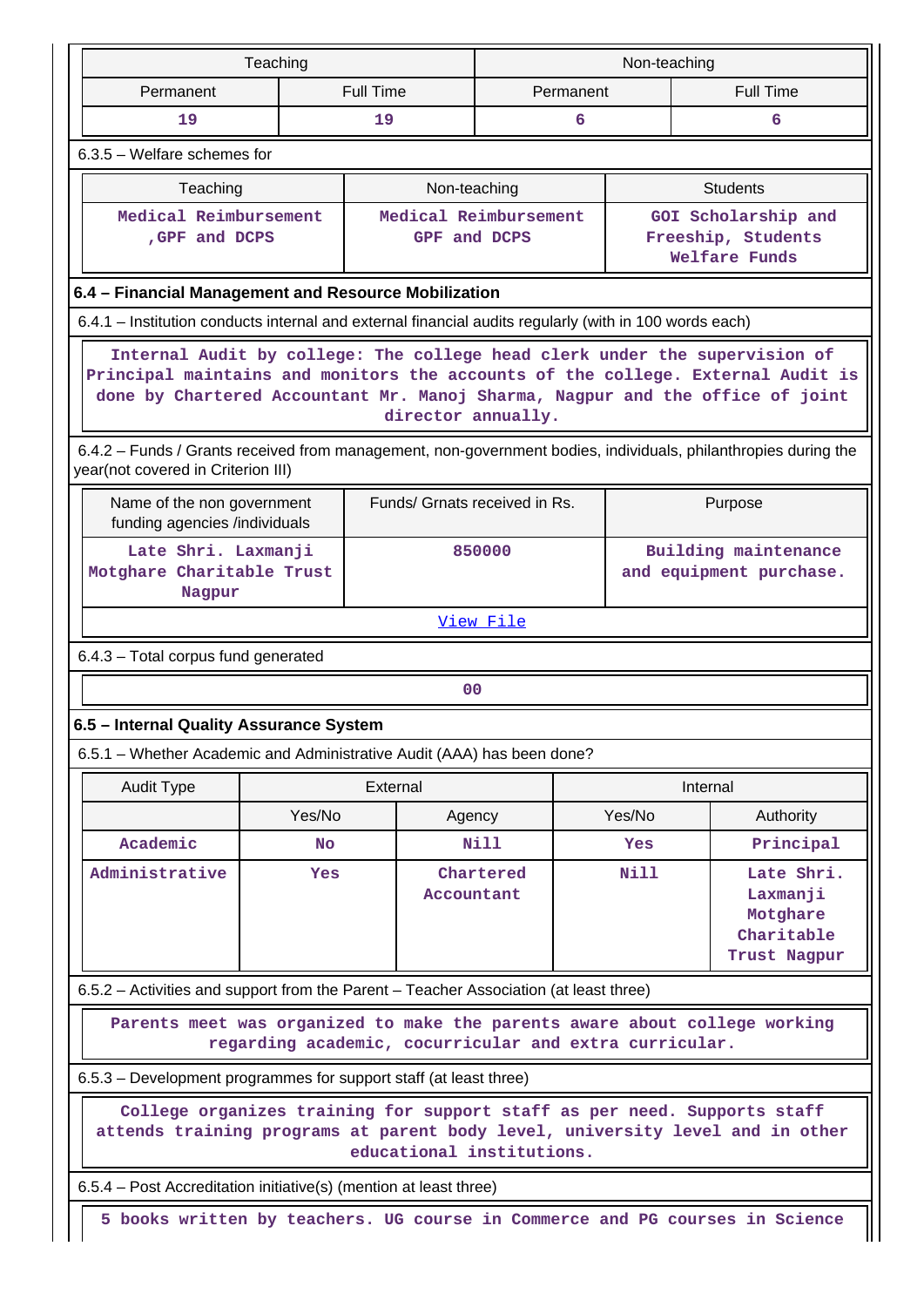# **introduced. Use of ICT in teaching and learning by all. Number of research papers published in UGC notified Peer reviewed Journals.**

|      | introduced. Use of ICT in teaching and learning by all. Number of research<br>papers published in UGC notified Peer reviewed Journals.                                                                                                                        |                            |                      |                    |                           |  |  |  |
|------|---------------------------------------------------------------------------------------------------------------------------------------------------------------------------------------------------------------------------------------------------------------|----------------------------|----------------------|--------------------|---------------------------|--|--|--|
|      | 6.5.5 - Internal Quality Assurance System Details                                                                                                                                                                                                             |                            |                      |                    |                           |  |  |  |
|      | a) Submission of Data for AISHE portal                                                                                                                                                                                                                        |                            |                      | Yes                |                           |  |  |  |
|      | b) Participation in NIRF                                                                                                                                                                                                                                      |                            |                      | <b>No</b>          |                           |  |  |  |
|      | c)ISO certification                                                                                                                                                                                                                                           |                            |                      | <b>No</b>          |                           |  |  |  |
|      | d)NBA or any other quality audit                                                                                                                                                                                                                              |                            |                      | <b>No</b>          |                           |  |  |  |
|      | 6.5.6 - Number of Quality Initiatives undertaken during the year                                                                                                                                                                                              |                            |                      |                    |                           |  |  |  |
| Year | Name of quality<br>initiative by IQAC                                                                                                                                                                                                                         | Date of<br>conducting IQAC | <b>Duration From</b> | <b>Duration To</b> | Number of<br>participants |  |  |  |
| 2019 | Participated<br>in Two Days<br>National<br>seminar on<br>Teaching<br>Learning,<br>Evaluation<br>and Best<br>Practices<br>for Quality<br>Sustenance<br>in Higher<br>Education<br>organized by<br>Shri<br>Mathuradas<br>Mohata<br>Science<br>college<br>Nagpur. | 13/12/2019                 | 13/12/2019           | 13/12/2019         | 1                         |  |  |  |
| 2019 | Attended<br>One Week<br>Faculty<br>Development<br>Program on<br><b>NAAC</b><br>Assesment Ac<br>creditation(<br>AA) For<br>Affiliated<br>Colleges<br>organized by<br><b>IQAC</b><br>Vinayakrao<br>Patil<br>Mahavidya<br>Vaijapur.                              | 13/12/2019                 | 13/12/2019           | 13/12/2019         | 1                         |  |  |  |
| 2020 | Attended 7<br>Day Faculty<br>Development<br>Program on I<br>nstitutional                                                                                                                                                                                      | 08/08/2020                 | 08/08/2020           | 13/08/2020         | $\mathbf{1}$              |  |  |  |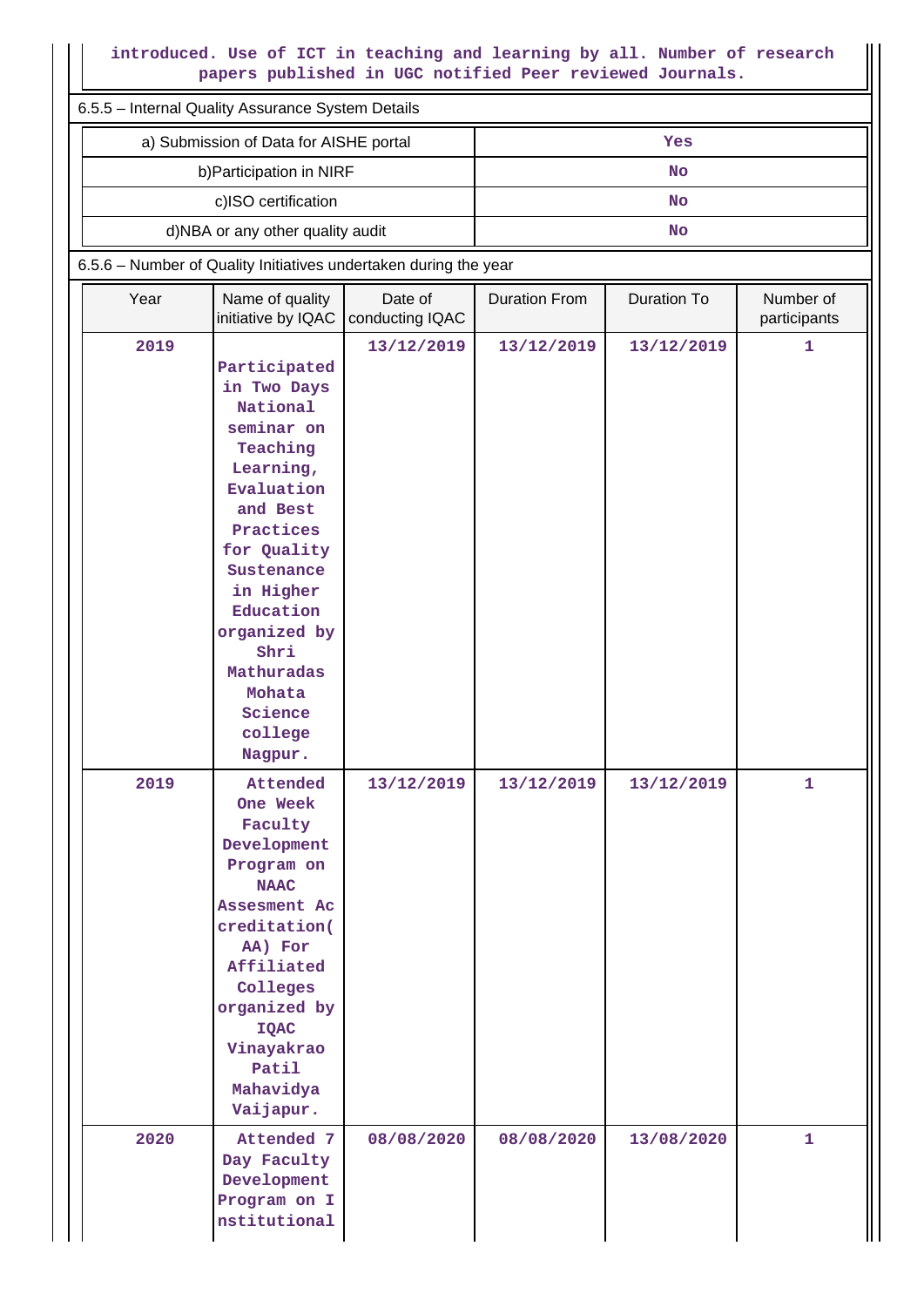| Benchmarking |      |       |  |
|--------------|------|-------|--|
| of Best      |      |       |  |
| Practices    |      |       |  |
| organized by |      |       |  |
| Shri         |      |       |  |
| Mallikarjun  |      |       |  |
| Shri Chetan  |      |       |  |
| Monju Desai  |      |       |  |
| College      |      |       |  |
| Conacona     |      |       |  |
|              | -- - | - - - |  |

[View File](https://assessmentonline.naac.gov.in/public/Postacc/Quality_Initiatives_B/10770_Quality_Initiatives_B_1629792662.xlsx)

# **CRITERION VII – INSTITUTIONAL VALUES AND BEST PRACTICES**

# **7.1 – Institutional Values and Social Responsibilities**

 7.1.1 – Gender Equity (Number of gender equity promotion programmes organized by the institution during the year)

| Title of the<br>programme | Period from | Period To  | <b>Number of Participants</b> |      |
|---------------------------|-------------|------------|-------------------------------|------|
|                           |             |            | Female                        | Male |
| World Women<br>Day        | 08/03/2019  | 08/03/2019 | 63                            | 18   |

7.1.2 – Environmental Consciousness and Sustainability/Alternate Energy initiatives such as:

Percentage of power requirement of the University met by the renewable energy sources

**Solar Power Plant is installed to take advantage of freely available solar illumination in generating electricity for captive use and provide support in implementing national solar mission of government of India. Dr. Arun Motghare Mahavidyalaya Kondha-Kosra takes an initiative to use this renewable source of energy in its campus.**

# 7.1.3 – Differently abled (Divyangjan) friendliness

|                                                                   | Item facilities         |  | Yes/No |            |                         | Number of beneficiaries |           |  |
|-------------------------------------------------------------------|-------------------------|--|--------|------------|-------------------------|-------------------------|-----------|--|
|                                                                   | Physical facilities     |  |        | Yes        |                         |                         |           |  |
|                                                                   | Provision for lift      |  |        | <b>No</b>  |                         | Nill                    |           |  |
| Ramp/Rails                                                        |                         |  |        | Yes        | Nill                    |                         |           |  |
| <b>Braille</b><br>Software/facilities                             |                         |  |        | Nill       |                         | Nill                    |           |  |
| <b>Rest Rooms</b>                                                 |                         |  |        | <b>Yes</b> | $\overline{\mathbf{2}}$ |                         |           |  |
|                                                                   | Scribes for examination |  |        | Yes        | Nill                    |                         |           |  |
| Special skill<br>development for<br>differently abled<br>students |                         |  |        | <b>No</b>  |                         | Nill                    |           |  |
| Any other similar<br>facility                                     |                         |  |        | Yes        | 1                       |                         |           |  |
| 7.1.4 – Inclusion and Situatedness                                |                         |  |        |            |                         |                         |           |  |
| Year<br>Number of<br>Number of                                    |                         |  | Date   | Duration   | Name of                 | <b>Issues</b>           | Number of |  |

initiatives to address locational initiatives taken to engage with initiative addressed participating students and staff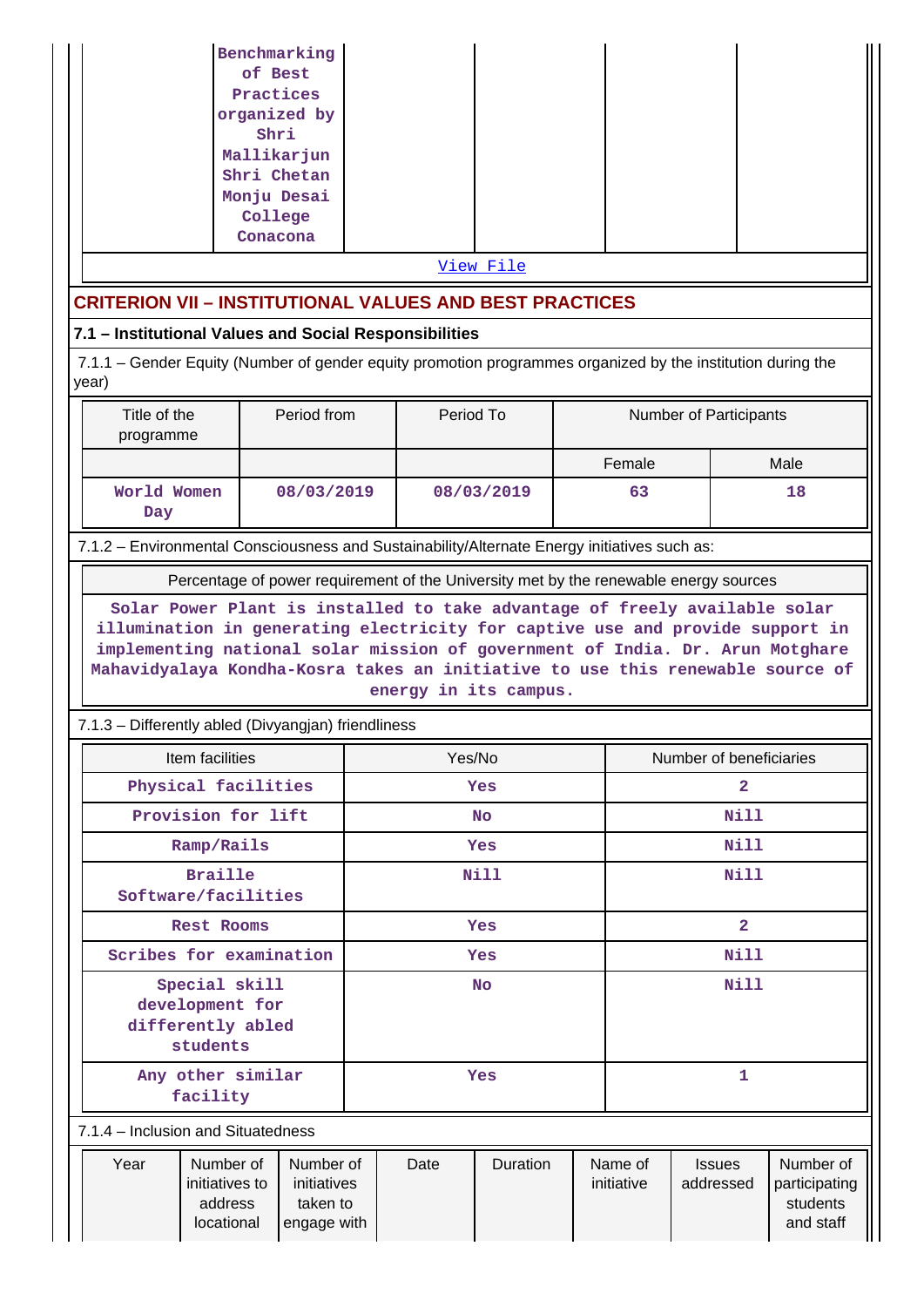|      | advantages<br>and disadva<br>ntages             | and<br>contribute to<br>local<br>community |                                                                                                                          |                   |                                                                 |                                                                                                                                                                                                         |    |
|------|-------------------------------------------------|--------------------------------------------|--------------------------------------------------------------------------------------------------------------------------|-------------------|-----------------------------------------------------------------|---------------------------------------------------------------------------------------------------------------------------------------------------------------------------------------------------------|----|
| 2020 | $\mathbf{1}$                                    | 1.                                         | 03/03/2<br>020                                                                                                           | $\mathbf{1}$      | Economi<br>cal and<br>social<br>survey of<br>Pathari<br>village | Socio-<br>economic<br>survey of<br>Pathari<br>village<br>bt dept.<br>of<br>Geography                                                                                                                    | 30 |
| 2020 | $\mathbf{1}$                                    | $\mathbf{1}$                               | 04/03/2<br>020                                                                                                           | $\mathbf{1}$      | Educati<br>onal Tour<br>at Nerala<br>Hills                      | Educati<br>onal Tour<br>by<br>Geography<br>departmen<br>t                                                                                                                                               | 31 |
| 2019 | $\mathbf{1}$                                    | $\mathbf{1}$                               | 18/09/2<br>019                                                                                                           | $\mathbf{1}$      | <b>Blood</b><br>Donation<br>camp                                | <b>Blood</b><br>donation<br>camp in c<br>ollaborat<br>ion with<br>District<br>General<br>Hospital<br><b>Bhandara</b>                                                                                    | 24 |
| 2019 | $\mathbf 1$                                     | $\mathbf{1}$                               | 18/09/2<br>019                                                                                                           | $\mathbf{1}$      | Tree Pl<br>antation                                             | Tree pl<br>antation<br>in<br>college<br>campus                                                                                                                                                          | 50 |
| 2019 | $\mathbf{1}$                                    | 1                                          | 02/10/2<br>019                                                                                                           | $\mathbf{1}$      | Cleanli<br>ness<br>Drive                                        | Cleanli<br>ness<br>drive at<br>Kosra<br>village<br>by NNS                                                                                                                                               | 50 |
|      |                                                 |                                            |                                                                                                                          | No file uploaded. |                                                                 |                                                                                                                                                                                                         |    |
|      |                                                 |                                            | 7.1.5 - Human Values and Professional Ethics Code of conduct (handbooks) for various stakeholders<br>Date of publication |                   |                                                                 | Follow up(max 100 words)                                                                                                                                                                                |    |
|      | <b>Title</b><br>Code of conduct for<br>students |                                            |                                                                                                                          | 15/06/2019        |                                                                 | Students are not<br>allowed enter the college<br>premises without college<br>uniform and ID card.<br>College campus is covered<br>by total 13 CCTV cameras<br>which are installed in<br>office area and |    |

**corridors. Strict actions are taken against the students who are found in any kind of indiscipline behavior. 75 class**

Ш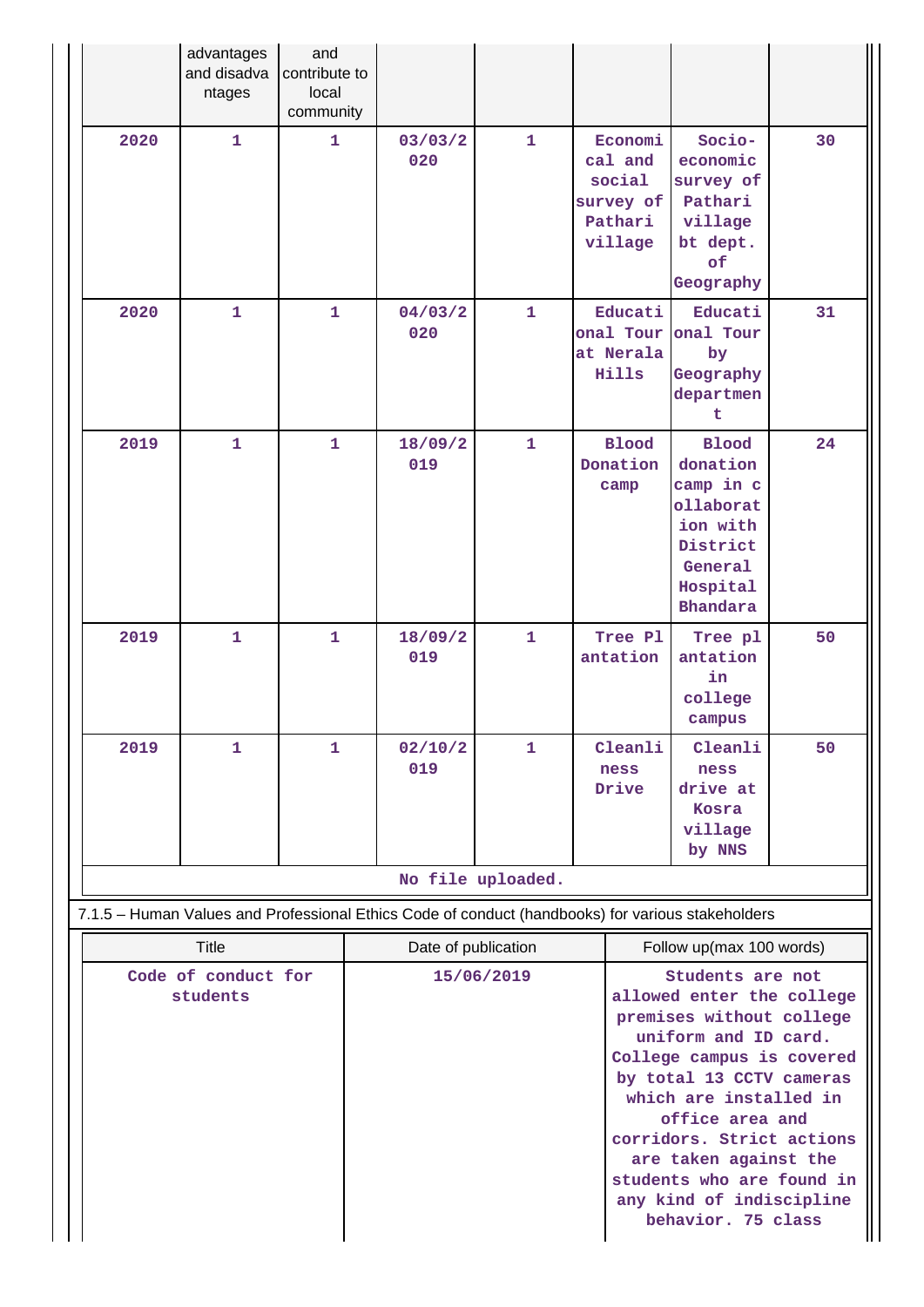|  |                                                                                                                         |  |                      |                    |                                                                                                                                                                                                                                               | attendance is mandatory<br>for all students.                                                                                                                                                                                                                                                                                                                                        |  |
|--|-------------------------------------------------------------------------------------------------------------------------|--|----------------------|--------------------|-----------------------------------------------------------------------------------------------------------------------------------------------------------------------------------------------------------------------------------------------|-------------------------------------------------------------------------------------------------------------------------------------------------------------------------------------------------------------------------------------------------------------------------------------------------------------------------------------------------------------------------------------|--|
|  | Code of conduct for<br><b>Teachers</b><br>Code of conduct for Non<br>Teaching Staff<br>Code of conduct for<br>Principal |  | 15/06/2019           |                    | Teaching plan of every                                                                                                                                                                                                                        | academic session is<br>prepared at the beginning<br>of the session. Each<br>teacher maintains daily<br>dairy and it is checked<br>by the faculty incharge.<br>Biometric is installed in<br>the record of reporting<br>time and exit time.<br>Halchal register is<br>maintained for the<br>teachers if they want to<br>leave the college for<br>some time.<br>The non-teaching staff |  |
|  |                                                                                                                         |  |                      |                    | members maintain the<br>confidentiality of<br>records and other<br>sensitive matters. Act<br>timely to readdress the<br>genuine grievances of the<br>students. Carry out<br>official decisions and<br>policies faithfully and<br>impartially. |                                                                                                                                                                                                                                                                                                                                                                                     |  |
|  |                                                                                                                         |  | 15/06/2019           |                    |                                                                                                                                                                                                                                               | Principal conducts<br>regular meetings with<br>Heads of the Department<br>and Chairman of various<br>committees. The principal                                                                                                                                                                                                                                                      |  |
|  |                                                                                                                         |  |                      |                    |                                                                                                                                                                                                                                               | motivates the teaching<br>staff and non-teaching<br>staff to work<br>efficiently. The<br>principal maintains<br>discipline in the college<br>and give attention for<br>the engagement of classes<br>as per the prescribed<br>time table.                                                                                                                                            |  |
|  | 7.1.6 - Activities conducted for promotion of universal Values and Ethics                                               |  |                      |                    |                                                                                                                                                                                                                                               |                                                                                                                                                                                                                                                                                                                                                                                     |  |
|  | Activity                                                                                                                |  | <b>Duration From</b> | <b>Duration To</b> |                                                                                                                                                                                                                                               | Number of participants                                                                                                                                                                                                                                                                                                                                                              |  |
|  | <b>Blood Donation</b><br>Camp                                                                                           |  | 18/09/2019           | 18/09/2019         |                                                                                                                                                                                                                                               | 24                                                                                                                                                                                                                                                                                                                                                                                  |  |
|  | Vachan Prerna Din                                                                                                       |  | 15/10/2019           | 15/10/2019         |                                                                                                                                                                                                                                               | 62                                                                                                                                                                                                                                                                                                                                                                                  |  |
|  | National Youth<br>Day                                                                                                   |  | 13/01/2020           | 13/01/2020         |                                                                                                                                                                                                                                               | 73                                                                                                                                                                                                                                                                                                                                                                                  |  |
|  | International<br>Yoga Day                                                                                               |  | 21/06/2019           | 21/06/2019         |                                                                                                                                                                                                                                               | 15                                                                                                                                                                                                                                                                                                                                                                                  |  |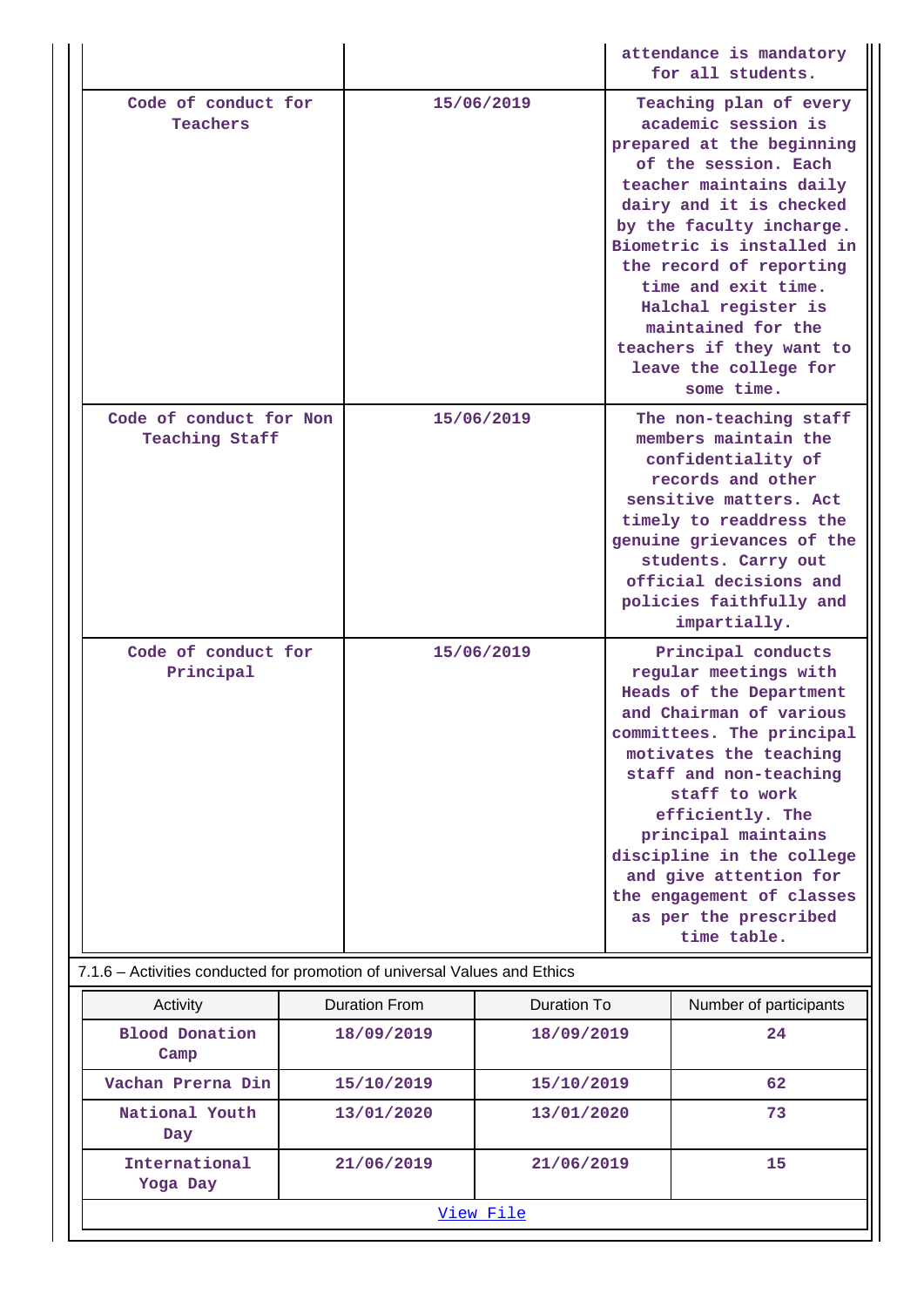7.1.7 – Initiatives taken by the institution to make the campus eco-friendly (at least five)

 **I) Rain water harvesting has been done. II) Gradual replacement of new light fixture with LED. III) Solar Powering of the campus initiated at the society level. IV) Plastic free campus V) Tree plantation in college campus.**

### **7.2 – Best Practices**

7.2.1 – Describe at least two institutional best practices

 **Best Practice I 1) Title of the practice: Blood Donation Camp, 2) Goal: To organize blood donation camp and save peoples life. The context: The college has a role to play for community and for that college organize Death Anniversaries of late Shri. Laxmanji Motghare and late Smt. Shevantadevi Motghare every year on 19th Sept. Marking this occasion, the college organizes blood donation camp on 18th sept. and other other activities like cloth distribution to poor and meal for elders are conducted on 19th sept. 4) The Practice: This practice exists for last 7 years. Every year the college organizes blood donation camp with the help of General District Hospital Bhandara. College gives detail information to the hospital and they send their team with the proper facilities. Students, staff and local villagers donate blood and save human life. The poor needy people from nearby villages are invited and clothes are provided to them. Food is served on this day to poor and elder people from the nearby villages. By these practices the college plays a dynamic role in helping the society and nearby community. 5) Evidence of success: I) The list of students and staff who donated blood with the certificates of General District Hospital Bhandara. II) Photographs of blood donation III) News paper cutting. Best Practice II 1) Title of the practice: Tree plantation in the college premises and around Kondha-Kosra village. 2) Goal: I) To motivate students and people for plantation of trees. II) To counsel students and people for raising number of trees aside road, field and open space of land. III) To arouse social consciousness about trees. IV) To develop the culture of Vruksha Valli Amha Soyare Vanchare. V) To contribute in the national mission in Save trees save life!. VI) To cultivate the values of trees in adjoin area. VII) To show importance of NO TREE, NO LIFE! 3) The Context: The college is situated in rural area, where the contribution of students and villagers is good but they have no awareness about the value of trees in human life. The college through various awareness activities constantly making people aware about the importance of trees and encouraging them to plant more trees. The economical and social condition in rural area is not satisfactory and promising as compared to urban. Education is the only medium which can change their vision. They must be made realize that the protection of environment is our responsibility. Once the students and people are educated, they get different vision about tree plantation. The entire human beings and the society can be sustained with tree plantation initiative. The Practice: Going Green. I) Trees are planted on each side of college premises. II) Trees are planted in Pathari(Punarasan) village by NSS students. III) People are made aware about the importance of tree plantation by NSS students through various activities in NSS camp. IV) During regular class hours importance of tree plantation is educated to all the students. 5) Evidence of success: I) The list of purchased trees. II) Photographs of tree plantation. III) News paper cutting.**

 Upload details of two best practices successfully implemented by the institution as per NAAC format in your institution website, provide the link

[https://www.drarunmotgharemahavidyalaya.org/NAAC/BestPractices/Best%20Practices](https://www.drarunmotgharemahavidyalaya.org/NAAC/BestPractices/Best%20Practices-converted.pdf)[converted.pdf](https://www.drarunmotgharemahavidyalaya.org/NAAC/BestPractices/Best%20Practices-converted.pdf)

# **7.3 – Institutional Distinctiveness**